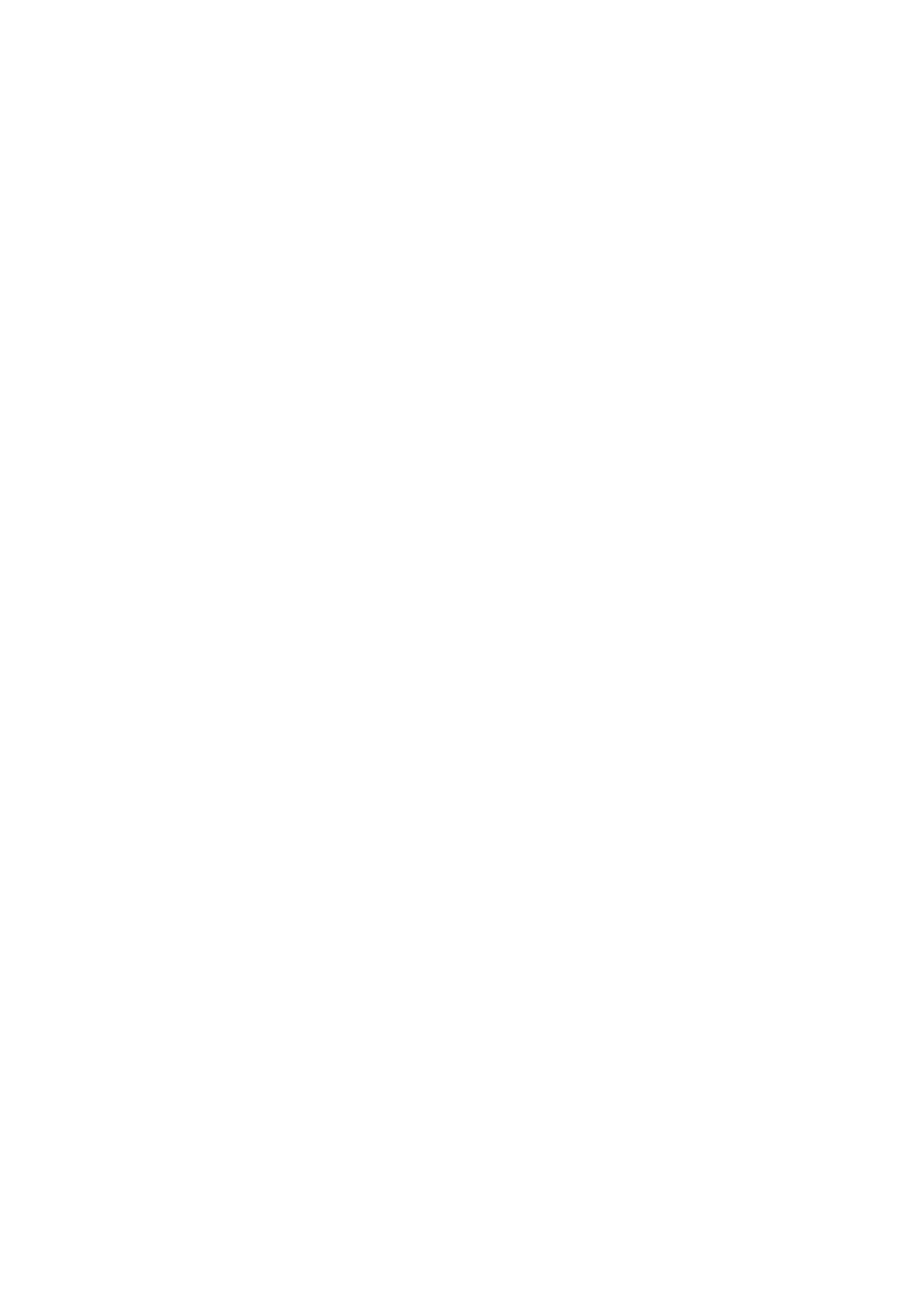# Worldwide prevalence of anaemia 1993–2005

WHO Global Database on Anaemia

### Editors

Bruno de Benoist World Health Organization Geneva, Switzerland

Erin McLean World Health Organization Geneva, Switzerland

Ines Egli Institute of Food Science and Nutrition, ETH – Zurich, Switzerland

Mary Cogswell Centers for Disease Control and Prevention Atlanta, Georgia

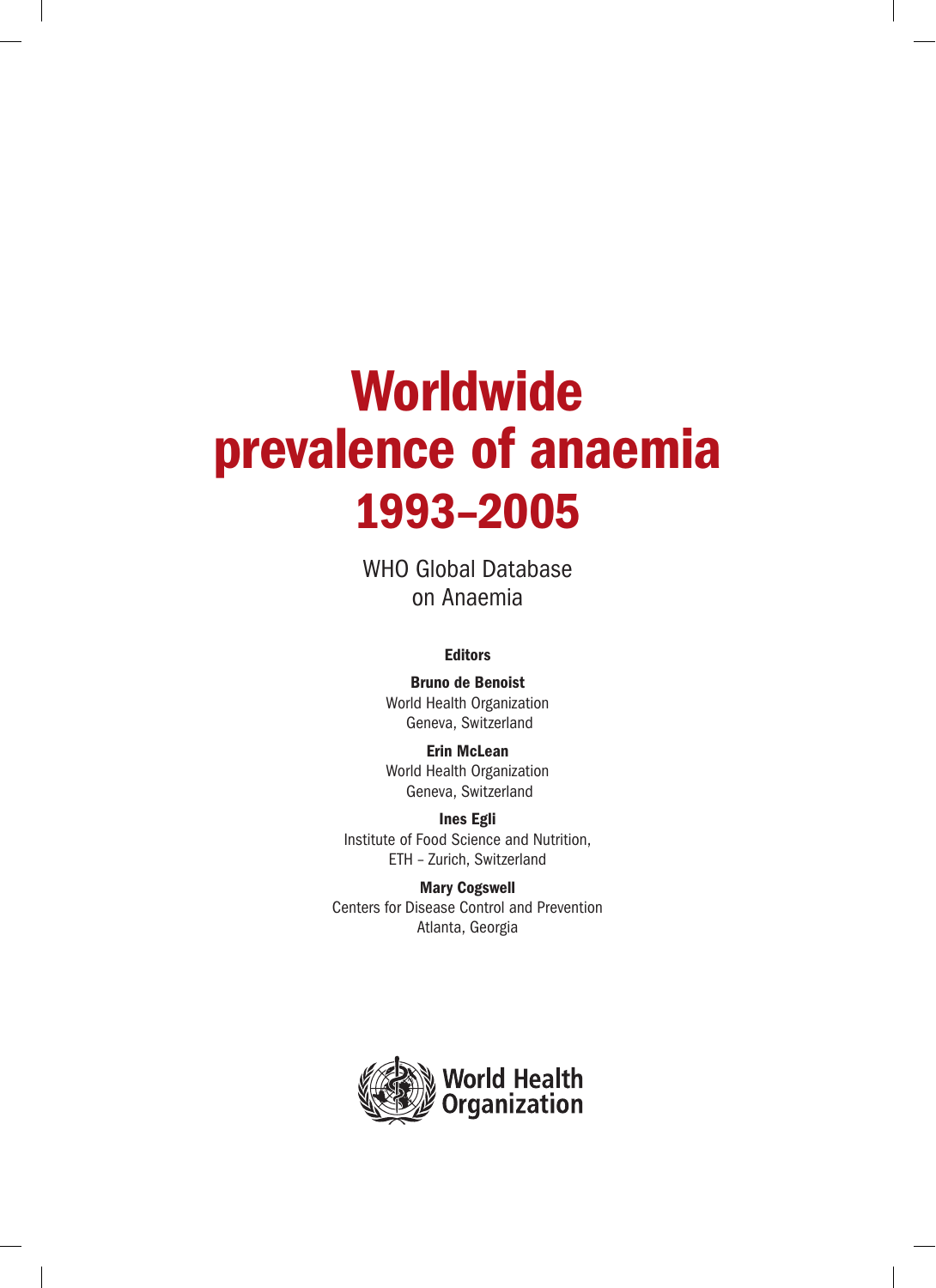#### WHO Library Cataloguing-in-Publication Data

Worldwide prevalence of anaemia 1993–2005 : WHO global database on anaemia / Edited by Bruno de Benoist, Erin McLean, Ines Egli and Mary Cogswell.

1.Anemia – prevention and control. 2.Anemia – epidemiology. 3.Prevalence. I.World Health Organization.

ISBN 978 92 4 159665 7 (NLM classification: WH 155)

#### **© World Health Organization 2008**

All rights reserved. Publications of the World Health Organization can be obtained from WHO Press, World Health Organization, 20 Avenue Appia, 1211 Geneva 27, Switzerland (tel.: +41 22 791 3264; fax: +41 22 791 4857; e-mail: bookorders@who.int). Requests for permission to reproduce or translate WHO publications – whether for sale or for noncommercial distribution – should be addressed to WHO Press, at the above address (fax: +41 22 791 4806; e-mail: permissions@who.int).

The designations employed and the presentation of the material in this publication do not imply the expression of any opinion whatsoever on the part of the World Health Organization concerning the legal status of any country, territory, city or area or of its authorities, or concerning the delimitation of its frontiers or boundaries. Dotted lines on maps represent approximate border lines for which there may not yet be full agreement.

The mention of specific companies or of certain manufacturers' products does not imply that they are endorsed or recommended by the World Health Organization in preference to others of a similar nature that are not mentioned. Errors and omissions excepted, the names of proprietary products are distinguished by initial capital letters.

All reasonable precautions have been taken by the World Health Organization to verify the information contained in this publication. However, the published material is being distributed without warranty of any kind, either expressed or implied. The responsibility for the interpretation and use of the material lies with the reader. In no event shall the World Health Organization be liable for damages arising from its use.

The named authors alone are responsible for the views expressed in this publication.

Cover photographs by Virot Pierre, Armando Waak, Carlos Gaggero Designed by minimum graphics Printed in Spain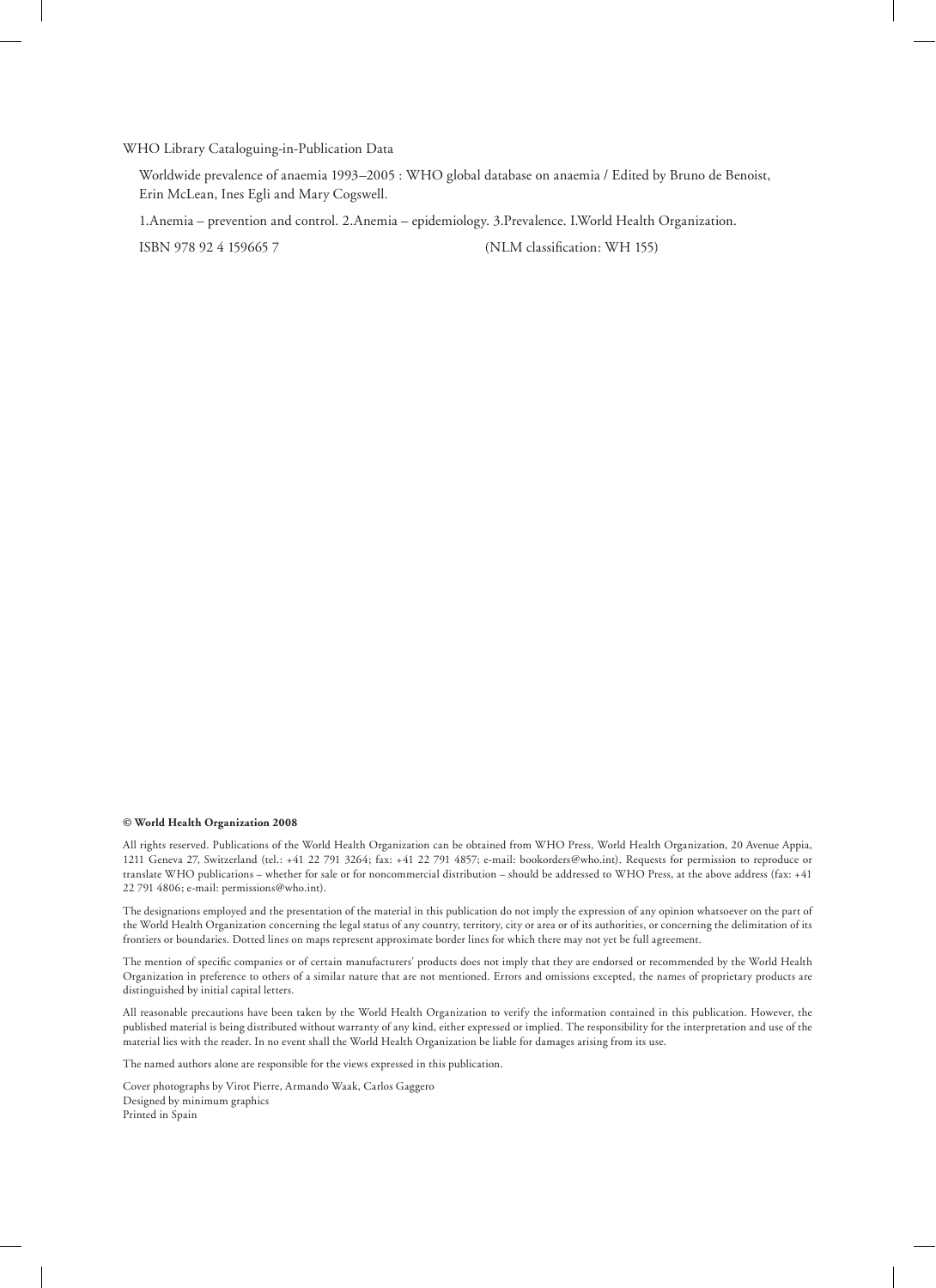## **Contents**

| Preface    |                  |                                                                                               | V              |
|------------|------------------|-----------------------------------------------------------------------------------------------|----------------|
|            | Acknowledgements |                                                                                               | V1             |
|            | Abbreviations    |                                                                                               | vii            |
|            | 1. Introduction  |                                                                                               | $\mathbf{1}$   |
|            |                  | 1.1 Anaemia: a public health problem                                                          | 1              |
|            | 1.1.1            | Etiology                                                                                      | 1              |
|            |                  | 1.1.2 Health consequences                                                                     | 1              |
|            |                  | 1.1.3 Assessing anaemia                                                                       | 1              |
|            |                  | 1.2 Control of anaemia                                                                        | 1              |
|            |                  | 1.2.1 Correcting anaemia                                                                      | 1              |
|            | 2. Methods       |                                                                                               | 3              |
|            |                  | 2.1 Data sources - The WHO Global Database on Anaemia                                         | $\mathfrak{Z}$ |
|            |                  | 2.2 Selection of survey data                                                                  | 3              |
|            |                  | 2.2.1 Administrative level                                                                    | 3              |
|            |                  | 2.2.2 Population groups                                                                       | $\overline{4}$ |
|            |                  | 2.3 Defining anaemia                                                                          | $\overline{4}$ |
|            |                  | 2.3.1 Haemoglobin threshold                                                                   | $\overline{4}$ |
|            |                  | 2.3.2 Estimated anaemia prevalence for countries with no survey data                          | 5              |
|            |                  | 2.3.3 Uncertainty of estimates                                                                | 5              |
|            |                  | 2.3.4 Combining national estimates                                                            | 5              |
|            |                  | 2.3.5 Global anaemia prevalence                                                               | 5              |
|            |                  | 2.3.6 Classification of anaemia as a problem of public health significance                    | 6              |
|            |                  | 2.4 Population coverage, proportion of population, and the number of individuals with anaemia | 6              |
|            |                  | 2.4.1 Population coverage                                                                     | 6              |
|            |                  | 2.4.2 Proportion of population and the number of individuals affected                         | 6              |
|            |                  | 3. Results and Discussion                                                                     | 7              |
|            | 3.1 Results      |                                                                                               | 7              |
|            |                  | 3.1.1. Population coverage                                                                    | 7              |
|            | 3.1.2            | Proportion of population and number of individuals with anaemia                               | 7              |
|            |                  | 3.1.3 Classification of countries by degree of public health significance of anaemia          | 8              |
|            | 3.2 Discussion   |                                                                                               | 8              |
|            |                  | 3.2.1 Population coverage                                                                     | 8              |
|            |                  | 3.2.2 Strengths of estimates                                                                  | 8              |
|            |                  | 3.2.3 Limitations of estimates                                                                | 8              |
|            |                  | 3.2.4 Proportion of population and the number of individuals with anaemia                     | 12             |
|            | 3.2.5            | Classification of countries by degree of public health significance of anaemia, based on      |                |
|            |                  | haemoglobin concentration                                                                     | 12             |
|            |                  | 3.2.6 Comparison to previous estimates                                                        | 12             |
|            | 3.3 Conclusion   |                                                                                               | 12             |
| References |                  |                                                                                               | 14             |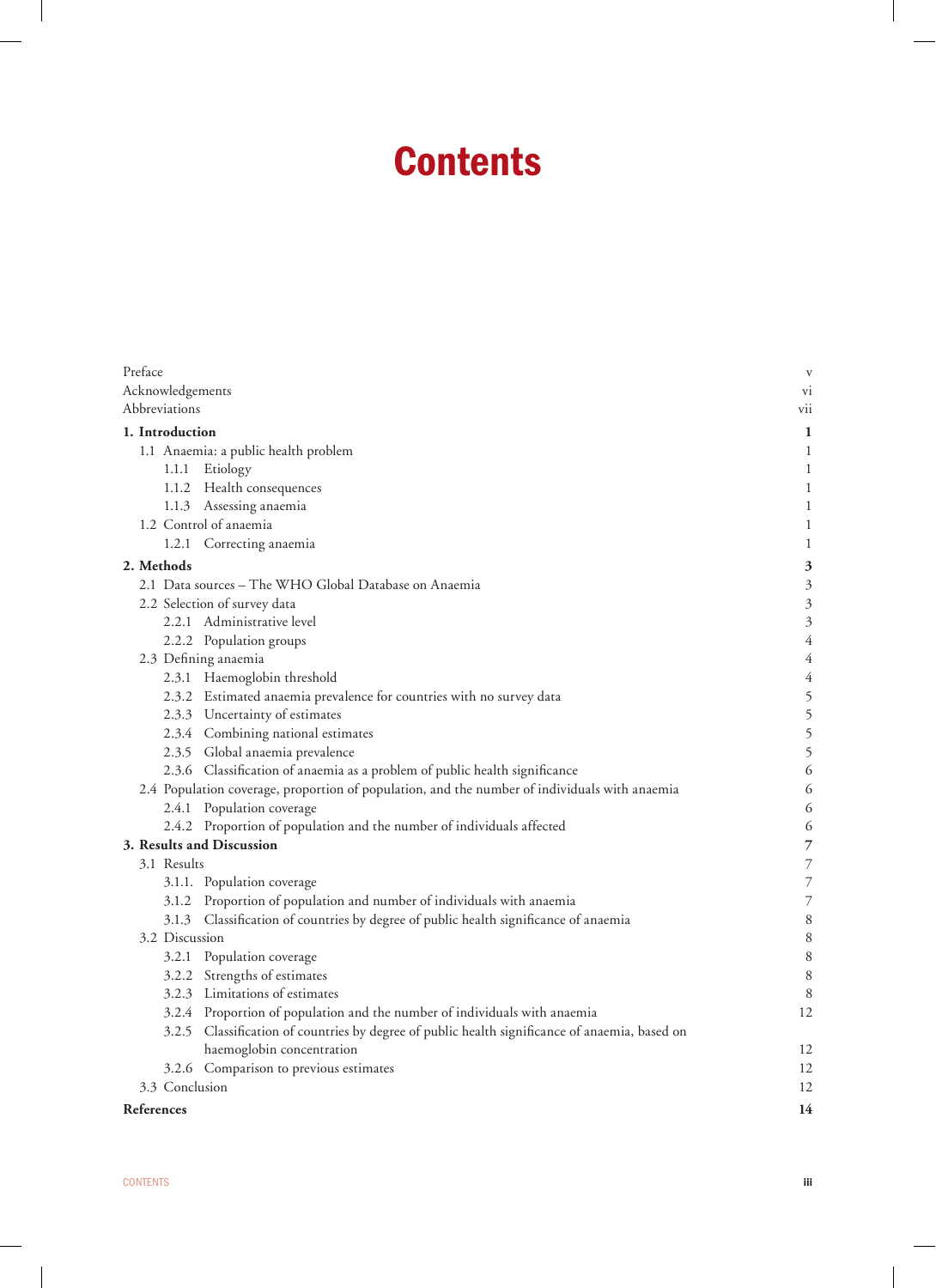| <b>Annexes</b> |                      |                                                                                               |                |
|----------------|----------------------|-----------------------------------------------------------------------------------------------|----------------|
| Annex 1        |                      | WHO Member States grouped by WHO and UN regions                                               | 15             |
|                |                      | Table A1.1 WHO Member States grouped by WHO regions                                           | 15             |
|                |                      | Table A1.2 WHO Member States grouped by UN regions and subregions                             | 16             |
| Annex 2        | Results by UN region |                                                                                               | 18             |
|                |                      | Table A2.1 Population coverage by anaemia prevalence surveys (national or subnational)        |                |
|                |                      | conducted between 1993 and 2005 by UN region                                                  | 18             |
|                |                      | Table A2.2 Anaemia prevalence by UN region                                                    | 18             |
| Annex 3        |                      | National estimates of anaemia                                                                 | 20             |
|                |                      | Table A3.1 Country estimates of anaemia prevalence in preschool-age children                  | 20             |
|                |                      | Table A3.2 Country estimates of anaemia prevalence in pregnant women                          | 25             |
|                |                      | Table A3.3 Country estimates of anaemia prevalence in non-pregnant women of reproductive age  | 30             |
|                |                      | Table A3.4 Country references                                                                 | 35             |
| <b>Tables</b>  |                      |                                                                                               |                |
| Table 2.1      |                      | Haemoglobin thresholds used to define anaemia                                                 | $\overline{4}$ |
| Table 2.2      |                      | Prediction equations used to generate anaemia estimates for countries without survey data     | 5              |
| Table 2.3      |                      | Classification of anaemia as a problem of public health significance                          | 6              |
| Table 3.1      |                      | Population coverage (%) by anaemia prevalence surveys (national or subnational) conducted     |                |
|                |                      | between 1993 and 2005                                                                         | $\overline{7}$ |
| Table 3.2      |                      | Global anaemia prevalence and number of individuals affected                                  | $\overline{7}$ |
| Table 3.3      |                      | Anaemia prevalence and number of individuals affected in preschool-age children, non-pregnant |                |
|                |                      | women and pregnant women in each WHO region                                                   | 8              |
| Table 3.4      |                      | Number of countries categorized by public health significance of anaemia                      | 8              |
| <b>Figures</b> |                      |                                                                                               |                |
| Figure 3.1     |                      | Anaemia as a public health problem by country                                                 |                |
|                |                      | (a) Preschool-age children                                                                    | 9              |
|                | (b) Pregnant women   |                                                                                               | 10             |
|                |                      | (c) Non-pregnant women of reproductive age                                                    | 11             |
|                |                      |                                                                                               |                |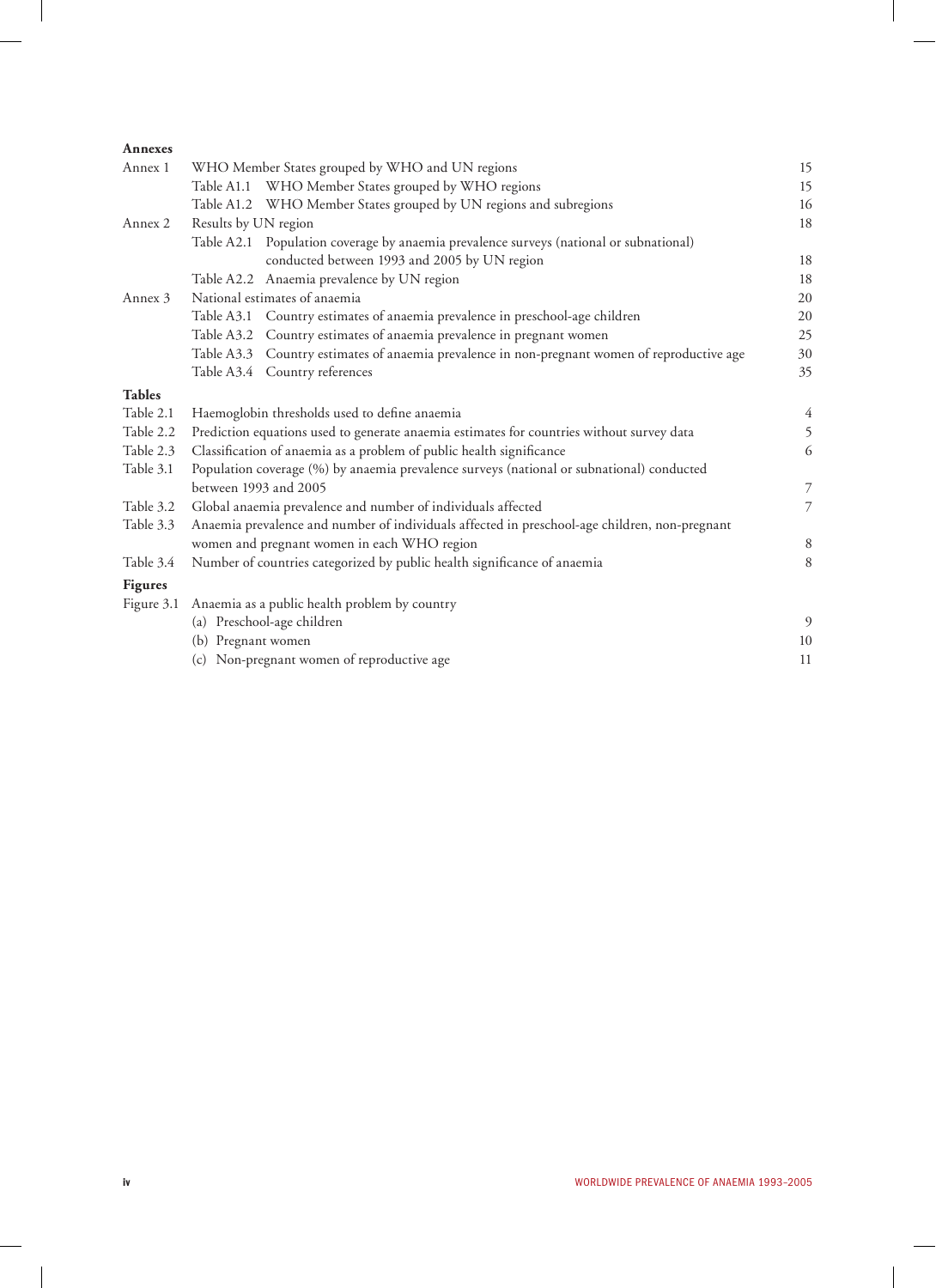### Preface

Anaemia is a public health problem that affects populations in both rich and poor countries. Although the primary cause is iron deficiency, it is seldom present in isolation. More frequently it coexists with a number of other causes, such as malaria, parasitic infection, nutritional deficiencies, and haemoglobinopathies.

Given the importance of this pathology in the world, numerous countries conduct interventions to reduce anaemia; particularly in the groups most susceptible to its devastating effects: pregnant women and young children. In order to assess the impact of these interventions, the adequacy of the strategies implemented, and the progress made in the fight against anaemia, information on anaemia prevalence must be collected. This is the primary objective of the WHO Global Database on Anaemia. However, estimates of anaemia prevalence by themselves are only useful if they are associated with a picture of the various causal factors that contribute to the development of anaemia in specific settings. Indeed these factors are multiple and complex, and it is critical to collect accurate information about them to provide the basis for developing the best interventions for anaemia control.

In the last three decades, there have been various attempts to produce estimates of the prevalence of anaemia at different levels including at the global level, but until the present time, there has never been a systematic review of all of the data collected and published with the objective of deriving regional and global estimates. The WHO Global Database on Anaemia has filled this gap: data from 93 countries, representing as much as 76% of the population in the case of preschool-age children, were analysed and used to develop statistical models to generate national prevalence estimates for countries with no data within the time frame specified.

It is surprising that given the public health importance of anaemia, there are numerous countries lacking national prevalence data. Moreover, most survey data are related to the three population groups: preschool-age children, pregnant women, and non-pregnant women of reproductive age, which is why the report focuses on these groups. The data available for school-age children, men, and the elderly were not sufficient to generate regional or countrylevel estimates for these groups, and therefore only global estimates for these groups are presented.

In addition, despite the fact that iron deficiency is considered to be the primary cause of anaemia, there are few data on the prevalence of this deficiency. The likely reason is that iron assessment is difficult because the available indicators of iron status do not provide sufficient information alone and must be used in combination to obtain reliable information on the existence of iron deficiency. Furthermore, there is no real consensus on the best combination of indicators to use. Another reason is that the role of factors other than iron deficiency in the development of anaemia has been underestimated by public health officials, because for a long time anaemia has been confused with iron deficiency anaemia, and this has influenced the development of strategies and programmes designed to control anaemia.

In this report, the prevalence of anaemia is presented by country and by WHO regions. Because these prevalence data may be used to identify programme needs by other United Nations agencies, we have presented the estimates classified by United Nations regions in the annexes. In addition, one chapter is dedicated to the criteria used to identify, revise, and select the surveys, and the methodology developed to generate national, regional, and global estimates.

A lesson learned from producing this report is that in order for the database to reach its full potential, data should be collected on other vulnerable population groups such as the elderly and school-age children, and surveys should be more inclusive and collect information on iron status and other causes of anaemia.

This report is written for public health officials, nutritionists, and researchers. We hope that readers find it useful and feel free to share any comments with us.

#### *Bruno de Benoist Coordinator, Micronutrient Unit World Health Organization*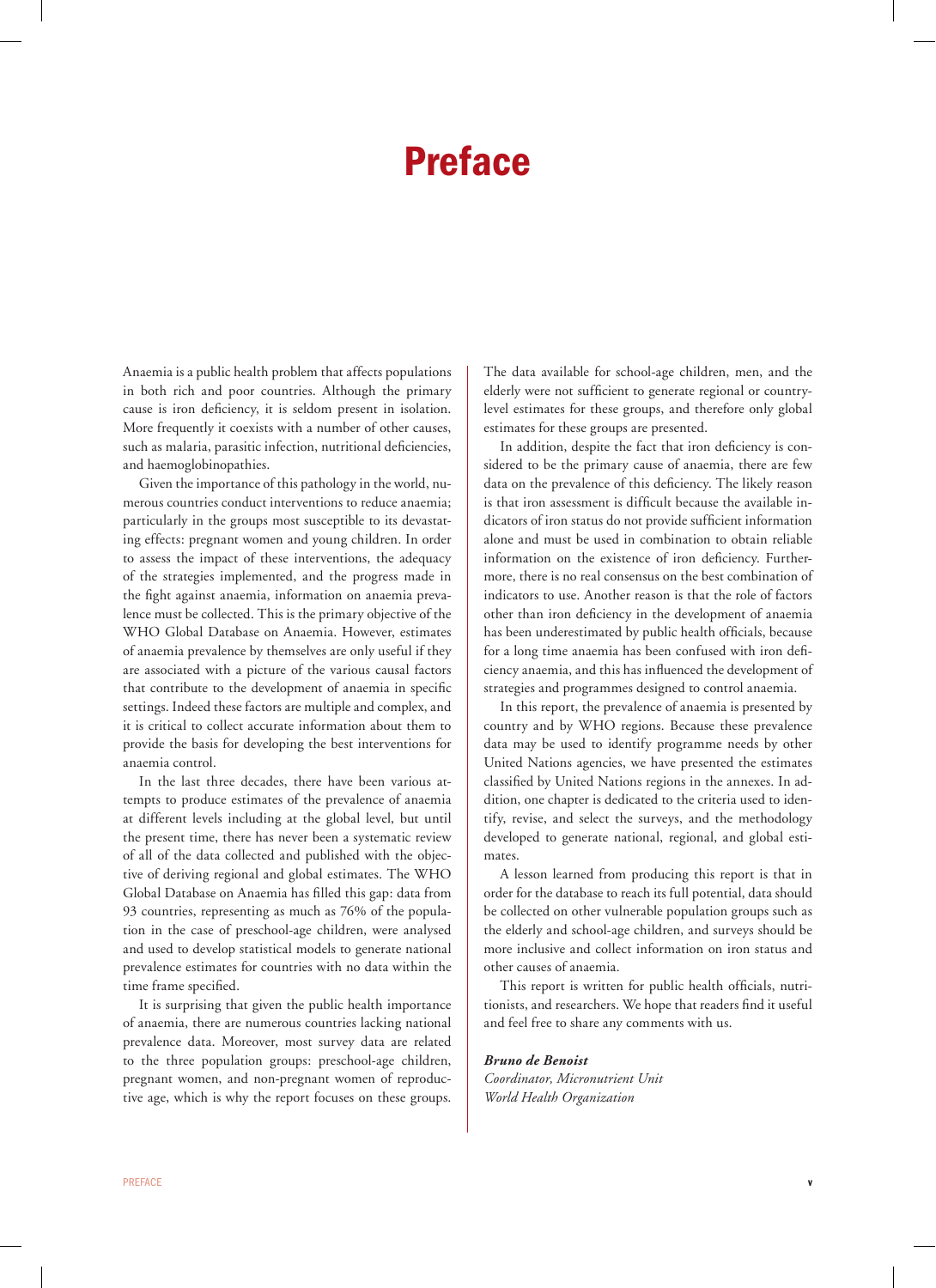## Acknowledgements

The WHO Global Database on Anaemia was developed by the Micronutrient team in the Department of Nutrition for Health and Development with the financial support of the Centers for Disease Control and Prevention.

The estimates for the database were produced by Erin McLean, Mary Cogswell, Ines Egli, and Daniel Wojdyla with contributions from Trudy Wijnhoven, Laurence Grummer-Strawn, and Bradley Woodruff, under the coordination of Bruno de Benoist. Grace Rob and Ann-Beth Moller assisted in data management.

WHO wishes to thank the numerous individuals, institutions, governments, non-governmental, and international organizations for providing data for the database. Without continual international collaboration in keeping the database up-to-date, this compilation on the global situation and trends in anaemia prevalence would not have been possible. Special thanks are due to ministries of health of the WHO Member States, WHO regional offices, and WHO country offices.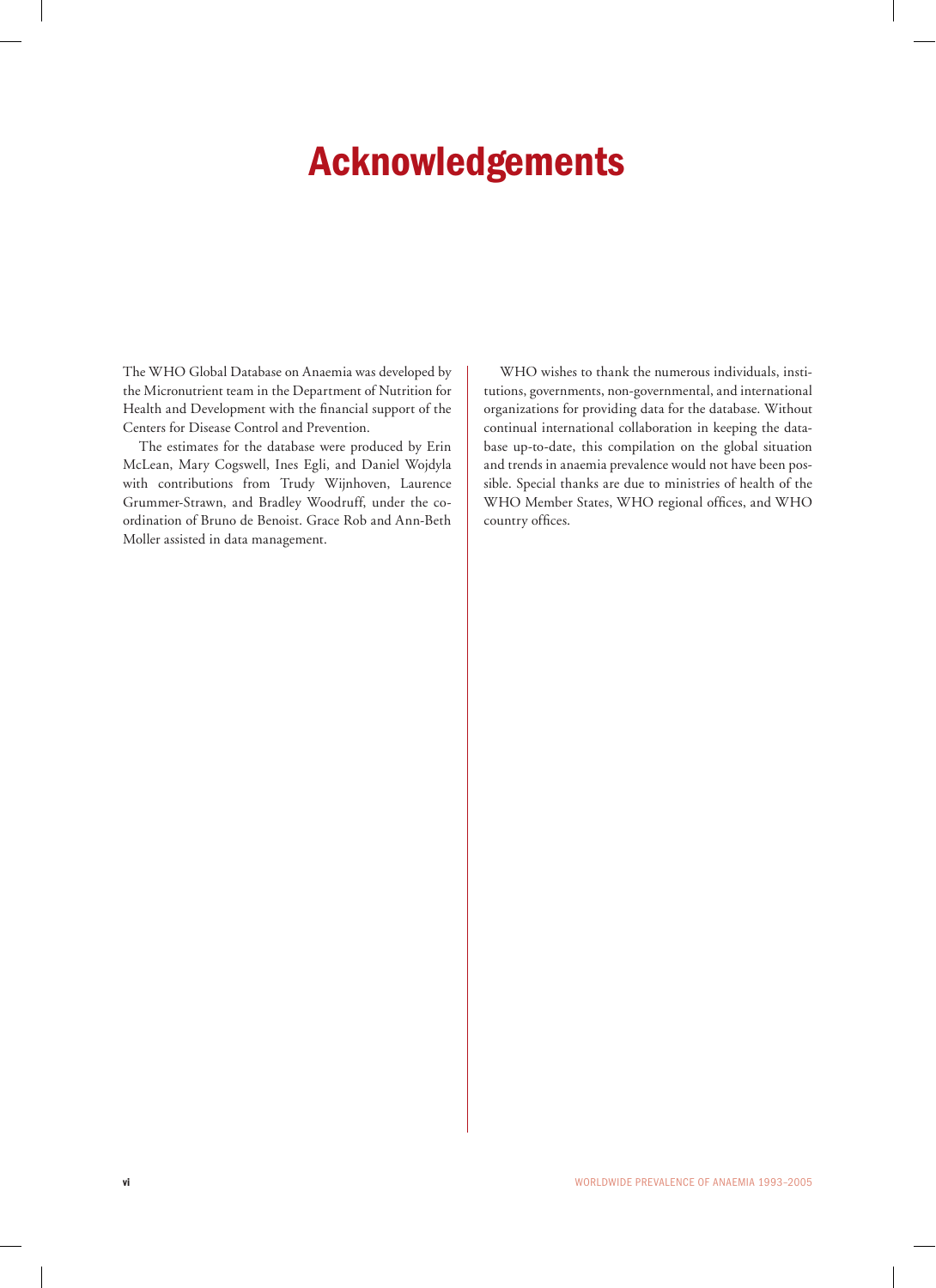## Abbreviations

| <b>CDC</b>     | Centers for Disease Control and Prevention                                                           |
|----------------|------------------------------------------------------------------------------------------------------|
| H <sub>b</sub> | Haemoglobin                                                                                          |
| <b>HDI</b>     | Human Development Index: a composite indicator of wealth, life expectancy and education developed by |
|                | the United Nations Development Programme.                                                            |
| <b>IDA</b>     | Iron deficiency anaemia                                                                              |
| <b>NHANES</b>  | National Health and Nutrition Examination Survey                                                     |
| <b>NPW</b>     | Non-pregnant women (15.00–49.99 yrs)                                                                 |
| PreSAC         | Preschool-age children (0.00-4.99 yrs)                                                               |
| PW             | Pregnant women                                                                                       |
| SD.            | Standard deviation                                                                                   |
| <b>UN</b>      | United Nations                                                                                       |
| <b>VMNIS</b>   | Vitamin and mineral nutrition information system                                                     |
| WHO            | World Health Organization                                                                            |
| <b>CRP</b>     | C-reactive protein                                                                                   |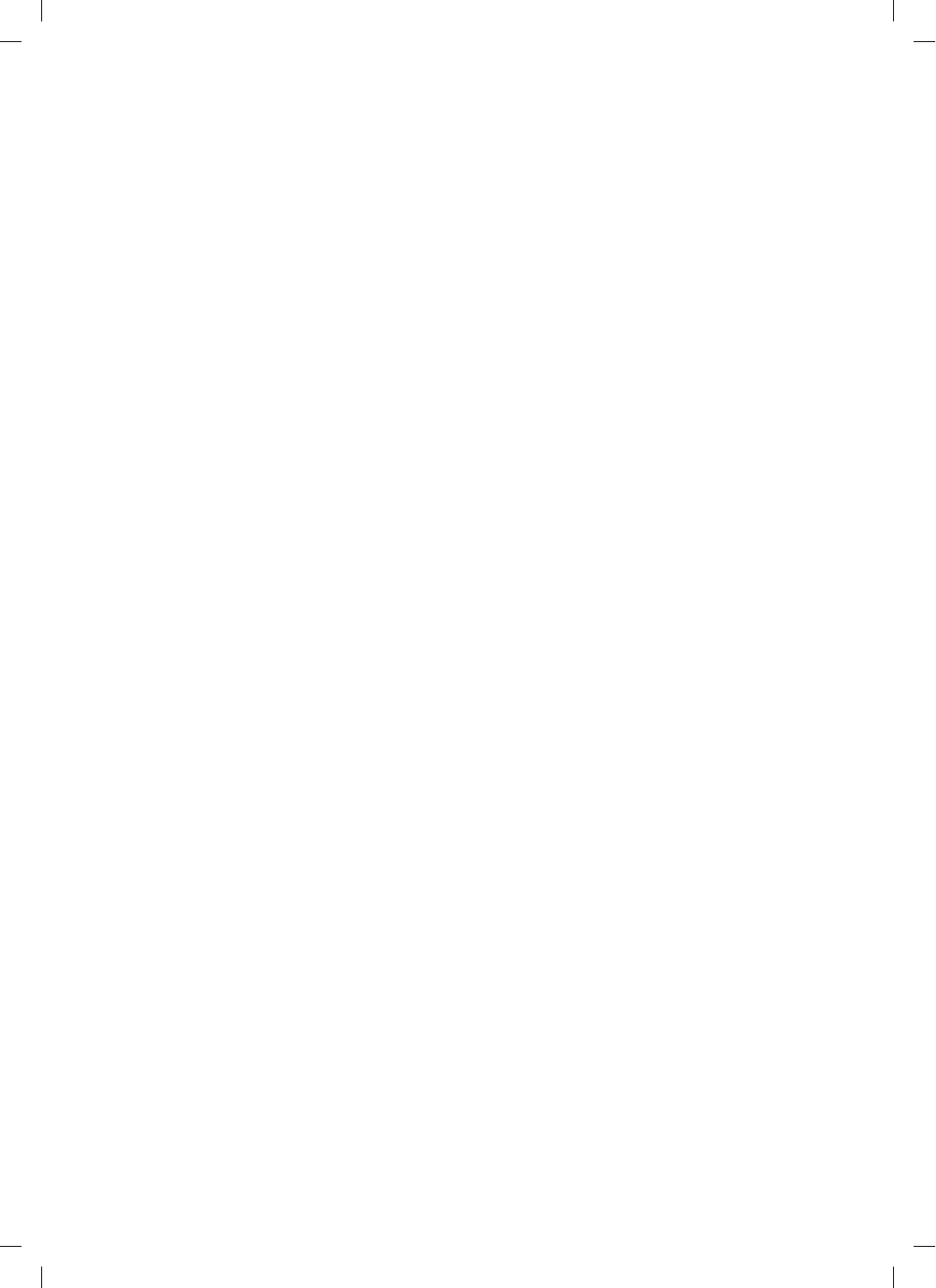## 1. Introduction

#### 1.1 Anaemia: a public health problem

Anaemia is a global public health problem affecting both developing and developed countries with major consequences for human health as well as social and economic development. It occurs at all stages of the life cycle, but is more prevalent in pregnant women and young children. In 2002, iron deficiency anaemia (IDA) was considered to be among the most important contributing factors to the global burden of disease (*1*).

#### *1.1.1 Etiology*

Anaemia is the result of a wide variety of causes that can be isolated, but more often coexist. Globally, the most significant contributor to the onset of anaemia is iron deficiency so that IDA and anaemia are often used synonymously, and the prevalence of anaemia has often been used as a proxy for IDA. It is generally assumed that 50% of the cases of anaemia are due to iron deficiency (*2*), but the proportion may vary among population groups and in different areas according to the local conditions. The main risk factors for IDA include a low intake of iron, poor absorption of iron from diets high in phytate or phenolic compounds, and period of life when iron requirements are especially high (i.e. growth and pregnancy).

Among the other causes of anaemia, heavy blood loss as a result of menstruation, or parasite infections such as hookworms, ascaris, and schistosomiasis can lower blood haemoglobin (Hb) concentrations. Acute and chronic infections, including malaria, cancer, tuberculosis, and HIV can also lower blood Hb concentrations. The presence of other micronutrient deficiencies, including vitamins A and B12, folate, riboflavin, and copper can increase the risk of anaemia. Furthermore, the impact of haemoglobinopathies on anaemia prevalence needs to be considered within some populations.

#### *1.1.2 Health consequences*

Anaemia is an indicator of both poor nutrition and poor health. The most dramatic health effects of anaemia, i.e., increased risk of maternal and child mortality due to severe anaemia, have been well documented (*3–5*). In addition, the negative consequences of IDA on cognitive and physical development of children, and on physical performance – particularly work productivity in adults – are of major concern (*2*).

#### *1.1.3 Assessing anaemia*

Hb concentration is the most reliable indicator of anaemia at the population level, as opposed to clinical measures which are subjective and therefore have more room for error. Measuring Hb concentration is relatively easy and inexpensive, and this measurement is frequently used as a proxy indicator of iron deficiency. However, anaemia can be caused by factors other than iron deficiency. In addition, in populations where the prevalence of inherited haemoglobinopathies is high, the mean level of Hb concentration may be lowered. This underlines that the etiology of anaemia should be interpreted with caution if the only indicator used is Hb concentration. The main objective for assessing anaemia is to inform decision-makers on the type of measures to be taken to prevent and control anaemia. This implies that in addition to the measurement of Hb concentration, the causes of anaemia need to be identified considering that they may vary according to the population.

#### 1.2 Control of anaemia *1.2.1 Correcting anaemia*

Given the multifactorial nature of this disease, correcting anaemia often requires an integrated approach. In order to effectively combat it, the contributing factors must be identified and addressed. In settings where iron deficiency is the most frequent cause, additional iron intake is usually provided through iron supplements to vulnerable groups; in particular pregnant women and young children. Foodbased approaches to increase iron intake through food fortification and dietary diversification are important, sustainable strategies for preventing IDA in the general population. In settings where iron deficiency is not the only cause of anaemia, approaches that combine iron interventions with other measures are needed.

Strategies should include addressing other causes of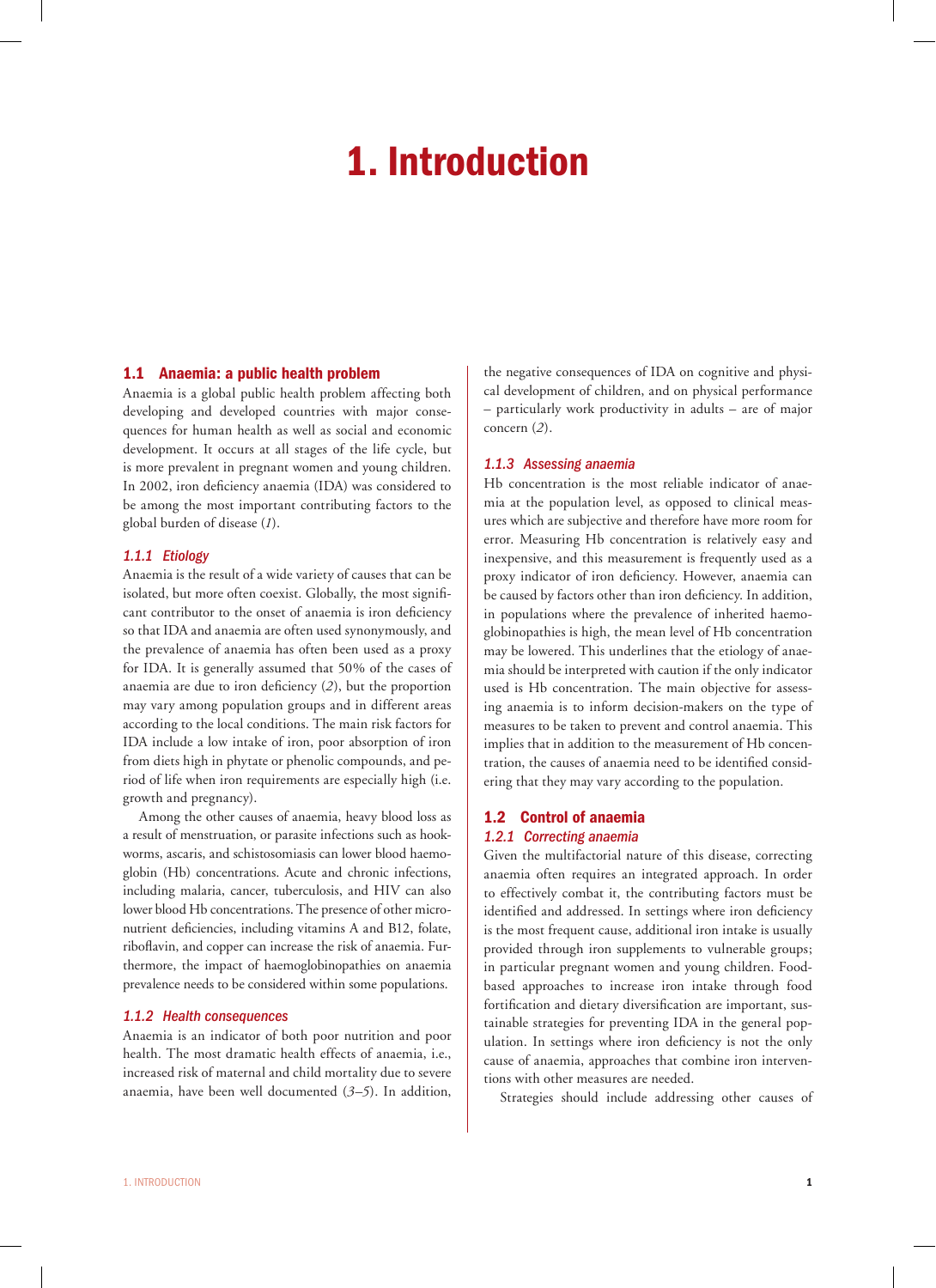anaemia  $(6,7)$ ,<sup>1.2</sup> and should be built into the primary health care system and existing programmes. These strategies should be tailored to local conditions, taking into account the specific etiology and prevalence of anaemia in a given setting and population group.

<sup>1</sup> http://www.who.int/malaria/docs/TreatmentGuidelines2006.pdf 2 http://www.who.int/wormcontrol/documents/en/Controlling%20 Helminths.pdf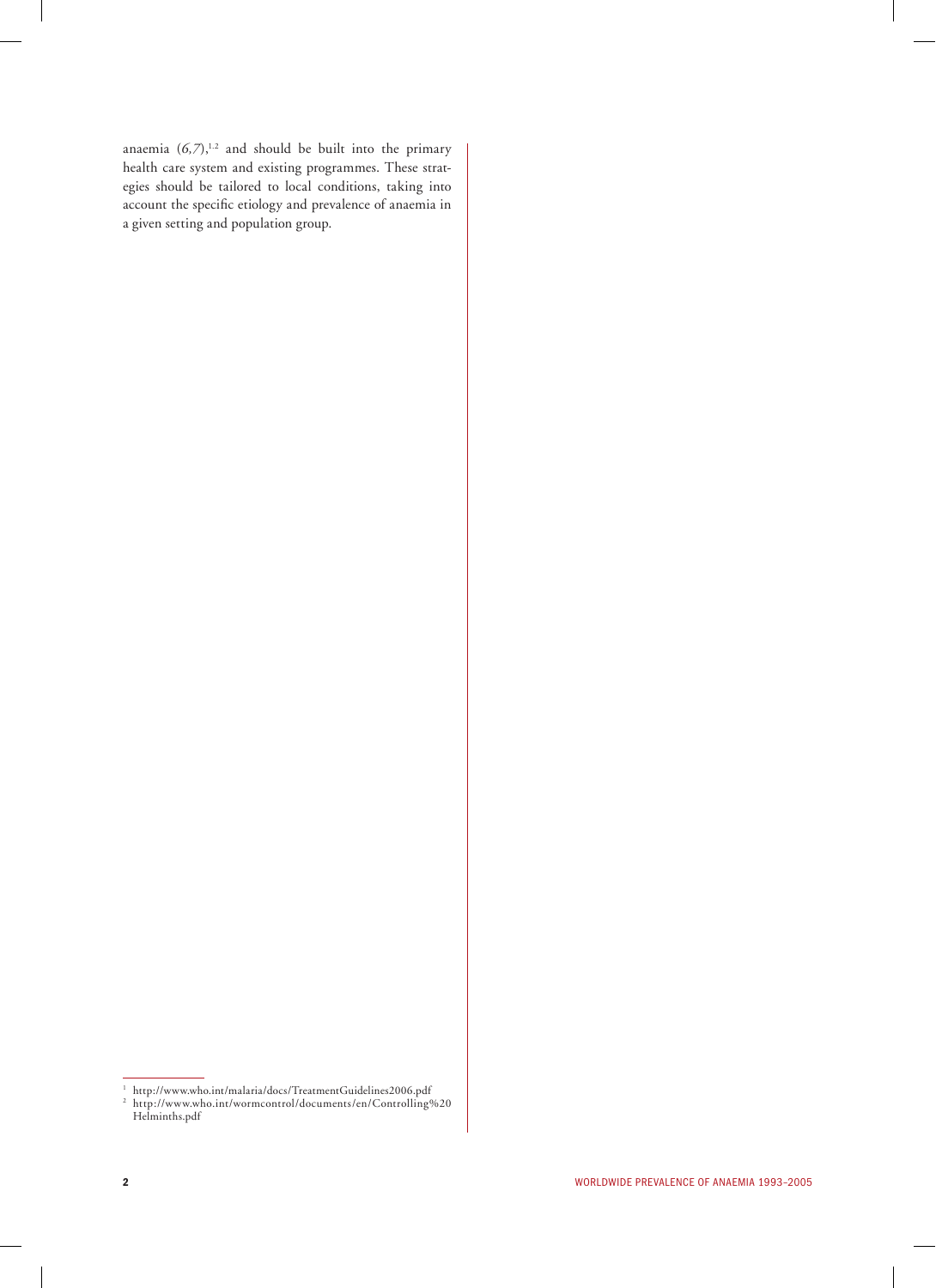## 2. Methods

#### 2.1 Data sources – The WHO Global Database on Anaemia

The estimates presented are based on data from the WHO Global Database on Anaemia; a part of the Vitamin and Mineral Nutrition Information System (VMNIS), maintained at WHO.

Data are collected from the scientific literature and through collaborators, including WHO regional and country offices, United Nations organizations, ministries of health, research and academic institutions, and nongovernmental organizations. MEDLINE and WHO regional databases were searched systematically, and manual searches were conducted to find articles published in nonindexed medical and professional journals. For inclusion in the database, Hb must be measured in capillary, venous, or cord blood using quantitative photometric methods or automated cell counters. In addition, anaemia prevalence or mean Hb concentrations have to be reported. Surveys were excluded if they measured only clinical signs of anaemia or haematocrit. Data are included in the database if they are representative of any administrative level within a country, including nationally representative data and surveys representative of a region, the first administrative level boundary, second administrative level boundary or local surveys. As of December 31, 2005, 696 surveys were available in the database; the majority of these in women or preschool-age children.

#### 2.2 Selection of survey data

The time frame for the current estimates is 1993–2005 and survey data for WHO's 1921 Member States were extracted from the database. Data on anaemia were selected for each

country using two variables: the administrative level for which the survey was representative, and the population group surveyed.

#### *2.2.1 Administrative level*

Surveys were selected based on the administrative level they represented. Surveys were classified as national when they were based on a nationally representative sample. Subnational surveys were also available in the database and were classified according to the population that they represented as regional (multiple states), state (representative of the first administrative level boundary), district (representative of the second administrative level boundary), or local surveys.

Data from the most recent national survey was used in preference to subnational surveys. For one country, where an area had been left out of a national survey because of security concerns, available data from the missing region was pooled with the national data and weighted by the general population estimate for that area to provide a national estimate for that country. This proportion was determined by using the most recent census data from the country. If two national surveys were conducted in the same year, survey results were pooled into a single summary measure and weighted by the survey sample size.

In the absence of national data, surveys representative of at least the first administrative level boundary were used if two or more surveys at this level were available for the population group and country concerned within the acceptable time frame. Results were pooled into a single summary measure, weighted by the total general population for that region or state, and based on the most recent and available census data between 1993 and 2005. Local- and districtlevel surveys were not used in these estimates since they have the potential for more bias.

Surveys with prevalence data based on a sample size of less than 100 subjects were excluded in most cases. This was done because with a sample size of 100 and a confidence level of 95%, the error around an estimate of anaemia prevalence of 50% would be +/-10 percentage points. A smaller sample size would have an even larger error. How-

<sup>1</sup> On 3 June 2006, the Permanent Representative of the Republic of Serbia to the United Nations and other International Organizations in Geneva informed the Acting Director-General of the WHO that "the membership of the state union Serbia and Montenegro in the United Nations, including all organs and the organizations of the United Nations system, is continued by the Republic of Serbia on the basis of Article 60 of the Constitutional Charter of Serbia and Montenegro, activated by the Declaration of Independence adopted by the National Assembly of Montenegro on 3 June 2006". Estimates used or referred to in this document cover a period of time preceding that communication.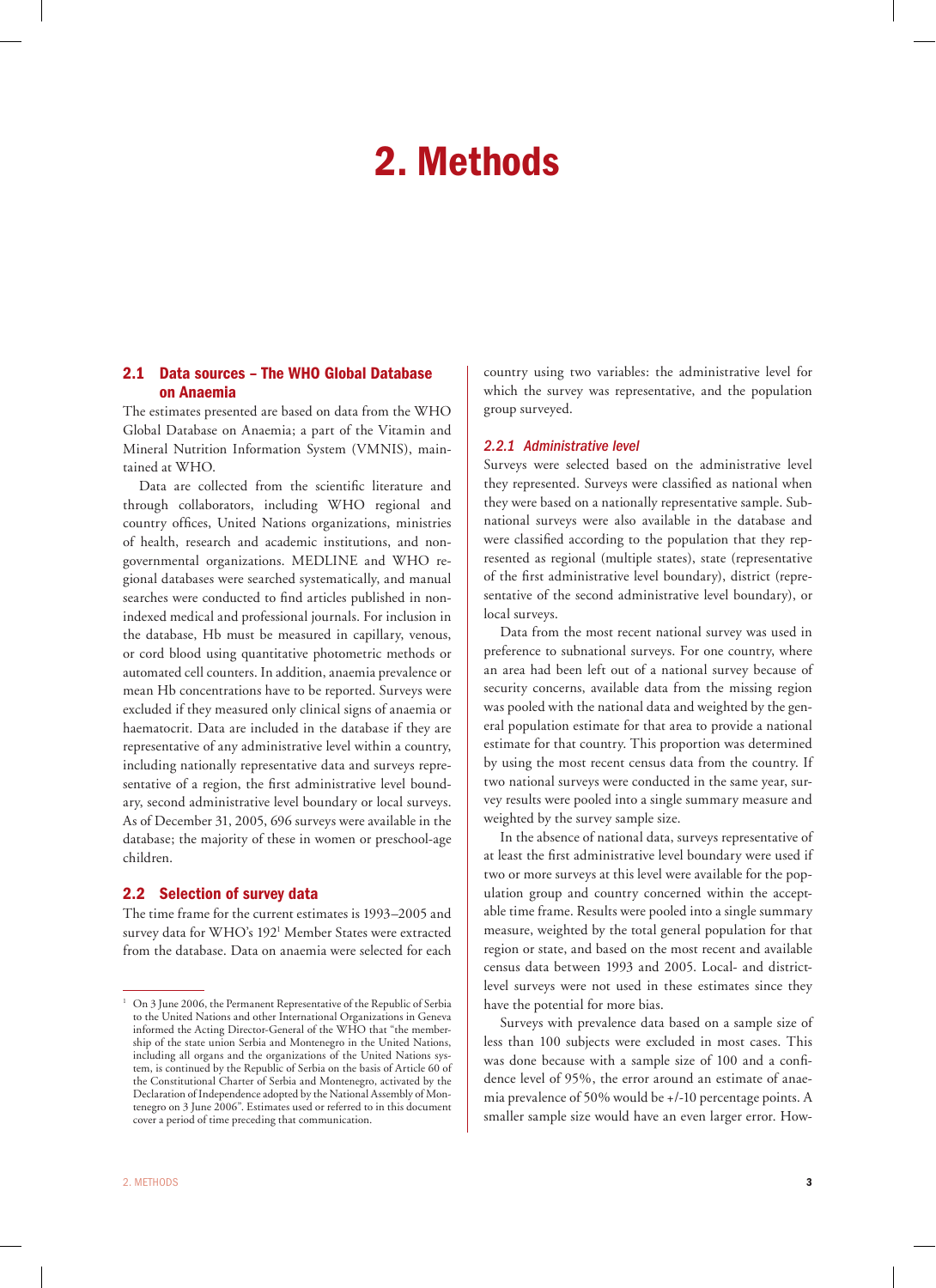ever, a few exceptions were made. National surveys with fewer than 100 subjects but more than 50 subjects were only accepted where the results were being extrapolated to fewer than 500,000 people; or to pregnant women, since the numbers in this group are frequently small, especially in populations with a lower rate of reproduction.

#### *2.2.2 Population groups*

Population groups are as follows: preschool-age children (0–4.99 yrs), school-age children (5.00–14.99 yrs), pregnant women (no age range defined), non-pregnant women (15.00–49.99 yrs), men (15.00–59.99 yrs), and elderly (both sexes >60 yrs). Wherever possible, children below 0.5 yrs were excluded from the estimate for preschool-age children since the cut-off for anaemia is not defined in this age group. However, the estimate was applied to the entire population of children less than 5 yrs of age. Occasionally, in the non-pregnant women group, pregnant women could not be excluded because all women were included in the figure provided in the country report; but pregnant women were often a small proportion of the group and their exclusion would not be expected to change the figure significantly. If a survey reported results by physiological status, lactating women were combined with non-pregnant non-lactating women to provide the estimate for non-pregnant women.

Data disaggregated by age closest to the defined age range for the population groups were used. If the age range overlapped two population groups, the survey was placed with the group with the greatest overlap in age. When the age range was unavailable, the mean age of the sample was used to classify the data. If this was unavailable or if the age range equally spanned two population groups, the population-specific Hb concentration threshold was used to classify the data. If data represented less than 20% of the age range of a population group, the survey was excluded.

#### 2.3 Defining anaemia

#### *2.3.1 Haemoglobin threshold*

Normal Hb distributions vary with age, sex, and physiological status, e.g., during pregnancy (*8*). WHO Hb thresholds were used to classify individuals living at sea level as anaemic (Table 2.1) (*2*). Statistical and physiological evidence indicate that Hb distributions vary with smoking (*9*)

*Table 2.1 Haemoglobin thresholds used to define anaemia*

| Age or gender group                   | Haemoglobin threshold $(g/I)$ |
|---------------------------------------|-------------------------------|
| Children (0.50-4.99 yrs)              | 110                           |
| Children (5.00-11.99 yrs)             | 115                           |
| Children (12.00-14.99 yrs)            | 120                           |
| Non-pregnant women $(\geq 15.00$ yrs) | 120                           |
| Pregnant women                        | 110                           |
| Men $(≥15.00$ yrs)                    | 130                           |

Source: adapted from reference (*2*)

and altitude (*10*), and therefore the prevalence of anaemia corrected for these factors was used when provided by the survey. No other corrections were accepted.

Some surveys did not present data using the WHO Hb thresholds to define anaemia. When this occurred, prevalence was estimated by assuming that the Hb concentration was normally distributed within the population and estimating anaemia prevalence by using one of the following methods in order of preference:

- 1. The mean and standard deviation (SD) of the Hb concentration were used to estimate the proportion of individuals falling below the appropriate Hb cut-off for the population group (n=20 surveys). The correlation between the estimated and predicted prevalence of anaemia was determined using surveys from the database where a mean, an SD, and a prevalence for the WHO age- and sex-specific cut-off were provided. The relationship was plotted (n=508 surveys), and for most surveys, the two figures were extremely close  $(r^2 \ge 0.95, p < 0.001)$ for all four Hb thresholds (110, 115, 120, 130 g/l). On average, the predicted prevalence overestimated actual prevalence by 3.8 percentage points. For 6.5% of the surveys in the analysis, actual anaemia prevalence was overestimated by 10 percentage points or more.
- 2. When no SD was provided, but the prevalence for a non-WHO cut-off and mean Hb concentrations were available (n=3 surveys), we used these two figures to calculate the SD of the Hb concentration by assuming a normal distribution within the population and deriving the Z score in order to back calculate the SD [SD= (Provided cut-off – Mean Hb)/ Z score for proportion]. Following this calculation, the mean and SD were used as above to derive the prevalence for the WHO cut-off.
- 3. For surveys (n=23) that did not present the mean and SD, nor the prevalence at the recommended threshold, the prevalence of anaemia was estimated from the prevalence at an alternative threshold. An average SD for the same population group was assumed to be similar to the actual SD in the survey. The mean SD of the Hb concentration for each population group was calculated from surveys included in the estimates, which had data available for subjects within the defined age range of the population group (preschool-age children, SD=13.8 g/l; school-age children, 11.3 g/l; non-pregnant women, 13.7 g/l; pregnant women,  $14.0$  g/l; and men,  $14.5$  g/l). The population mean Hb concentration was estimated from the prevalence at the cut-off provided in the survey and the assumed SD.

Sometimes it was necessary to make adjustments for aggregated or disaggregated data. For example, one estimate was sometimes provided for school-age children utilizing 1)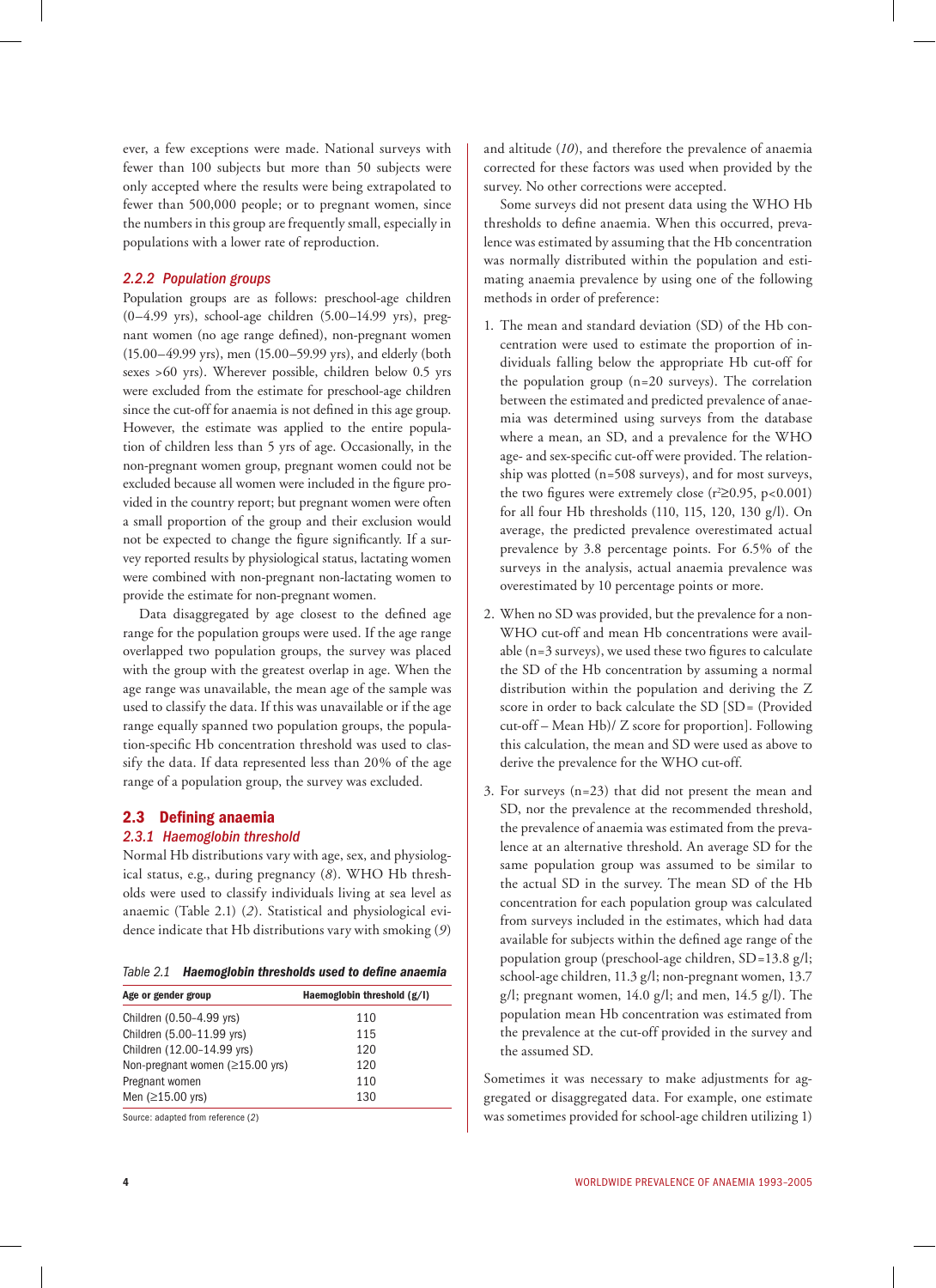one non-WHO cut-off for anaemia where two should have been used; or 2) using two non-WHO cut-offs. In the first case, the prevalence was adjusted for the WHO cut-off that applied to the group in the majority. In the second case, the prevalence was adjusted by assuming that the cut-off applied to the group in the majority had been used for the entire group.

Data provided for separate groups frequently had to be combined, such as data for women by physiological status or any other population group disaggregated by age. Prevalence estimates were combined and weighted by sample size, and where this information was unavailable for one of the groups, it was assumed to have the average number of subjects of the other groups. If sample size information was missing from all data pooled, equal weight was given to each survey.

#### *2.3.2 Estimated anaemia prevalence for countries with no survey data*

Some countries did not have any survey data that met the criteria for the estimates. Therefore, a regression model was developed using countries with anaemia prevalence data and the 2002 United Nations Human Development Index (HDI) (*11*) – which is a composite indicator of a life expectancy index, an education index, and a wealth index (*12*) – and health indicators from the World Health Statistics Database (*13*), so that anaemia prevalence could be predicted for the countries without data.

Separate prediction equations for each population group were based on countries with anaemia prevalence data for that group. Seventeen countries did not have an HDI, and so HDI was estimated using two of the components and a proxy indicator for education (average years of schooling in adults) (*14–16*). HDI and estimated HDI were used to predict the prevalence of anaemia using a multiple regression model.

Anaemia prevalence was estimated by using the prediction equations (Table 2.2) in countries where only explanatory variables were known. For one country, none of the covariates were available and therefore, a country-level estimate was not generated.

#### *2.3.3 Uncertainty of estimates*

For estimates based on survey data, each estimate was considered to be representative of the entire country whether from a national or subnational sample, and the variance was calculated in the logit scale using the sample size. A design effect of 2 was applied since most surveys utilized cluster sampling. From the prevalence, the variance and the design effect, a 95% confidence interval was generated in logit scale and then transformed to the original scale (*17,18*).

For regression-based estimates, a point estimate and 95% prediction interval were computed by using the logit transformations in the regression models (*19*) and then back-transforming them to the original scale (*20*).

#### *2.3.4 Combining national estimates*

Country estimates were combined to provide estimates at the global level as well as by WHO region for women and preschool-age children by pooling the data and weighting it by the population that each estimate represented. Ninetyfive percent confidence intervals were constructed using the estimated variance of the weighted average. For one country without data, no proxy indicators were available and so no country estimate was generated, but the UN subregional estimate had to be applied to that country to make regional and global estimates.

#### *2.3.5 Global anaemia prevalence*

The global prevalence of anaemia was calculated by combining the estimates for all population groups, which covered the entire population except for one segment (women

|  |  |  | Table 2.2 Prediction equations used to generate anaemia estimates for countries without survey data |
|--|--|--|-----------------------------------------------------------------------------------------------------|
|--|--|--|-----------------------------------------------------------------------------------------------------|

| <b>Population</b><br>group             | Number of<br>countries | Equation                                                                                                               | $\mathbb{R}^2$ | p-value<br>for model |
|----------------------------------------|------------------------|------------------------------------------------------------------------------------------------------------------------|----------------|----------------------|
| Preschool-age<br>children <sup>a</sup> | 82                     | $= 3.5979 - 4.9093 * HDIb - 0.0657 * Exp$ on health-0.0003 * Exp on health<br>per capita-0.0009*Adult Female mortality | 0.550          | < 0.0001             |
| School-age<br>children                 | 35                     | $= 1.4248 - 2.6894*HDI+0.0087*Urban population-$<br>0.0129*Imm Measles-0.0005*Exp on health per capita                 | 0.583          | < 0.0001             |
| Non-pregnant<br>women                  | 79                     | $= 0.9475 - 2.3447*HDH + 0.1643* Population growth rate - 0.0697$<br>Exp on health                                     | 0.453          | < 0.0001             |
| Pregnant<br>women                      | 60                     | $= 2.7783 - 2.8352$ *HDI-0.0085*Imm DTP3-0.0004*Exp on health<br>per capita-0.0017*Adult Male mortality                | 0.323          | < 0.0001             |
| Men                                    | 32                     | $= 0.0991 - 4.6160*HDI + 0.0209*Imm$ DTP3-0.0828*Gov Exp on health                                                     | 0.577          | < 0.0001             |
| Elderly                                | 13                     | $= -1.6693 + 0.2872 * HDI - 0.1359 * Exp$ on health+0.0047*Adult Male mortality                                        | 0.385          | 0.0627               |

a Population groups: Preschool-age children (0.00–4.99 yrs), Pregnant women (no age range defined), Non-pregnant women (15.00–49.99 yrs), School-age children (5.00–14.99 yrs), Men (15.00–59.99 yrs), Elderly (≥60.00 yrs).

b HDI = United Nations Human Development Index, Exp= expenditure, Imm DTP3 = immunization for diphtheria, tetanus and pertussis.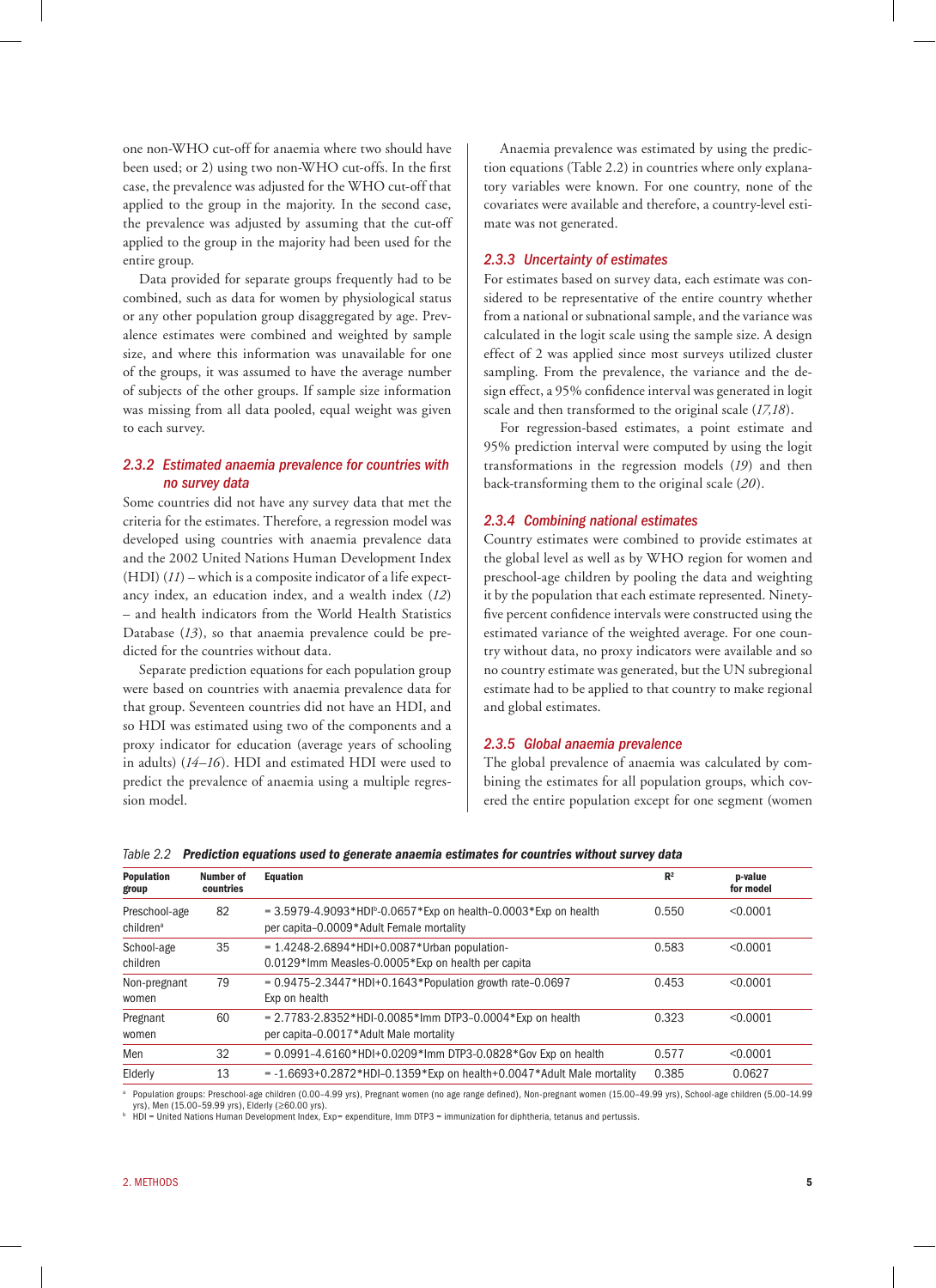50.00–59.99 yrs). The estimate of anaemia prevalence in the elderly was applied to this segment of the population. Because the median age of menopause in women is approximately 50.5 yrs (*21*), menstrual iron losses have stopped for the majority of women in this age group, and we considered that the prevalence of anaemia may be more similar to the elderly than to women of reproductive age. Furthermore, the data from the National Health and Nutrition Examination Survey (NHANES) in the United States of America were compared among women 20–49 yrs, 50–59 yrs, and 60+ yrs, and women 50–59 yrs had a Hb distribution more similar to women  $60+$  yrs than to women  $20-49$  yrs.<sup>1</sup> In addition, the distribution of C-reactive protein (CRP) was most similar between women 50–59 yrs and women 60+ yrs. However, the proportion of anaemia attributable to elevated CRP in women 50–59 yrs was more similar to women 20–49 yrs.

#### *2.3.6 Classification of anaemia as a problem of public health significance*

The prevalence of Hb values below the population-specific Hb threshold was used to classify countries by the level of the public health problem (Table 2.3) (*2*).

*Table 2.3 Classification of anaemia as a problem of public health significance*

| <b>Prevalence of</b><br>anaemia (%) | <b>Category of public</b><br>health significance |
|-------------------------------------|--------------------------------------------------|
| $<$ 4.9                             | No public health problem                         |
| $5.0 - 19.9$                        | Mild public health problem                       |
| $20.0 - 39.9$                       | Moderate public health problem                   |
| >40.0                               | Severe public health problem                     |

Source: adapted from reference (*2*)

#### 2.4 Population coverage, proportion of population, and the number of individuals with anaemia

#### *2.4.1 Population coverage*

The population covered by survey data at the regional and global level was calculated by summing the number of individuals in the population group in countries with survey data divided by the total number of individuals in the population group in the entire region or globally for each population group.

Coverage when including countries with a regressionbased estimate is not presented, since it was similar for all population groups and included all countries except for one (99.7–99.9%).

#### *2.4.2 Proportion of population and the number of individuals affected*

The number of individuals with anaemia was estimated in each population group for each country and each grouping of countries based on each country's proportion of the population with anaemia. The proportion of the population group with anaemia was multiplied by the national population to provide the number of subjects with anaemia at the country level, and the 95% confidence interval was used as a measure of uncertainty. The population figures are for the 2006 projection from the 2004 revision of the United Nations population estimates (*22*). Population figures for pregnant women were derived from the total number of births (time period 2005–2010) by assuming one child per woman per year, not taking into account spontaneous and induced abortions. For 15 countries with a small total population (0.01% of all women), birth data were not provided in tabulations of the UN population division, and the number of pregnant women was estimated by applying a WHO regional average of births per reproductive-age woman (15.00 to 49.99 yrs) to the total number of reproductive-age women.

<sup>&</sup>lt;sup>1</sup> M. Cogswell, unpublished data, 2006.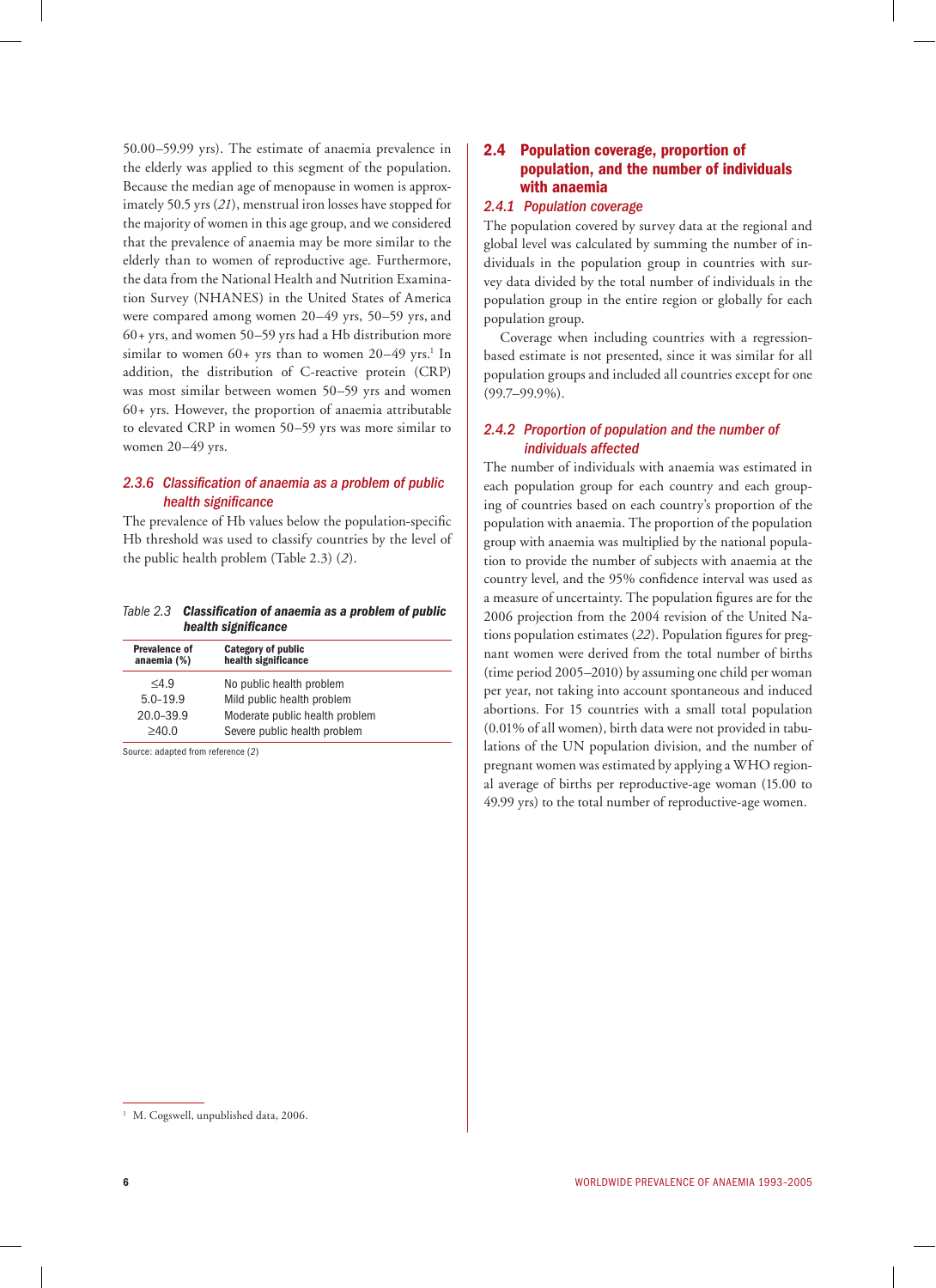### 3. Results and Discussion

#### 3.1 Results

#### *3.1.1 Population coverage*

Almost the entire population was covered by survey data or regression-based estimates, since all countries except for one had an estimate. The proportion of the population covered by survey data was high for preschool-age children (76.1%) and pregnant (69.0%) and non-pregnant women (73.5%), but lower for school-age children (33.0%), men (40.2%), and the elderly (39.1%) (Table 3.1). By WHO region, the coverage was highest in the Western Pacific and lowest in Europe. Based on this population coverage, it was decided that there were insufficient data in school-age children, men, and the elderly to generate regional estimates.

#### *3.1.2 Proportion of population and number of individuals with anaemia*

Globally, anaemia affects 1.62 billion people (95% CI: 1.50–1.74 billion), which corresponds to 24.8% of the population (95% CI: 22.9–26.7%) (Table 3.2). The highest prevalence is in preschool-age children (47.4%, 95% CI: 45.7–49.1), and the lowest prevalence is in men (12.7%, 95% CI: 8.6–16.9%). However, the population group with the greatest number of individuals affected is non-pregnant women (468.4 million, 95% CI: 446.2–490.6).

WHO regional estimates generated for preschool-age children and pregnant and non-pregnant women indicate that the highest proportion of individuals affected are in Africa (47.5–67.6%), while the greatest number af-

*Table 3.1 Population coverage (%) by anaemia prevalence surveys (national or subnational) conducted between 1993 and 2005*

| <b>WHO</b> region          | <b>PreSAC<sup>a</sup></b> | <b>PW</b> | <b>NPW</b> | <b>SAC</b> | Men       | <b>Elderly</b> | All  |  |
|----------------------------|---------------------------|-----------|------------|------------|-----------|----------------|------|--|
| Africa $(46)^b$            | $74.6(26)$ <sup>c</sup>   | 65.8 (22) | 61.4 (23)  | 13.2(8)    | 21.9(11)  | 0.0(0)         | 40.7 |  |
| Americas (35)              | 76.7 (16)                 | 53.8(15)  | 56.2(13)   | 47.1(9)    | 34.3(2)   | 47.6(1)        | 58.0 |  |
| South-East Asia (11)       | 85.1(9)                   | 85.6(8)   | 85.4 (10)  | 13.6(3)    | 4.1(2)    | 5.2(1)         | 14.9 |  |
| Europe (52)                | 26.5(12)                  | 8.3(4)    | 28.0(12)   | 9.3(3)     | 14.1(3)   | 8.0(2)         | 22.9 |  |
| Eastern Mediterranean (21) | 67.4 (11)                 | 58.7(7)   | 73.5 (11)  | 15.5(6)    | 27.5(6)   | 3.2(3)         | 84.3 |  |
| Western Pacific (27)       | 90.4(10)                  | 90.2(8)   | 96.9(13)   | 83.1(7)    | 96.2(10)  | 93.3(6)        | 13.8 |  |
| <b>Global (192)</b>        | 76.1 (84)                 | 69.0 (64) | 73.5 (82)  | 33.0(36)   | 40.2 (34) | 39.1(13)       | 48.8 |  |

a Population groups: PreSAC, preschool-age children (0.00–4.99 yrs); PW, pregnant women (no age range defined); NPW, non-pregnant women (15.00–49.99 yrs), SAC, school-age children (5.00–14.99 yrs), Men (15.00–59.99 yrs), Elderly (≥60.00 yrs).

b

 $^{\rm b}$  Number of countries in each grouping.<br>© Total number of countries with data, no figure is provided for All since each country may be partially covered by some population groups, but few countries have data on all 6 tion groups and no countries have data for women 50–59 yrs of age.

|  | Table 3.2 Global anaemia prevalence and number of individuals affected |  |  |  |  |
|--|------------------------------------------------------------------------|--|--|--|--|
|--|------------------------------------------------------------------------|--|--|--|--|

| Population group        |         | <b>Prevalence of anaemia</b> |                  | <b>Population affected</b> |  |
|-------------------------|---------|------------------------------|------------------|----------------------------|--|
|                         | Percent | 95% CI                       | Number (million) | 95% CI                     |  |
| Preschool-age children  | 47.4    | 45.7-49.1                    | 293              | 283-303                    |  |
| School-age children     | 25.4    | 19.9-30.9                    | 305              | 238-371                    |  |
| Pregnant women          | 41.8    | 39.9-43.8                    | 56               | 54-59                      |  |
| Non-pregnant women      | 30.2    | 28.7-31.6                    | 468              | 446-491                    |  |
| Men                     | 12.7    | $8.6 - 16.9$                 | 260              | 175-345                    |  |
| Elderly                 | 23.9    | 18.3-29.4                    | 164              | 126-202                    |  |
| <b>Total population</b> | 24.8    | $22.9 - 26.7$                | 1620             | 1500-1740                  |  |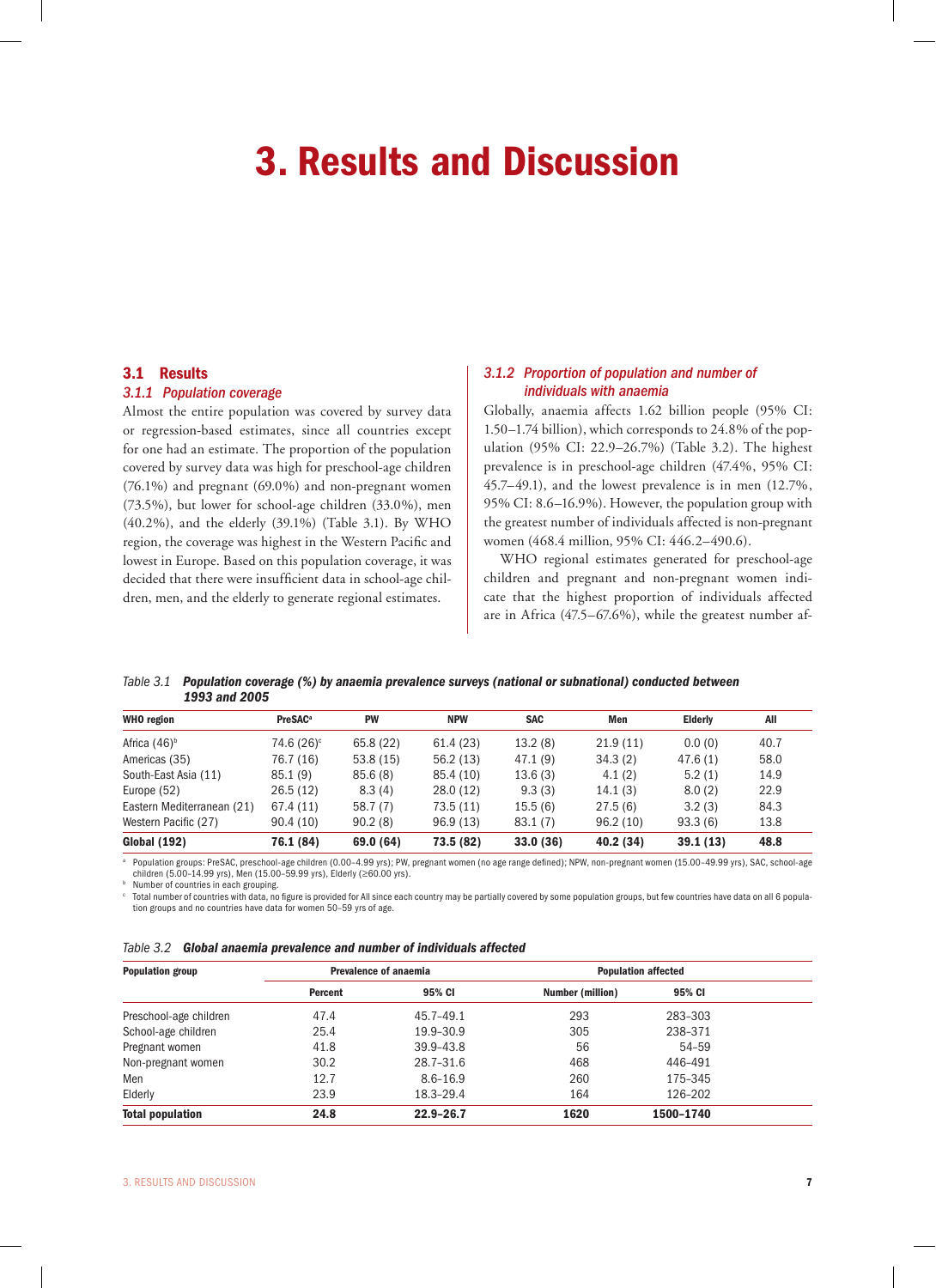| <b>WHO</b> region | Preschool-age children <sup>a</sup> |                   |                   | <b>Pregnant women</b> |                   | Non-pregnant women |  |
|-------------------|-------------------------------------|-------------------|-------------------|-----------------------|-------------------|--------------------|--|
|                   | <b>Prevalence</b>                   | # affected        | <b>Prevalence</b> | # affected            | <b>Prevalence</b> | # affected         |  |
|                   | (%)                                 | (millions)        | (%)               | (millions)            | (%)               | (millions)         |  |
| Africa            | 67.6                                | 83.5              | 57.1              | 17.2                  | 47.5              | 69.9               |  |
|                   | $(64.3 - 71.0)^{b}$                 | $(79.4 - 87.6)$   | $(52.8 - 61.3)$   | $(15.9 - 18.5)$       | $(43.4 - 51.6)$   | $(63.9 - 75.9)$    |  |
| Americas          | 29.3                                | 23.1              | 24.1              | 3.9                   | 17.8              | 39.0               |  |
|                   | $(26.8 - 31.9)$                     | $(21.1 - 25.1)$   | $(17.3 - 30.8)$   | $(2.8 - 5.0)$         | $(12.9 - 22.7)$   | $(28.3 - 49.7)$    |  |
| South-East        | 65.5                                | 115.3             | 48.2              | 18.1                  | 45.7              | 182.0              |  |
| Asia              | $(61.0 - 70.0)$                     | $(107.3 - 123.2)$ | $(43.9 - 52.5)$   | $(16.4 - 19.7)$       | $(41.9 - 49.4)$   | $(166.9 - 197.1)$  |  |
| Europe            | 21.7                                | 11.1              | 25.1              | 2.6                   | 19.0              | 40.8               |  |
|                   | $(15.4 - 28.0)$                     | $(7.9 - 14.4)$    | $(18.6 - 31.6)$   | $(2.0 - 3.3)$         | $(14.7 - 23.3)$   | $(31.5 - 50.1)$    |  |
| Eastern           | 46.7                                | 0.8               | 44.2              | 7.1                   | 32.4              | 39.8               |  |
| Mediterranean     | $(42.2 - 51.2)$                     | $(0.4 - 1.1)$     | $(38.2 - 50.3)$   | $(6.1 - 8.0)$         | $(29.2 - 35.6)$   | $(35.8 - 43.8)$    |  |
| Western           | 23.1                                | 27.4              | 30.7              | 7.6                   | 21.5              | 97.0               |  |
| Pacific           | $(21.9 - 24.4)$                     | $(25.9 - 28.9)$   | $(28.8 - 32.7)$   | $(7.1 - 8.1)$         | $(20.8 - 22.2)$   | $(94.0 - 100.0)$   |  |
| Global            | 47.4                                | 293.1             | 41.8              | 56.4                  | 30.2              | 468.4              |  |
|                   | $(45.7 - 49.1)$                     | $(282.8 - 303.5)$ | $(39.9 - 43.8)$   | $(53.8 - 59.1)$       | $(28.7 - 31.6)$   | (446.2–490.6)      |  |

#### *Table 3.3 Anaemia prevalence and number of individuals affected in preschool-age children, pregnant women, and non-pregnant women in each WHO region*

a Population subgroups: Preschool-age children (0.00–4.99 yrs); Pregnant women (no age range defined); Non-pregnant women (15.00–49.99 yrs).

95% Confidence Intervals.

fected are in South-East Asia where 315 million (95% CI: 291–340) individuals in these three population groups are affected (Table 3.3).

#### *3.1.3 Classification of countries by degree of public health significance of anaemia*

There are almost no countries where anaemia is not at least a mild public health problem in all three of the population groups for which country-level estimates were generated (Table 3.4). For pregnant women, over 80% of the countries have a moderate or severe public health problem.

The level of the public health problem across countries is illustrated by maps for preschool-age children and pregnant and non-pregnant women in Figure 3.1.

#### *Table 3.4 Number of countries categorized by public health significance of anaemia*

| <b>Public</b><br>health<br><b>problem</b> <sup>a</sup> | Preschool-age<br>children <sup>b</sup><br>Number of countries | Pregnant<br>women<br>Number of countries | Non-pregnant<br>women<br>Number of countries |
|--------------------------------------------------------|---------------------------------------------------------------|------------------------------------------|----------------------------------------------|
| None                                                   | 2                                                             |                                          |                                              |
| Mild                                                   | 40                                                            | 33                                       | 59                                           |
| Moderate                                               | 81                                                            | 91                                       | 78                                           |
| Severe                                                 | 69                                                            | 68                                       | 54                                           |

a The prevalence of anaemia as a public health problem is categorized as follows: <5%, no public health problem; 5–19.9%, mild public health problem; 20–39.9%, moderate public health problem; ≥40%, severe public health problem.

b Population groups: Preschool-age children (0.00–4.99 yrs); Pregnant women (no age range defined); Non-pregnant women (15.00–49.99 yrs).

#### 3.2 Discussion *3.2.1 Population coverage*

The population covered by survey data is high for the three population groups considered to be the most vulnerable; preschool-age children, pregnant women, and non-pregnant women of childbearing age. A greater number of countries have undertaken surveys to assess anaemia in non-pregnant women than in pregnant women. However, since some of the surveys conducted in pregnant women are from countries with a large population, the proportion of the global population covered by these surveys is similar between the two population groups.

#### *3.2.2 Strengths of estimates*

These estimates are based on a high proportion of nationally representative survey data. For the three most vulnerable population groups, preschool-age children, pregnant women, and non-pregnant women, nationally representative data covered more than two thirds of the population in each group. This eliminates the bias that comes from local data, which may greatly over- or under-represent the national situation.

Regression-based estimates were used for countries without data, and these estimates explained a large amount of the variation in anaemia prevalence among countries with survey data (32–58%).

#### *3.2.3 Limitations of estimates*

There were fewer surveys that collected data in school-age children, men, and the elderly, and in some cases there were no data for an entire region. Thus, country- or regional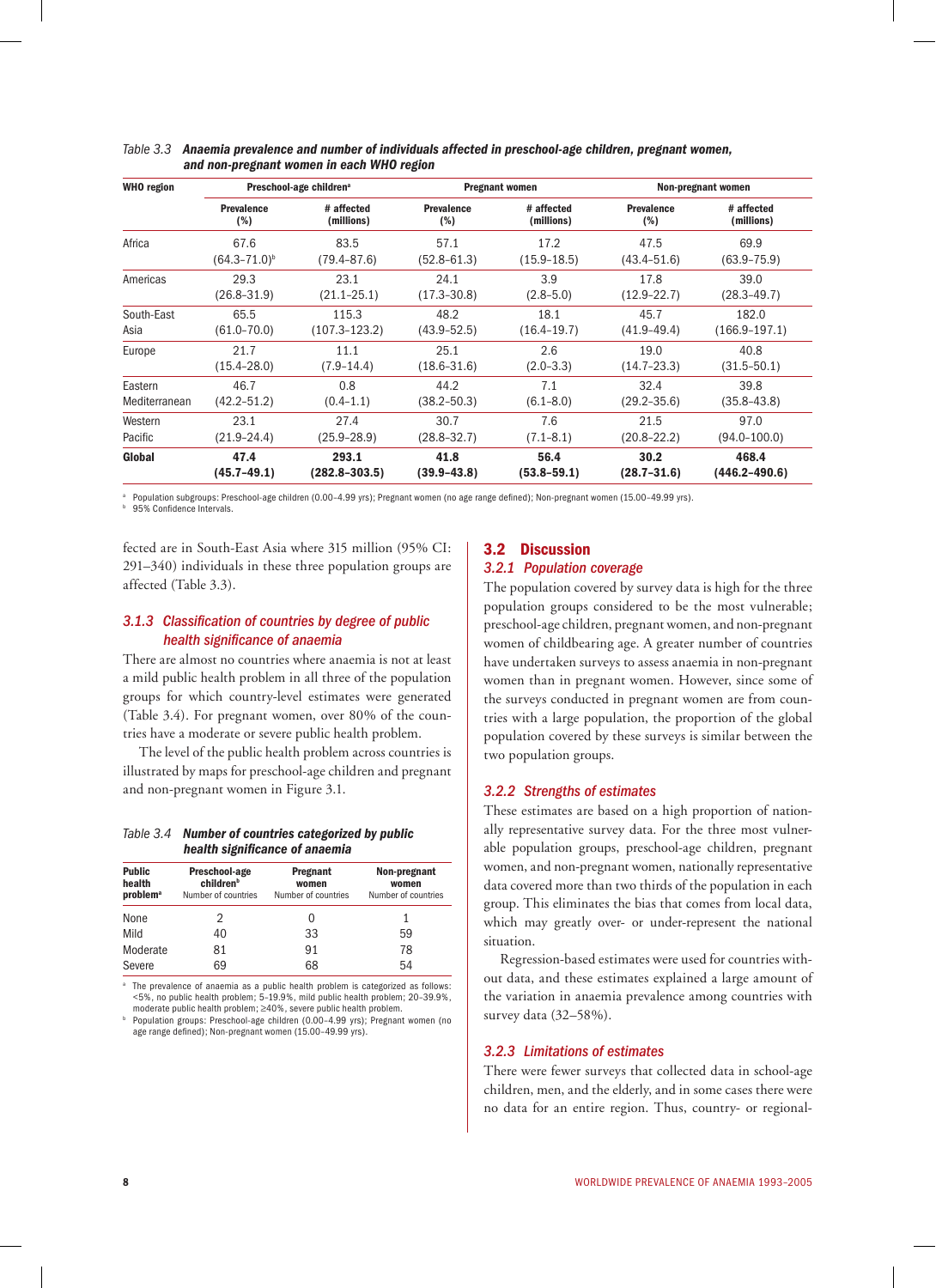*Figure 3.1a Anaemia as a public health problem by country: Preschool-age children*

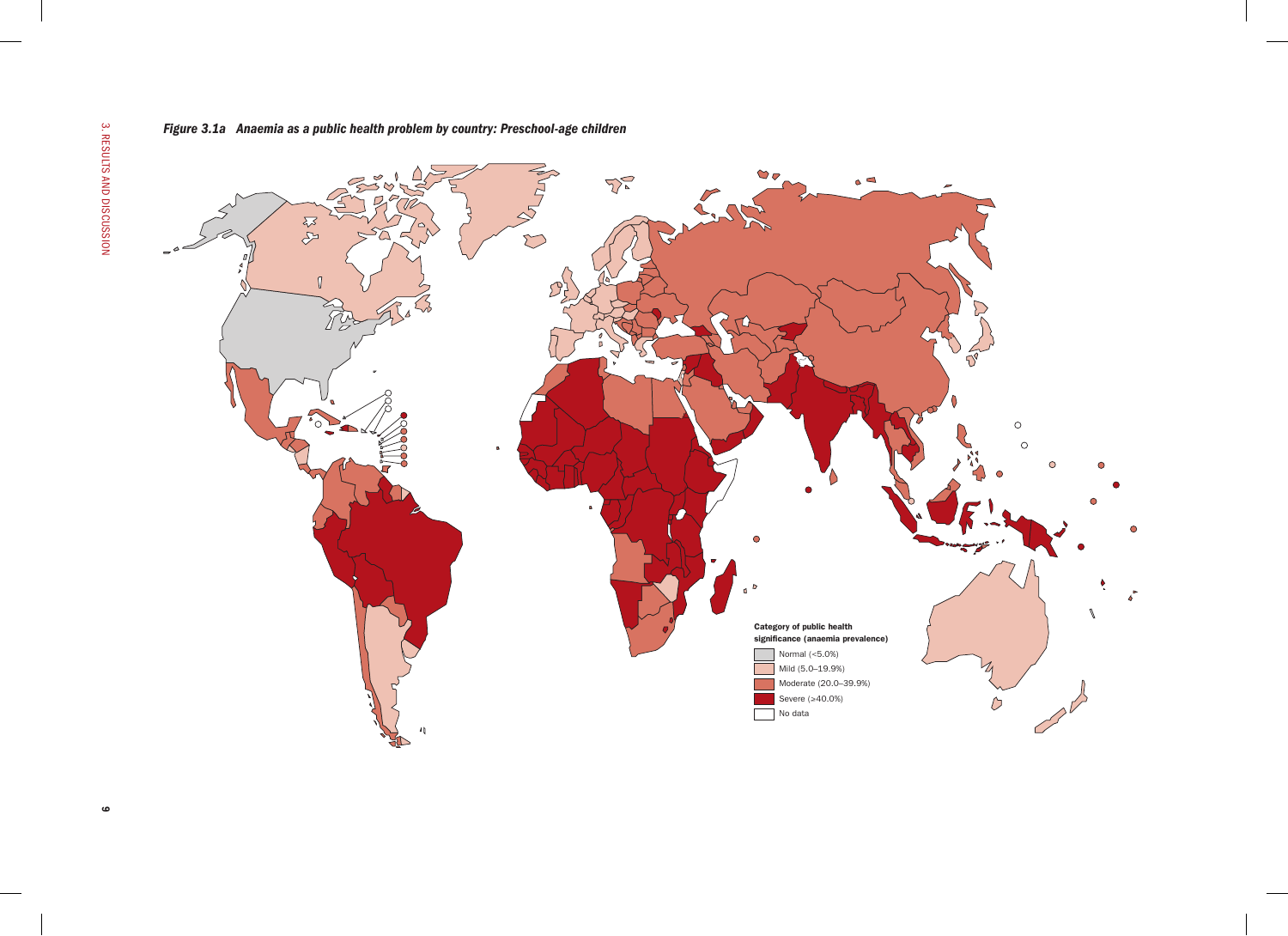

 $\overline{\phantom{0}}$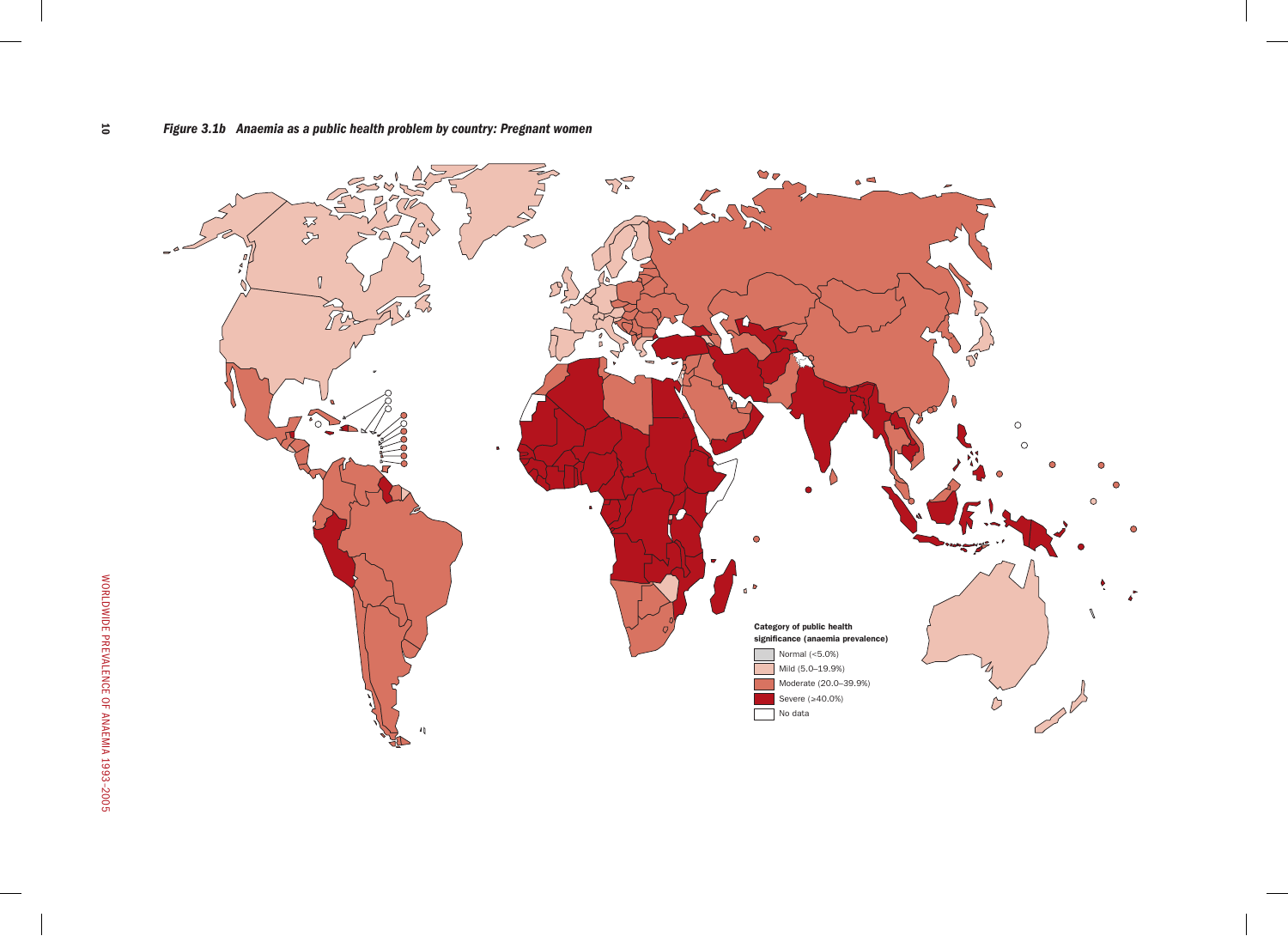*Figure 3.1c Anaemia as a public health problem by country: Non-pregnant women of reproductive age*

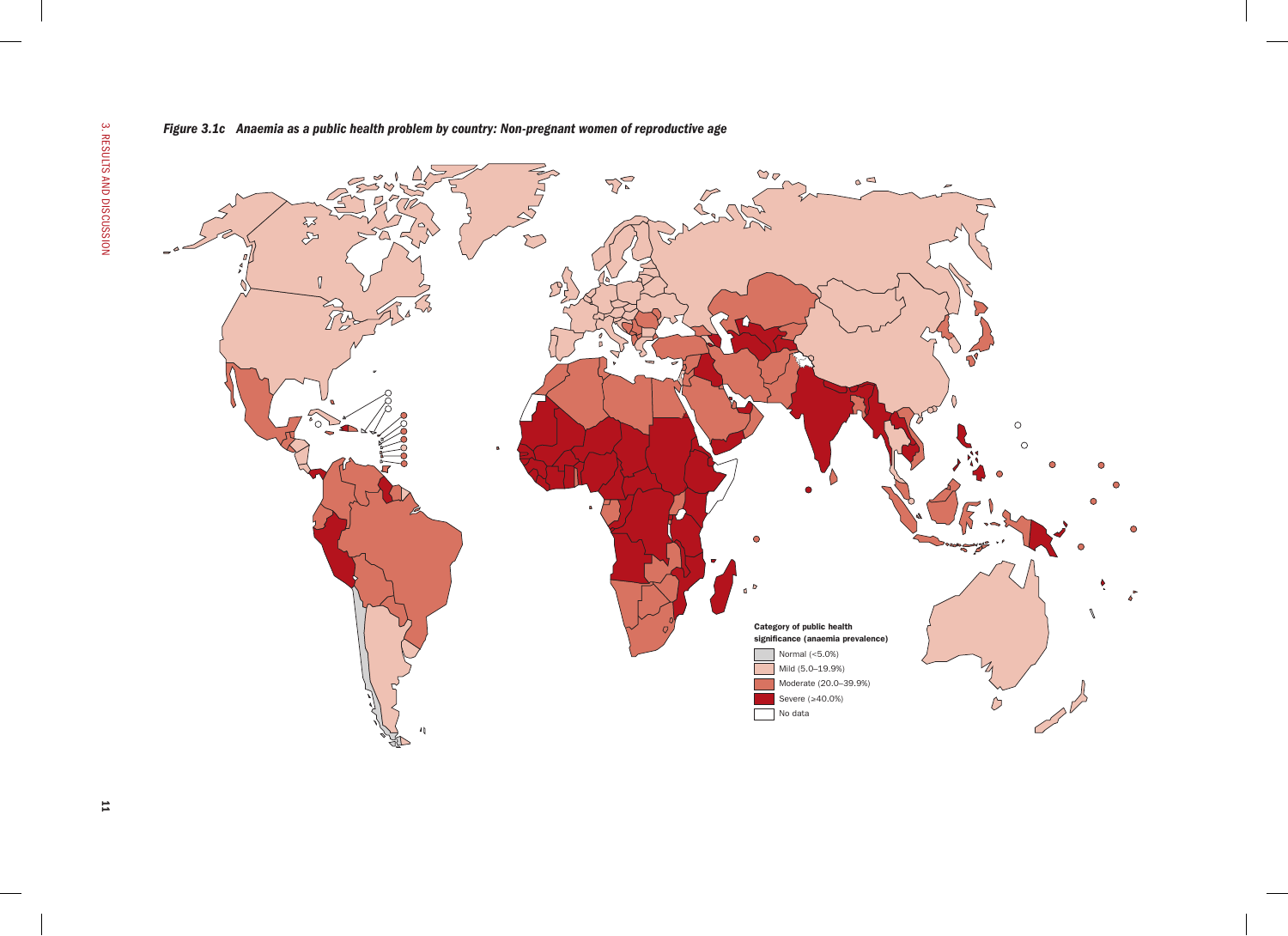level estimates for these population groups were not presented. Even the global estimates should be interpreted with caution since they are based primarily on regressionbased estimates for these population groups.

Furthermore, the estimates generated for women (50–59 yrs) were not based on any data from this population group since it is not routinely collected. It is why this estimate was used for the global figure only and not as an estimate for this group of women.

These estimates were based on a number of assumptions. All surveys were treated equally, although in fact their quality varied greatly. For example, some surveys used sampling proportionate to the population distribution within the country, while others did not, and in some national surveys, specific areas had to be left out due to security or accessibility issues. Furthermore for some population groups (e.g., children 0.5–4.99 yrs), the population sampled covered only a portion of the desired age range (e.g., children 1–1.99 yrs). For the purpose of our analysis, these surveys were considered equal to those that covered the entire age range. However, an estimate from children in only the lower or higher end of the range would significantly impact the prevalence estimate, since children below two years of age are much more likely to be anaemic than those above this age.

While there were only three countries for which subnational data were used to generate prevalence estimates in preschool-age children, these data may result in an over- or under-estimation of anaemia prevalence for those countries.

In some cases, anaemia prevalence was calculated using Hb concentration and assuming that it was distributed normally. This may have lead to a slight over-estimation of anaemia prevalence, since Hb distributions tend to be negatively skewed in populations with a high prevalence of deficiency.

The estimates for pregnant women did not account for the trimester of pregnancy since this information is not routinely reported in publications. Prevalence would be expected to vary by trimester, and thus the estimates for pregnant women may have been biased if there was not an even distribution of women at various stages of pregnancy. Furthermore, we do not have prevalence figures for the third trimester when anaemia is most likely to affect the risk of maternal mortality.

#### *3.2.4 Proportion of population and the number of individuals with anaemia*

One in four people is affected by anaemia, and pregnant women and preschool-age children are at the greatest risk. The WHO regions of Africa and South-East Asia have the highest risk, where about two thirds of preschool-age children and half of all women are affected. In numbers,

the main burden is concentrated in South-East Asia, where about 40% of anaemic preschool-age children and nonpregnant women, and about 30% of pregnant women reside.

#### *3.2.5 Classification of countries by degree of public health significance of anaemia, based on haemoglobin concentration*

Anaemia is a public health problem for pregnant women in all of WHO's Member States. Given the consequences of anaemia during pregnancy, this problem urgently needs to be addressed. The situation is similar in preschool-age children and non-pregnant women for whom only one or two countries do not have an anaemia public health problem. For women and young children, the majority of WHO Member States (132 to 159, depending on the population group) have a moderate-to-severe public health problem with anaemia; meaning that over 20% of the population group in these countries is affected. This should draw the attention of the public health authorities on the need to re-evaluate current strategies to control anaemia by making sure that the various factors contributing to anaemia have been identified and addressed properly through an integrated approach.

#### *3.2.6 Comparison to previous estimates*

It is a challenge to assess global progress in the control of anaemia, since the methodology used for these estimates is so different from those used in previous estimates. Previous global estimates made by DeMaeyer in 1985 indicated that approximately 30% of the world's population was anaemic (*23*). These estimates seem to be based on an extrapolation of the prevalence in preschool-age children, school-age children, women, and men. These estimates, which excluded China where 20% of the global population resides, indicated that 43% of preschool-age children, 35% of all women, and 51% of pregnant women were anaemic. Current estimates, excluding China, are 52%, 34%, and 44%, respectively. Variations in the methods employed, and a larger proportion of nationally representative data, are more likely to account for the differences between these estimates than a change in anaemia prevalence.

In 1992, WHO estimates for the year 1988 indicated that 37%, 51%, and 35% of all women and pregnant and non-pregnant women were anaemic (*24*). These estimates included subnational data for China. The current estimates which use nationally representative data for China (31%, 42%, and 30%) may or may not be lower, since the methodologies used are substantially different.

#### 3.3 Conclusion

The data available for these estimates are the most representative data to date, and we can consider that these esti-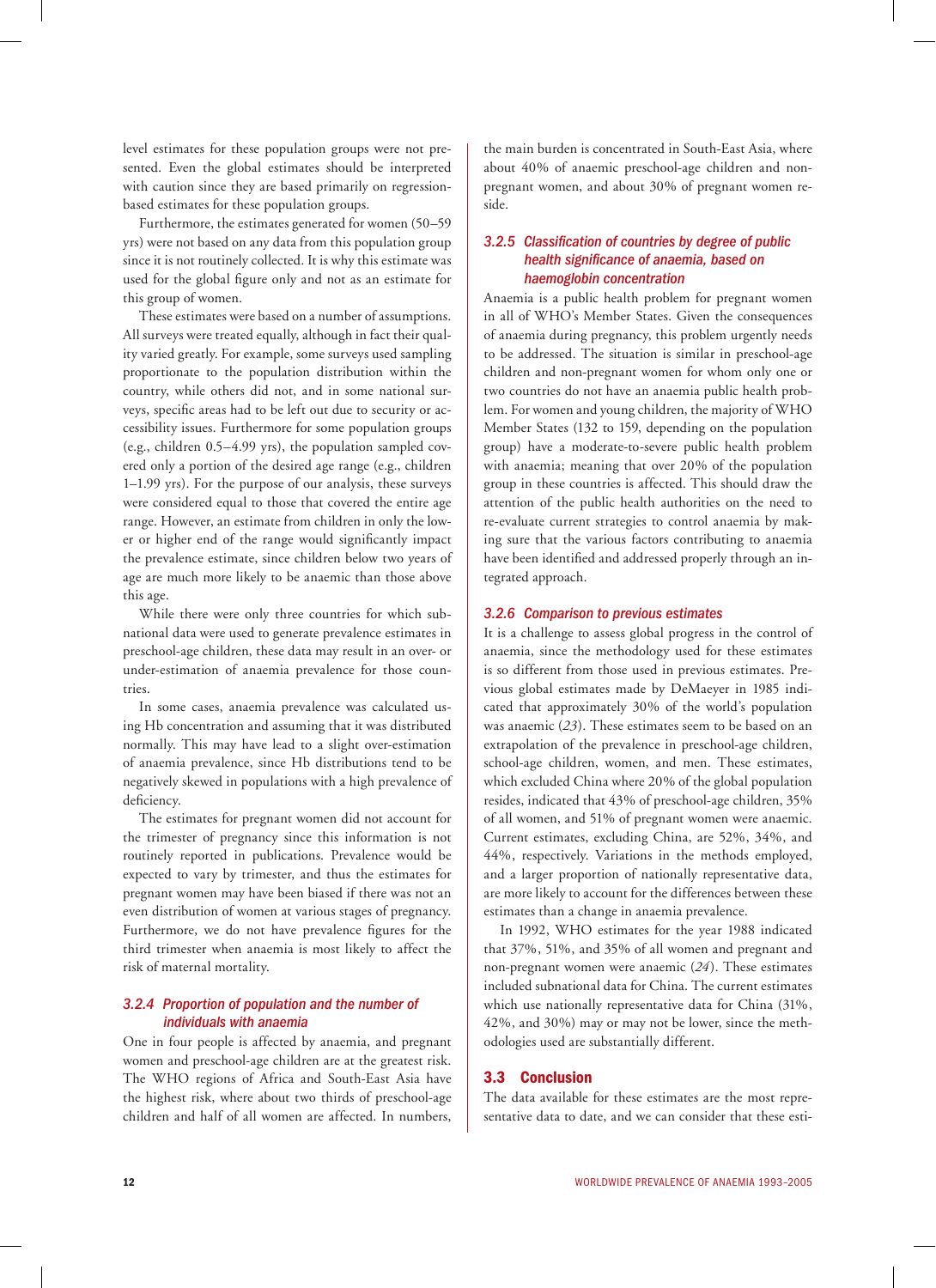mates are the most accurate reflection of the global anaemia prevalence published so far. However, countries without survey data should be encouraged to collect data, since regression-based estimates are good at the regional and global level, but may not be the most accurate reflection of the situation for an individual country.

The generation of these estimates and the maintenance of the anaemia database provide a reliable tool to track the global progress towards the elimination of anaemia and the effectiveness of the current strategies for anaemia control. However, since information on causal factors is

not routinely collected, the database does not provide information on the ability of the strategies to address these factors. Hopefully, these estimates will encourage countries to plan surveys which assess the prevalence of factors that contribute to anaemia – not only iron deficiency, but also infectious diseases and other micronutrient deficiencies. The understanding of how these factors vary by geography, level of development, and other social and economic factors will make it easier to design interventions that are more effective and integrative in addressing multiple contributing factors at the same time.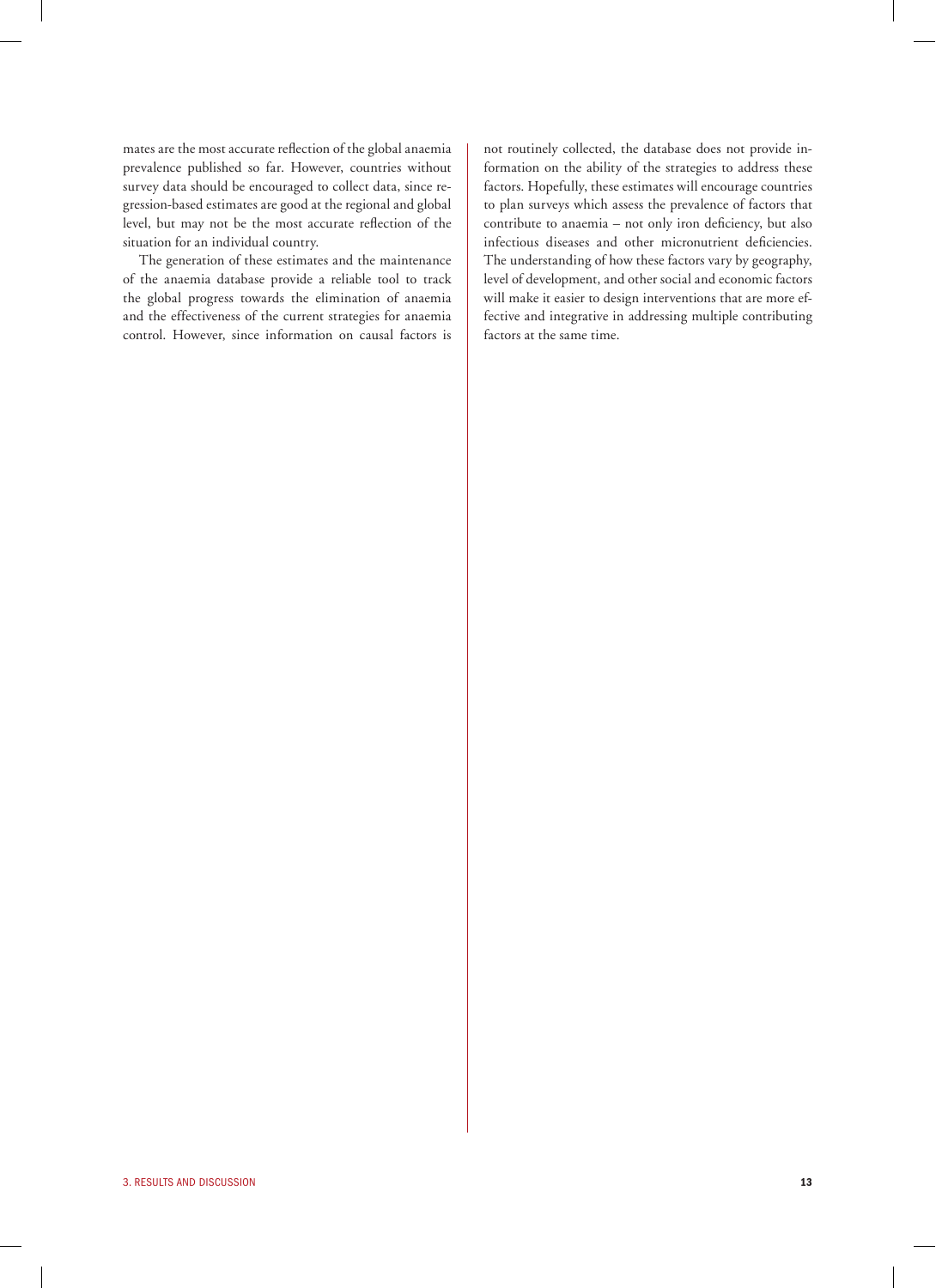### References

- 1. World Health Organization. *The World Health Report 2002: Reducing risks, promoting healthy life*. Geneva, World Health Organization, 2002.
- 2. *Iron deficiency anaemia: assessment, prevention, and control. A guide for programme managers*. Geneva, World Health Organization, 2001 (WHO/NHD/01.3).
- 3. Macgregor M. Maternal anaemia as a factor in prematurity and perinatal mortality. *Scottish Medical Journal*, 1963, 8:134.
- 4. Scholl TO, Hediger ML. Anemia and iron-deficiency anemia: compilation of data on pregnancy outcome. *American Journal of Clinical Nutrition*, 1994, 59:492S– 500S.
- 5. Bothwell T, Charlton R, eds. *Iron deficiency in women*. Washington DC, Nutrition Foundation, 1981.
- 6. *Guidelines for the treatment of malaria*. Geneva, Roll Back Malaria Department, World Health Organization, 2006 (WHO/HTM/MAL/2006.1108).
- 7. Crompton DWT et al., eds. *Controlling disease due to helminth infections*. Geneva, World Health Organization, 2003.
- 8. Koller O. The clinical significance of hemodilution during pregnancy. *Obstetrical and Gynecological Survey*, 1982, 37:649–652.
- Nordenberg D, Yip R, Binkin NJ. The effect of cigarette smoking on hemoglobin levels and anemia screening. *Journal of the American Medical Association*, 1990, 264:1556–1559.
- 10. Hurtado A., Merino C, Delgado E. Influence of anoxemia on haematopoietic activities. *Archives of Internal Medicine*, 1945, 75:284–323.
- 11. *Human Development Report 2002, Deepening democracy in a fragmented world*. New York, United Nations Development Programme, 2002.
- 12. Human Development Indicators. In: Cait Murphy BR-L, ed. *Human Development Report 2004*. New York, United Nations Development Programme, 2004: 139– 250.
- 13. World Health Organization. *World Health Statistics 2005*. Geneva, World Health Organization, 2005.
- 14. Mathers CD, Loncar D. Projections of global mortality and burden of disease from 2002 to 2030. *PLoS Medicine*, 2006, 3:e442.
- 15. World Health Organization. *The World Health Report 2000: Health systems: improving performance*. Geneva, World Health Organization, 2000.
- 16. World Health Organization. *The World Health Report: 2004: Changing History*. Geneva, World Health Organization, 2004.
- 17. Wackerly D, Mendenhall W, Scheaffer RL. *Mathematical Statistics with Applications, 6th edition*. Pacific Grove, CA, Duxbury Press, 2001.
- 18. Lohr SL. Sampling: *Design and Analysis, 1st edition*. Pacific Grove, CA, Duxbury Press, 1998.
- 19. Neter J et al. *Applied Linear Statistical Models, 4th edition*. New York, McGraw-Hill/Irwin, 1996.
- 20. Allison PD. *Logistic Regression using the SAS System*. Indianapolis, IN, WA (Wiley-SAS), 2001.
- 21. Whelan EA et al. Menstrual and reproductive characteristics and age at natural menopause. *American Journal of Epidemiology*, 1990, 131:625–632.
- 22. United Nations PD. *World Population Prospects the 2004 revision*. New York, 2005.
- 23. DeMaeyer E, Adiels-Tegman M. The prevalence of anaemia in the world. *World Health Statistics Quarterly*, 1985, 38:302–316.
- 24. World Health Organization. *The Prevalence of Anaemia in Women: A Tabulation of Available Information*. 1992 (WHO/MCH/MSM/92.2).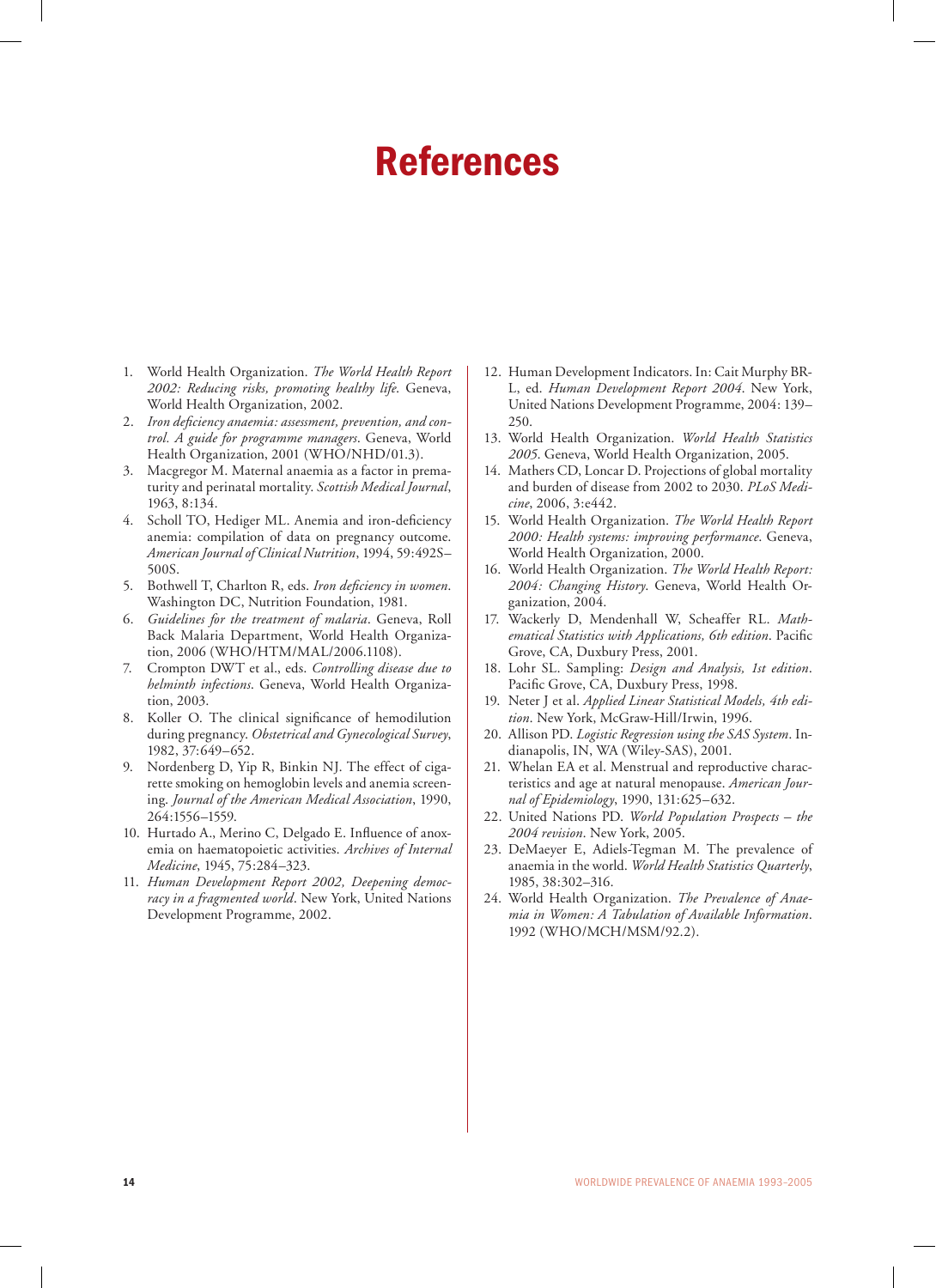### Annex 1

### WHO Member States grouped by WHO region as of 2005

#### *Table A1.1 WHO Member States grouped by WHO region*

#### Africa

Algeria Angola Benin Botswana Burkina Faso Burundi Cameroon Cape Verde Central African Republic Chad Comoros Congo Côte d'Ivoire Democratic Republic of the Congo Equatorial Guinea Eritrea Ethiopia Gabon Gambia Ghana Guinea Guinea-Bissau Kenya Lesotho Liberia Madagascar Malawi Mali Mauritania Mauritius Mozambique Namibia Niger Nigeria Rwanda Sao Tome and Principe Senegal Seychelles

Sierra Leone South Africa Swaziland Togo Uganda United Republic of Tanzania Zambia Zimbabwe

#### Americas

Antigua and Barbuda Argentina Bahamas Barbados Belize Bolivia Brazil Canada Chile Colombia Costa Rica Cuba Dominica Dominican Republic Ecuador El Salvador Grenada Guatemala Guyana Haiti Honduras Jamaica Mexico Nicaragua Panama Paraguay Peru Saint Kitts and Nevis Saint Lucia

Saint Vincent and the Grenadines Suriname Trinidad and Tobago United States of America Uruguay Venezuela (Bolivarian Republic of)

Bulgaria Croatia Cyprus

Czech Republic Denmark Estonia Finland France Georgia Germany Greece Hungary Iceland Ireland Israel Italy Kazakhstan Kyrgyzstan Latvia Lithuania Luxembourg Malta Monaco Netherlands

#### South-East Asia

Bangladesh Bhutan Democratic People's Republic of Korea India Indonesia Maldives Myanmar Nepal Sri Lanka Thailand Timor-Leste

#### **Europe**

| Albania                | Norway                             |
|------------------------|------------------------------------|
| Andorra                | Poland                             |
| Armenia                | Portugal                           |
| Austria                | Republic of Moldova                |
| Azerbaijan             | Romania                            |
| Belarus                | Russian Federation                 |
| Belgium                | San Marino                         |
| Bosnia and Herzegovina | Serbia and Montenegro <sup>1</sup> |
|                        |                                    |

<sup>&</sup>lt;sup>1</sup> On 3 June 2006, the Permanent Representative of the Republic of Serbia to the United Nations and other International Organizations in Geneva informed the Acting Director-General of the WHO that "the membership of the state union Serbia and Montenegro in the United Nations, including all organs and the organizations of the United Nations system, is continued by the Republic of Serbia on the basis of Article 60 of the Constitutional Charter of Serbia and Montenegro, activated by the Declaration of Independence adopted by the National Assembly of Montenegro on 3 June 2006". Estimates used or referred to in this document cover a period of time preceding that communication.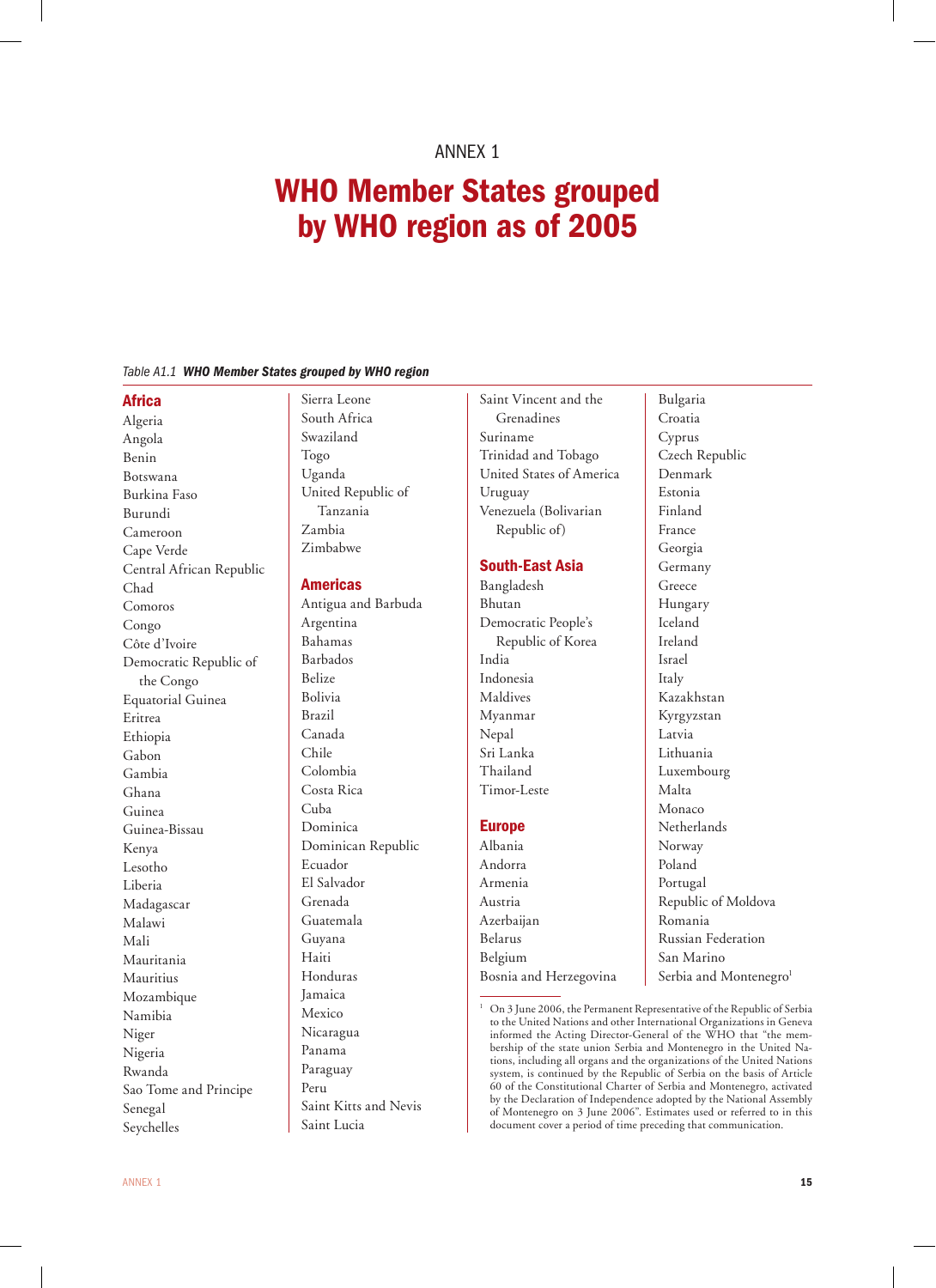Slovakia Slovenia Spain Sweden Switzerland Tajikistan The former Yugoslav Republic of Macedonia Turkey Turkmenistan Ukraine United Kingdom of Great Britain and Northern Ireland Uzbekistan

#### Eastern Mediterranean

Afghanistan Bahrain Diibouti Egypt Iran (Islamic Republic of) Iraq Jordan Kuwait Lebanon Libyan Arab Jamahiriya Morocco Oman Pakistan Qatar Saudi Arabia Somalia Sudan

Syrian Arab Republic Tunisia United Arab Emirates Yemen

### Western Pacific

Australia Brunei Darussalam Cambodia China Cook Islands Fiji Japan Kiribati Lao People's Democratic Republic Malaysia

Marshall Islands Micronesia (Federated States of) Mongolia Nauru New Zealand Niue Palau Papua New Guinea Philippines Republic of Korea Samoa Singapore Solomon Islands Tonga Tuvalu Vanuatu Viet Nam

#### *Table A1.2 WHO Member States grouped by UN region and subregion1*

#### Africa

*Eastern Africa* Burundi Comoros Djibouti Eritrea Ethiopia Kenya Madagascar Malawi Mauritius Mozambique Rwanda Seychelles Somalia Uganda United Republic of Tanzania Zambia Zimbabwe

#### *Middle Africa*

Angola Cameroon Central African Republic Chad Congo Democratic Republic of The Congo Equatorial Guinea

Gabon Sao Tome and Principe

#### *Northern Africa*

Algeria Egypt Libyan Arab Jamahiriya Morocco Sudan Tunisia

#### *Southern Africa*

Botswana Lesotho Namibia South Africa Swaziland

#### *Western Africa*

Benin Burkina Faso Cape Verde Côte d'Ivoire Gambia Ghana Guinea Guinea-Bissau Liberia Mali Mauritania

<sup>1</sup> http://unstats.un.org/unsd/methods/m49/m49regin.htm

Niger Nigeria Senegal Sierra Leone Togo

#### Asia

### *Central Asia*

Kazakstan Kyrgyzstan Tajikistan Turkmenistan Uzbekistan

#### *Eastern Asia*

China Democratic People's Republic of Korea Japan Mongolia Republic of Korea

#### *Southern Asia*

Afghanistan Bangladesh Bhutan India Iran (Islamic Republic of) Maldives Nepal

#### Pakistan Sri Lanka

#### *South-eastern Asia*

Brunei Darussalam Lao People's Democratic Republic Malaysia Myanmar Philippines Singapore Thailand Timor-Leste Viet Nam

#### *Western Asia*

Armenia Azerbaijan Bahrain Cyprus Georgia Iraq Israel Jordan Kuwait Lebanon Oman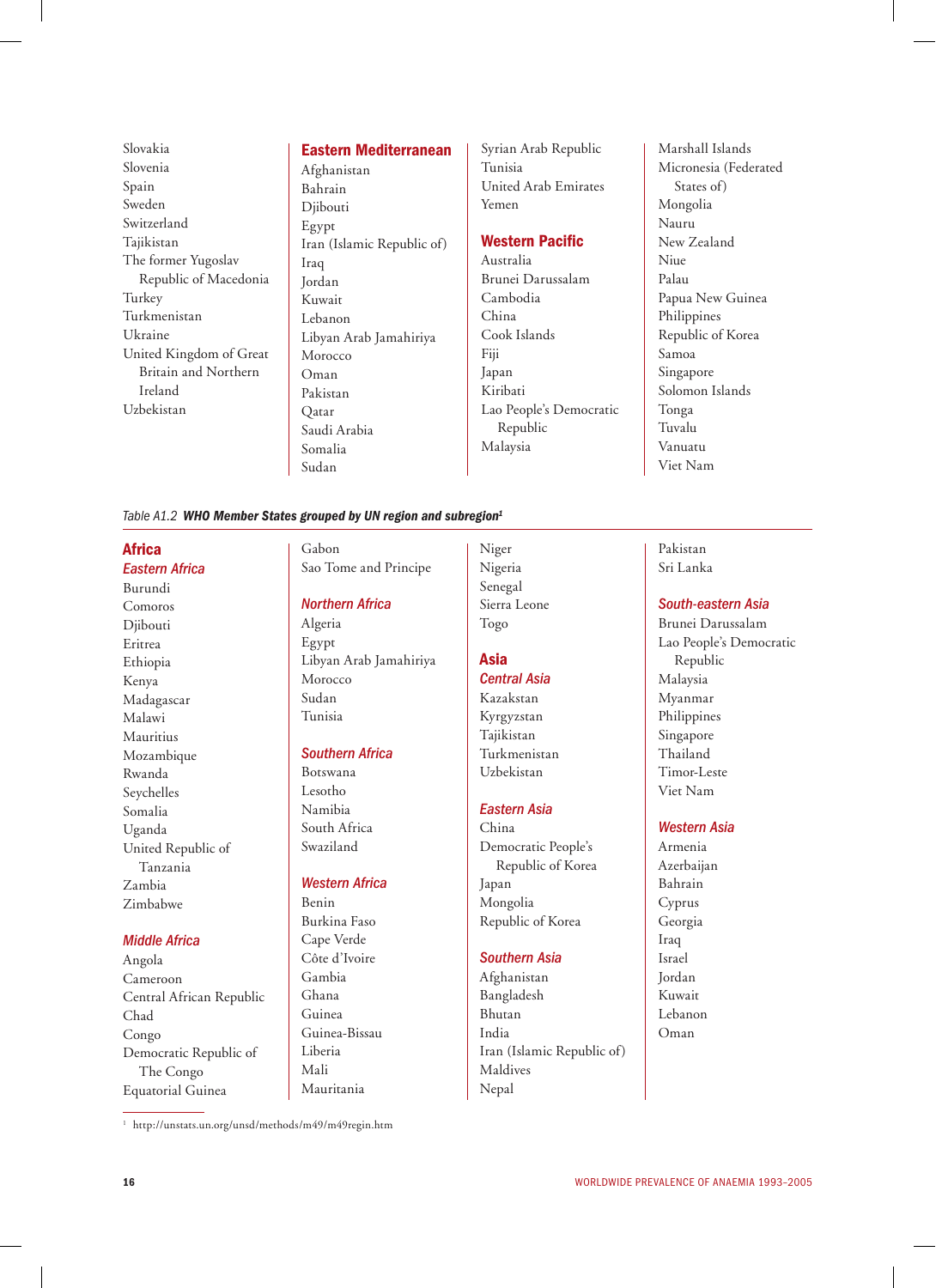Qatar Saudi Arabia Syrian Arab Republic Turkey United Arab Emirates Yemen

#### Europe *Eastern Europe*

Belarus Bulgaria Czech Republic Hungary Poland Republic of Moldova Romania Russian Federation Slovakia Ukraine

#### *Northern Europe*

Denmark Estonia Finland Iceland Ireland Latvia Lithuania Norway Sweden United Kingdom of Great Britain and Northern Ireland

#### *Southern Europe*

Albania Andorra Bosnia and Herzegovina Croatia Greece Italy Malta Portugal San Marino Serbia and Montenegro Slovenia Spain The former Yugoslav Republic of Macedonia

#### *Western Europe*

Austria Belgium France Germany Luxembourg Monaco Netherlands Switzerland

#### Americas

Latin America and the Caribbean *Caribbean* Antigua and Barbuda Bahamas Barbados

Cuba Dominica Dominican Republic Grenada Haiti Jamaica Saint Kitts and Nevis Saint Lucia Saint Vincent and the Grenadines Trinidad and Tobago

#### *Central America*

Belize Costa Rica El Salvador Guatemala Honduras Mexico Nicaragua Panama

#### *South America*

Argentina Bolivia Brazil Chile Colombia Ecuador Guyana Paraguay Peru Suriname

Uruguay Venezuela (Bolivarian Republic of)

#### *Northern America*

Canada United States of America

#### Oceania

*Australia-New Zealand* Australia New Zealand

#### *Melanesia*

Fiji Papua New Guinea Solomon Islands Vanuatu

#### *Micronesia*

Kiribati Marshall Islands Micronesia (Federated States of) Nauru Palau

#### *Polynesia*

Cook Islands Niue Samoa Tonga Tuvalu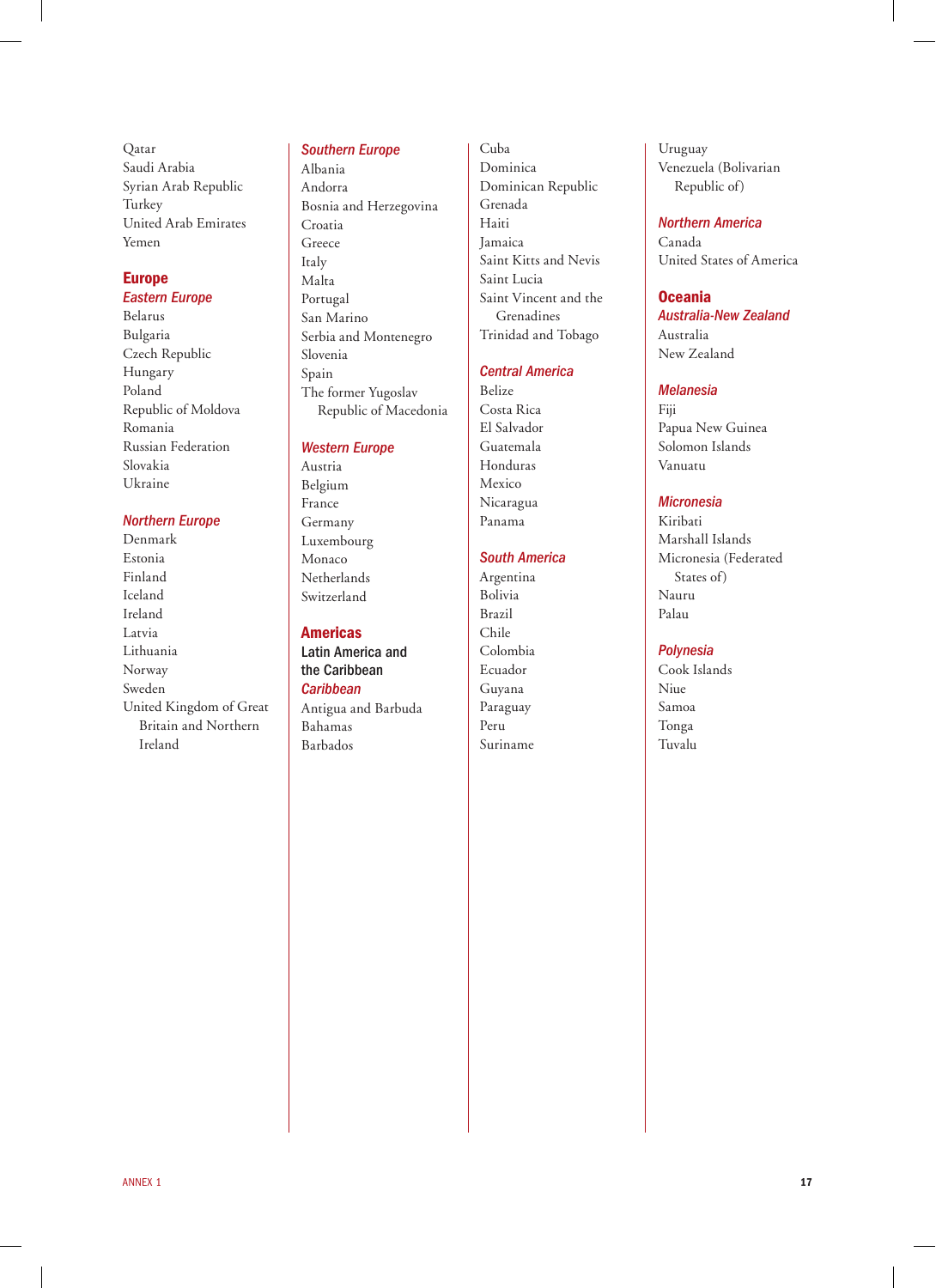### Annex 2

### Results by UN region

#### *Table A2.1 Population coverage (%) by anaemia prevalence surveys (national or subnational) conducted between 1993 and 2005, by UN region*

| <b>UN</b> region            | PreSAC <sup>a</sup>    | <b>PW</b> | <b>NPW</b> | <b>SAC</b> | Men       | <b>Elderly</b> | All  |
|-----------------------------|------------------------|-----------|------------|------------|-----------|----------------|------|
| Africa $(53)^b$             | 76.7 (30) <sup>c</sup> | 65.3(25)  | 63.6 (26)  | 18.6(10)   | 32.0(14)  | 1.8(1)         | 40.7 |
| Asia (47)                   | 82.1 (30)              | 80.9 (21) | 88.8 (34)  | 37.0(11)   | 47.6 (13) | 54.1(7)        | 58.0 |
| Europe $(41)$               | 19.2(5)                | 0.9(1)    | 23.9(5)    | 12.9(3)    | 15.9(2)   | 8.7(2)         | 14.9 |
| L Am and the Caribbean (33) | 70.5(15)               | 38.4(14)  | 37.5(12)   | 28.9(8)    | 0.1(1)    | 0.0(0)         | 22.9 |
| N America (2)               | 92.4(1)                | 92.8(1)   | 89.9(1)    | 91.3(1)    | 89.9(1)   | 89.6(1)        | 84.3 |
| Oceania (16)                | 5.1(3)                 | 4.7(2)    | 16.5(4)    | 15.1(3)    | 15.6(3)   | 15.1(2)        | 13.8 |
| <b>Global (192)</b>         | 76.1 (84)              | 69.0 (64) | 73.5 (82)  | 33.0(36)   | 40.2 (34) | 39.1(13)       | 48.8 |

a Population groups: PreSAC, preschool-age children (0.00–4.99 yrs); PW, pregnant women (no age range defined); NPW, non-pregnant women (15.00–49.99 yrs), SAC, school-age children (5.00–14.99 yrs), Men (15.00–59.99 yrs), Elderly (≥60.00 yrs).

**b** Number of countries in each grouping.

 $^{\circ}$  Total number of countries with data. No figure is provided for 'All' since each country may be partially covered by some population groups, but few countries have data on all 6 population groups and no countries have data for women 50–59 yrs of age.

#### *Table A2.2 Anaemia prevalence and number of individuals affected in preschool-age children, pregnant women, and non-pregnant women in each UN region*

| UN region <sup>a</sup> |                   | Preschool-age children <sup>b</sup> |                   | <b>Pregnant women</b> |                   | Non-pregnant women |
|------------------------|-------------------|-------------------------------------|-------------------|-----------------------|-------------------|--------------------|
|                        | <b>Prevalence</b> | # affected                          | <b>Prevalence</b> | # affected            | <b>Prevalence</b> | # affected         |
|                        | (%)               | (millions)                          | (%)               | (millions)            | (%)               | (millions)         |
| Africa                 | 64.6              | 93.2                                | 55.8              | 19.3                  | 44.4              | 82.9               |
|                        | $(61.7 - 67.5)^c$ | $(89.1 - 97.4)$                     | $(51.9 - 59.6)$   | $(18.0 - 20.7)$       | $(40.9 - 47.8)$   | $(76.5 - 89.4)$    |
| Asia                   | 47.7              | 170.0                               | 41.6              | 31.7                  | 33.0              | 318.3              |
|                        | $(45.2 - 50.3)$   | $(161.0 - 178.9)$                   | (39.0–44.2)       | $(29.7 - 33.6)$       | $(31.3 - 34.7)$   | $(302.0 - 334.6)$  |
| Europe                 | 16.7              | 6.1                                 | 18.7              | 1.4                   | 15.2              | 26.6               |
|                        | $(10.5 - 23.0)$   | $(3.8 - 8.4)$                       | $(12.3 - 25.1)$   | $(0.9 - 1.8)$         | $(10.5 - 19.9)$   | $(18.4 - 34.9)$    |
| LAC                    | 39.5              | 22.3                                | 31.1              | 3.6                   | 23.5              | 33.0               |
|                        | $(36.0 - 43.0)$   | $(20.3 - 24.3)$                     | $(21.8 - 40.4)$   | $(2.5 - 4.7)$         | $(15.9 - 31.0)$   | $(22.4 - 43.6)$    |
| <b>NA</b>              | 3.4               | 0.8                                 | 6.1               | 0.3                   | 7.6               | 6.0                |
|                        | $(2.0 - 4.9)$     | $(0.4 - 1.1)$                       | $(3.4 - 8.8)$     | $(0.2 - 0.4)$         | $(5.9 - 9.4)$     | $(4.6 - 7.3)$      |
| Oceania                | 28.0              | 0.7                                 | 30.4              | 0.2                   | 20.2              | 1.5                |
|                        | $(15.8 - 40.2)$   | $(0.4 - 1.0)$                       | $(17.0 - 43.9)$   | $(0.1 - 0.2)$         | $(9.5 - 30.9)$    | $(0.7 - 2.4)$      |
| Global                 | 47.4              | 293.1                               | 41.8              | 56.4                  | 30.2              | 468.4              |
|                        | $(45.7 - 49.1)$   | $(282.8 - 303.5)$                   | $(39.9 - 43.8)$   | $(53.8 - 59.1)$       | $(28.7 - 31.6)$   | $(446.2 - 490.6)$  |

° UN regions: Africa, Asia, Europe, Latin America and the Caribbean (LAC), Northern America (NA), and Oceania.<br><sup>b</sup> Population groups: PreSAC, preschool-age children (0.00–4.99 yrs); PW, pregnant women (no age range defined

<sup>c</sup> 95% Confidence Intervals.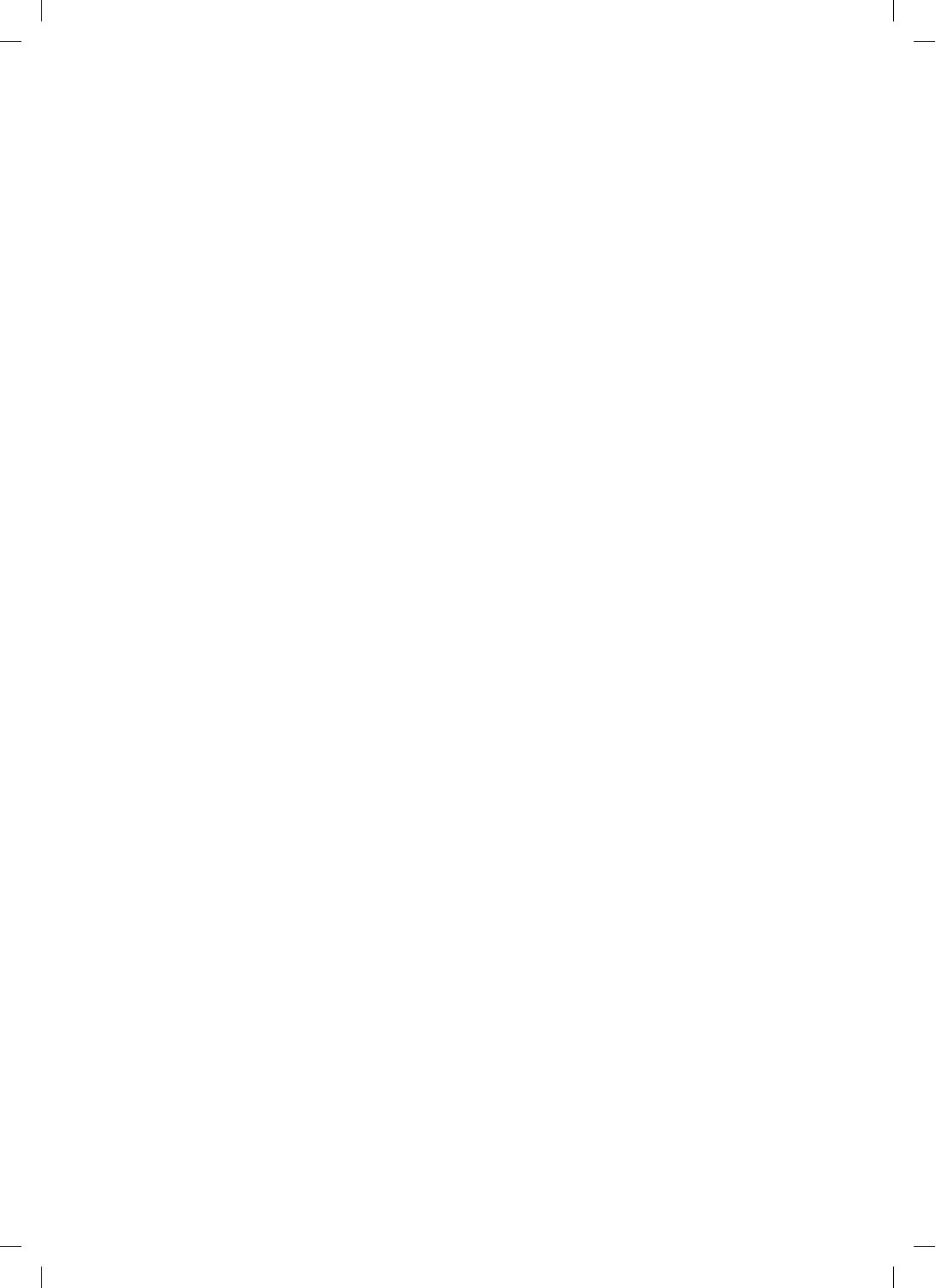### Annex 3 National estimates of anaemia

*Table A3.1 Country estimates of anaemia prevalence in preschool-age children*

| <b>Member State</b>      |                      | Population 2006 <sup>a</sup> |                           |                     |                | <b>Survey Information</b> |                        |                                                                                       |          | Proportion of the population<br>with $Hb < 110 g/L$ |                | Population with anaemia<br>(number of individuals)(000) |                                 |
|--------------------------|----------------------|------------------------------|---------------------------|---------------------|----------------|---------------------------|------------------------|---------------------------------------------------------------------------------------|----------|-----------------------------------------------------|----------------|---------------------------------------------------------|---------------------------------|
|                          | $0 - 4.99y$<br>(000) | General<br>(000)             | Date of survey<br>(years) | Level of<br>surveyb | Age range      | Sample<br>Size            | Reference <sup>c</sup> | <b>Notes</b>                                                                          | Estimate | 95% CI                                              | Estimate       | 95% CI                                                  | <b>Public health</b><br>problem |
| Afghanistan              | 5732                 | 31082                        | 2004                      | $\mathsf{N}$        | $0.50 - 4.99$  | 870                       | 5173                   | Adjusted for altitude                                                                 | 37.9     | $33.5 - 42.6$                                       | 2172           | 1918-2439                                               | Moderate                        |
| Albania                  | 252                  | 3147                         |                           | $\mathsf{R}$        |                |                           |                        |                                                                                       | 31.0     | $9.4 - 65.9$                                        | 78             | 24-166                                                  | Moderate                        |
| Algeria                  | 3218                 | 33354                        |                           | $\mathsf{R}$        |                |                           |                        |                                                                                       | 42.5     | 14.7-76.1                                           | 1369           | 473-2448                                                | Severe                          |
| Andorra                  | $\overline{4}$       | 67                           |                           | $\overline{R}$      |                |                           |                        |                                                                                       | 12.0     | $2.9 - 38.4$                                        | $\Omega$       | $0 - 1$                                                 | Mild                            |
| Angola                   | 3058                 | 16400                        | 1998-1999                 | N                   | $0.00 - 4.99$  | 825                       | 2839                   |                                                                                       | 29.7     | 25.5-34.3                                           | 908            | 779-1048                                                | Moderate                        |
| Antigua and Barbuda      | 8                    | 82                           | 1996-1997                 | N <sub>1</sub>      | 1.00-4.99      | 81                        | 3758                   | Sample size <100                                                                      | 49.4     | 34.5-64.4                                           | $\overline{4}$ | $3 - 5$                                                 | Severe                          |
| Argentina                | 3346                 | 39134                        |                           | R                   |                |                           |                        |                                                                                       | 18.1     | 4.8-49.2                                            | 605            | 160-1646                                                | Mild                            |
| Armenia                  | 162                  | 3007                         | 2000                      | N                   | $0.50 - 4.99$  | 1334                      | 3208                   | <b>Adjusted for altitude</b>                                                          | 23.9     | 20.8-27.3                                           | 39             | $34 - 44$                                               | Moderate                        |
| Australia                | 1252                 | 20366                        |                           | ${\sf R}$           |                |                           |                        |                                                                                       | 8.0      | $1.8 - 29.6$                                        | 101            | 22-371                                                  | Mild                            |
| Austria                  | 379                  | 8205                         |                           | $\overline{R}$      |                |                           |                        |                                                                                       | 10.5     | $2.5 - 35.3$                                        | 40             | $9 - 134$                                               | Mild                            |
| Azerbaijan               | 604                  | 8471                         | 2001                      | N                   | 1.00-4.99      | 2017                      | 4682                   |                                                                                       | 31.8     | 29.0-34.7                                           | 192            | 175-210                                                 | Moderate                        |
| <b>Bahamas</b>           | 30                   | 327                          |                           | $\mathsf{R}$        |                |                           |                        |                                                                                       | 21.9     | $6.1 - 54.8$                                        | $\overline{7}$ | $2 - 17$                                                | Moderate                        |
| <b>Bahrain</b>           | 64                   | 739                          |                           | R                   |                |                           |                        |                                                                                       | 24.7     | $7.0 - 58.9$                                        | 16             | $4 - 38$                                                | Moderate                        |
| Bangladesh               | 17491                | 144437                       | 2001                      | N                   | $0.50 - 4.99$  | 1148                      | 3256                   | National survey in rural areas                                                        | 47.0     | 42.9-51.1                                           | 8221           | 7512-8937                                               | Severe                          |
| <b>Barbados</b>          | 16                   | 270                          |                           | $\mathsf{R}$        |                |                           |                        |                                                                                       | 17.1     | $4.5 - 47.3$                                        | 3              | $1 - 8$                                                 | Mild                            |
| <b>Belarus</b>           | 452                  | 9700                         |                           | $\mathsf{R}$        |                |                           |                        |                                                                                       | 27.4     | $8.1 - 61.9$                                        | 124            | 37-280                                                  | Moderate                        |
| Belgium                  | 559                  | 10437                        |                           | $\mathsf{R}$        |                |                           |                        |                                                                                       | 8.7      | $2.0 - 31.0$                                        | 48             | $11 - 173$                                              | Mild                            |
| <b>Belize</b>            | 34                   | 275                          |                           | R                   |                |                           |                        |                                                                                       | 35.9     | 11.6-70.6                                           | 12             | $4 - 24$                                                | Moderate                        |
| Benin                    | 1478                 | 8703                         | 2001                      | N                   | $0.50 - 4.99$  | 2284                      | 3461                   | Adjusted for altitude                                                                 | 81.9     | 79.6-84.0                                           | 1210           | 1176-1242                                               | Severe                          |
| <b>Bhutan</b>            | 297                  | 2211                         | 2002                      | N                   | $0.50 - 5.07$  | 100                       | 5150                   | 1800 subjects recruted, final<br>sample size not specified,<br>adjusted for altitude. | 80.6     | 67.3-89.3                                           | 239            | 200-265                                                 | Severe                          |
| <b>Bolivia</b>           | 1243                 | 9354                         | 2003-2004                 | N                   | $0.50 - 4.99$  | 2693                      | 5095                   |                                                                                       | 51.6     | 48.9-54.3                                           | 641            | 608-675                                                 | Severe                          |
| Bosnia and Herzegovina   | 182                  | 3912                         |                           | R                   |                |                           |                        |                                                                                       | 26.8     | $7.6 - 61.9$                                        | 49             | 14-113                                                  | Moderate                        |
| Botswana                 | 215                  | 1760                         | 1994                      | N                   | $0.50 - 4.99$  | 149                       | 2805                   |                                                                                       | 38.0     | 27.7-49.5                                           | 82             | 60-106                                                  | Moderate                        |
| <b>Brazil</b>            | 18074                | 188883                       | 1993, 1997, 1998          | F                   | <b>NS 4.99</b> | 6556                      | 2375.<br>2843.<br>614  | Prevelance pooled from three<br>studies at state level                                | 54.9     | 53.2-56.6                                           | 9923           | 9614-10229                                              | Severe                          |
| Brunei Darussalam        | 40                   | 382                          |                           | R                   |                |                           |                        |                                                                                       | 24.2     | $6.8 - 58.5$                                        | 10             | $3 - 24$                                                | Moderate                        |
| <b>Bulgaria</b>          | 334                  | 7671                         |                           | $\overline{R}$      |                |                           |                        |                                                                                       | 26.7     | $7.8 - 61.1$                                        | 89             | $26 - 204$                                              | Moderate                        |
| Burkina Faso             | 2527                 | 13634                        | 2003                      | N                   | $0.50 - 4.99$  | 2786                      | 4948                   |                                                                                       | 91.5     | 89.9-92.9                                           | 2313           | 2273-2347                                               | Severe                          |
| <b>Burundi</b>           | 1394                 | 7834                         | 2003                      | N                   | $0.00 - 4.99$  | 1150                      | 5782                   |                                                                                       | 56.0     | $51.9 - 60.0$                                       | 780            | 723-836                                                 | Severe                          |
| Cambodia                 | 1869                 | 14351                        | 2000                      | N                   | $0.50 - 4.99$  | 1461                      | 3206                   |                                                                                       | 63.4     | 59.8-66.8                                           | 1185           | 1118-1249                                               | Severe                          |
| Cameroon                 | 2465                 | 16601                        | 2004                      | N                   | $0.50 - 4.99$  | 3530                      | 5214                   | Adjusted for altitude                                                                 | 68.3     | 66.1-70.4                                           | 1684           | 1629-1736                                               | Severe                          |
| Canada                   | 1691                 | 32566                        |                           | $\mathsf{R}$        |                |                           |                        |                                                                                       | 7.6      | $1.6 - 28.9$                                        | 129            | 28-489                                                  | Mild                            |
| Cape Verde               | 73                   | 519                          |                           | $\mathsf{R}$        |                |                           |                        |                                                                                       | 39.7     | 13.3-73.8                                           | 29             | $10 - 54$                                               | Moderate                        |
| Central African Republic | 644                  | 4093                         | 1999                      | N                   | $0.50 - 2.99$  | 1055                      | 1722                   |                                                                                       | 84.2     | 80.8-87.1                                           | 542            | 520-561                                                 | Severe                          |
| Chad                     | 1927                 | 10032                        |                           | R                   |                |                           |                        |                                                                                       | 71.1     | 36.0-91.5                                           | 1370           | 694-1763                                                | Severe                          |
| Chile                    | 1233                 | 16465                        |                           | $\mathsf{R}$        |                |                           |                        |                                                                                       | 24.4     | 6.9-58.2                                            | 301            | 86-718                                                  | Moderate                        |
| China                    | 83929                | 1331217                      | 2002                      | N                   | $0.00 - 4.99$  | 15073                     | 5287                   | Weighted prevalence                                                                   | 20.0     | 19.1-20.9                                           | 16786          | 16041-17556                                             | Moderate                        |
| Colombia                 | 4718                 | 46279                        |                           | $\mathsf{R}$        |                |                           |                        |                                                                                       | 27.7     | $8.1 - 62.4$                                        | 1307           | 383-2945                                                | Moderate                        |
| Comoros                  | 129                  | 819                          |                           | R                   |                |                           |                        |                                                                                       | 65.4     | 30.0-89.2                                           | 84             | $39 - 115$                                              | Severe                          |
| Congo                    | 773                  | 4117                         |                           | $\mathsf{R}$        |                |                           |                        |                                                                                       | 66.4     | 31.0-89.7                                           | 513            | 240-693                                                 | Severe                          |
| <b>Cook Islands</b>      | $\mathfrak{D}$       | 18                           |                           | $\overline{R}$      |                |                           |                        |                                                                                       | 24.7     | $7.0 - 58.8$                                        | $\Omega$       | $0 - 1$                                                 | Moderate                        |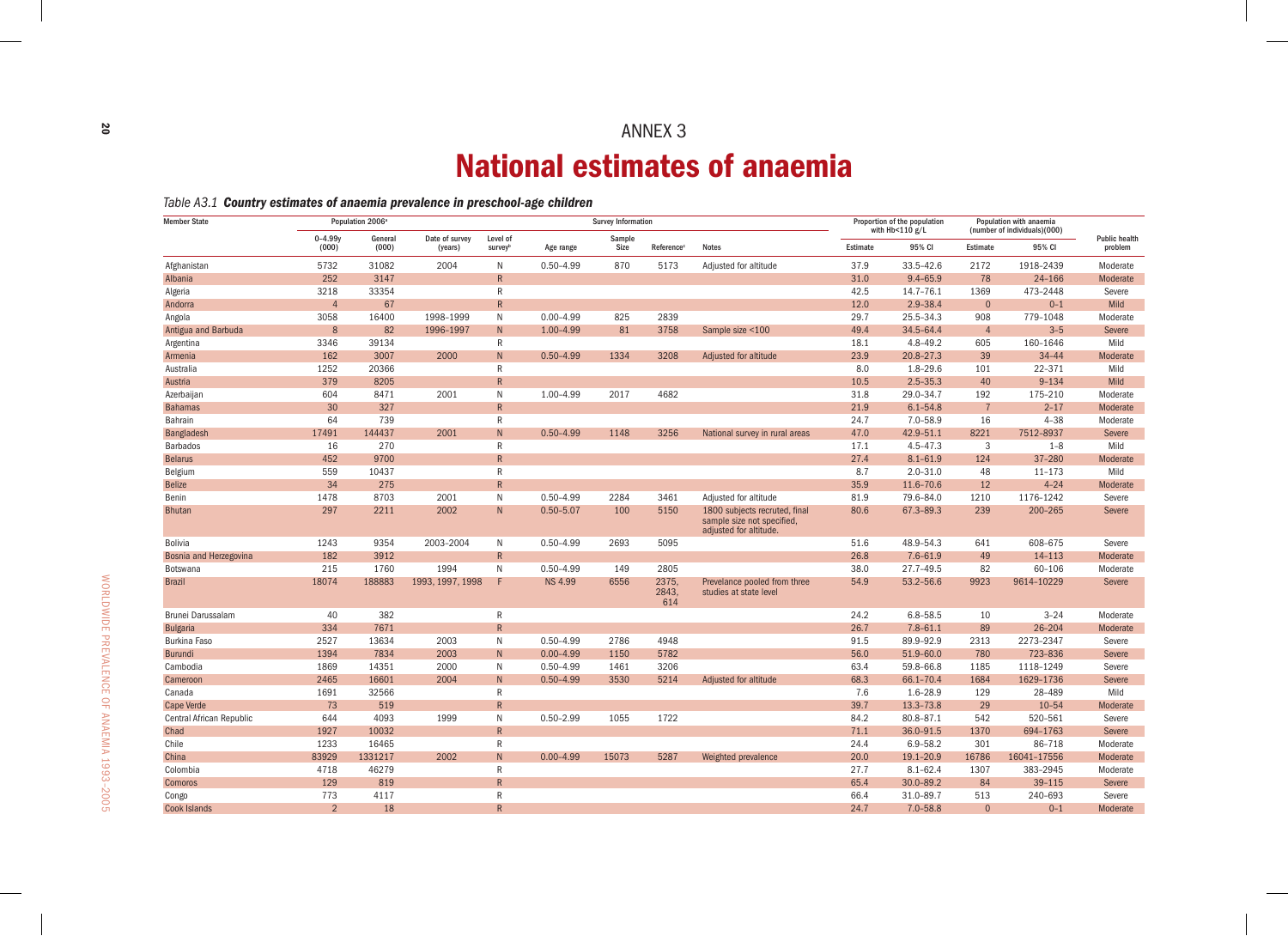|  |  | Table A3.1 Country estimates of anaemia prevalence in preschool-age children |
|--|--|------------------------------------------------------------------------------|
|  |  |                                                                              |

| <b>Member State</b>                      |                      | Population 2006 <sup>a</sup> |                           |                     |               | <b>Survey Information</b> |                        |                                                                                                                                       |          | Proportion of the population<br>with $Hb < 110$ g/L |                | Population with anaemia<br>(number of individuals)(000) |                                 |
|------------------------------------------|----------------------|------------------------------|---------------------------|---------------------|---------------|---------------------------|------------------------|---------------------------------------------------------------------------------------------------------------------------------------|----------|-----------------------------------------------------|----------------|---------------------------------------------------------|---------------------------------|
|                                          | $0 - 4.99y$<br>(000) | General<br>(000)             | Date of survey<br>(years) | Level of<br>surveyb | Age range     | Sample<br>Size            | Reference <sup>c</sup> | <b>Notes</b>                                                                                                                          | Estimate | 95% CI                                              | Estimate       | 95% CI                                                  | <b>Public health</b><br>problem |
| Costa Rica                               | 393                  | 4399                         | 1996                      | $\mathsf{N}$        | 1.00-4.99     | 590                       | 3555                   | Pooled data disaggregated by<br>age, adjusted for altitude.                                                                           | 20.9     | 16.6-25.9                                           | 82             | 65-102                                                  | Moderate                        |
| Cote d'Ivoire                            | 2794                 | 18454                        |                           | $\overline{R}$      |               |                           |                        |                                                                                                                                       | 69.0     | 33.9-90.6                                           | 1928           | 946-2533                                                |                                 |
| Croatia                                  | 205                  | 4556                         |                           | $\mathsf{R}$        |               |                           |                        |                                                                                                                                       | 23.4     | 6.6-56.9                                            | 48             | 13-116                                                  | Moderate                        |
| Cuba                                     | 674                  | 11294                        |                           | $\overline{R}$      |               |                           |                        |                                                                                                                                       | 26.7     | $7.7 - 61.5$                                        | 180            | $52 - 415$                                              | Moderate                        |
| Cyprus                                   | 49                   | 845                          |                           | $\overline{R}$      |               |                           |                        |                                                                                                                                       | 18.6     | $5.0 - 49.9$                                        | 9              | $2 - 25$                                                |                                 |
| <b>Czech Republic</b>                    | 455                  | 10209                        |                           | $\overline{R}$      |               |                           |                        |                                                                                                                                       | 18.4     | $4.9 - 49.6$                                        | 84             | $22 - 226$                                              |                                 |
| Democratic People's Republic<br>of Korea | 1682                 | 22583                        | 1998                      | $\mathsf{N}$        | $0.50 - 6.99$ | 1787                      | 3090                   | Survey covers 71% of population,<br>exclusion for accessibility                                                                       | 31.7     | 28.7-34.8                                           | 533            | 483-586                                                 |                                 |
| <b>Democratic Republic of Congo</b>      | 11602                | 59320                        | 2005                      | $\mathsf{N}$        | $0.00 - 4.99$ | 4435                      | 5764                   |                                                                                                                                       | 70.6     | 68.7-72.5                                           | 8191           | 7967-8407                                               |                                 |
| Denmark                                  | 322                  | 5446                         |                           | $\mathsf R$         |               |                           |                        |                                                                                                                                       | 9.0      | $2.0 - 32.1$                                        | 29             | $7 - 103$                                               |                                 |
| Djibouti                                 | 121                  | 807                          |                           | $\mathsf{R}$        |               |                           |                        |                                                                                                                                       | 65.8     | 30.7-89.3                                           | 79             | 37-108                                                  |                                 |
| Dominica                                 | $\overline{7}$       | 80                           | 1996-1997                 | $\mathsf{N}$        | 1.00-4.99     | 157                       | 3758                   |                                                                                                                                       | 34.4     | 24.8-45.5                                           | 3              | $2 - 3$                                                 |                                 |
| <b>Dominican Republic</b>                | 1008                 | 9021                         |                           | ${\sf R}$           |               |                           |                        |                                                                                                                                       | 34.6     | 11.0-69.4                                           | 349            | 111-699                                                 |                                 |
| Ecuador                                  | 1440                 | 13419                        |                           | $\mathsf{R}$        |               |                           |                        |                                                                                                                                       | 37.9     | 12.5-72.4                                           | 546            | 180-1043                                                |                                 |
| Egypt                                    | 9054                 | 75437                        | 2000                      | $\overline{N}$      | $0.50 - 4.99$ | 4708                      | 1940                   |                                                                                                                                       | 29.9     | 28.1-31.8                                           | 2707           | 2543-2877                                               | Moderate                        |
| El Salvador                              | 805                  | 6999                         | 2002-2003                 | $\mathsf{N}$        | 1.00-4.99     | 3882                      | 5171                   | Adjusted for altitude                                                                                                                 | 18.4     | 16.7-20.2                                           | 148            | 135-162                                                 |                                 |
| <b>Equatorial Guinea</b>                 | 91                   | 515                          |                           | $\mathsf{R}$        |               |                           |                        |                                                                                                                                       | 40.8     | 13.7-75.9                                           | 37             | $12 - 69$                                               |                                 |
| Eritrea                                  | 782                  | 4560                         |                           | $\mathsf R$         |               |                           |                        |                                                                                                                                       | 69.6     | 34.4-90.9                                           | 544            | 269-710                                                 |                                 |
| Estonia                                  | 66                   | 1325                         |                           | $\overline{R}$      |               |                           |                        |                                                                                                                                       | 23.4     | $6.5 - 57.0$                                        | 15             | $4 - 37$                                                |                                 |
| Ethiopia                                 | 13269                | 79289                        |                           | $\mathsf{R}$        |               |                           |                        |                                                                                                                                       | 75.2     | 40.7-93.1                                           | 9979           | 5403-12347                                              |                                 |
| Fiji                                     | 91                   | 854                          | 1993                      | $\mathsf{N}$        | $0.50 - 4.99$ | 512                       | 2699                   |                                                                                                                                       | 39.1     | 33.3-45.2                                           | 36             | $30 - 41$                                               |                                 |
| Finland                                  | 278                  | 5262                         |                           | $\mathsf{R}$        |               |                           |                        |                                                                                                                                       | 11.5     | $2.8 - 37.1$                                        | 32             | $8 - 103$                                               |                                 |
| France                                   | 3723                 | 60723                        |                           | $\mathsf{R}$        |               |                           |                        |                                                                                                                                       | 8.3      | $1.8 - 30.5$                                        | 310            | 69-1135                                                 |                                 |
| Gabon                                    | 193                  | 1406                         |                           | ${\sf R}$           |               |                           |                        |                                                                                                                                       | 44.5     | 15.7-77.5                                           | 86             | $30 - 150$                                              |                                 |
| Gambia                                   | 233                  | 1556                         | 1999                      | ${\sf N}$           | 1.00-5.99     | 1111                      | 2806                   |                                                                                                                                       | 79.4     | 75.8-82.6                                           | 185            | 177-193                                                 |                                 |
| Georgia                                  | 237                  | 4434                         |                           | $\mathsf{R}$        |               |                           |                        |                                                                                                                                       | 40.6     | 13.7-74.7                                           | 96             | $32 - 177$                                              |                                 |
| Germany                                  | 3489                 | 82716                        |                           | $\mathsf{R}$        |               |                           |                        |                                                                                                                                       | 7.8      | $1.7 - 29.3$                                        | 273            | 60-1022                                                 |                                 |
| Ghana                                    | 3128                 | 22556                        | 2003                      | N                   | $0.50 - 4.99$ | 2992                      | 4943                   |                                                                                                                                       | 76.1     | 73.9-78.2                                           | 2380           | 2311-2446                                               |                                 |
| Greece                                   | 511                  | 11140                        |                           | $\mathsf{R}$        |               |                           |                        |                                                                                                                                       | 12.1     | $3.0 - 38.3$                                        | 62             | 15-196                                                  |                                 |
| Grenada                                  | 10                   | 104                          |                           | $\mathsf{R}$        |               |                           |                        |                                                                                                                                       | 32.0     | $9.9 - 66.8$                                        | $\overline{3}$ | $1 - 6$                                                 | Moderate                        |
| Guatemala                                | 2049                 | 12911                        | 2002                      | N                   | $0.50 - 4.99$ | 4016                      | 4586                   | Data disaggregated by age pooled,<br>prevalence calculated for<br>recommended Hb cut-off; adjusted<br>for altitude                    | 38.1     | 36.0-40.2                                           | 781            | 738-824                                                 | Moderate                        |
| Guinea                                   | 1615                 | 9603                         | 2000                      | N                   | $0.50 - 4.99$ | 1446                      | 2780                   |                                                                                                                                       | 79.0     | 75.9-81.8                                           | 1276           | 1225-1321                                               |                                 |
| Guinea-Bissau                            | 320                  | 1634                         |                           | $\overline{R}$      |               |                           |                        |                                                                                                                                       | 74.9     | 40.3-93.0                                           | 240            | 129-298                                                 |                                 |
| Guyana                                   | 73                   | 752                          | 1996-1997                 | N                   | $0.00 - 4.99$ | 140                       | 3094                   |                                                                                                                                       | 47.9     | 36.5-59.5                                           | 35             | $27 - 44$                                               |                                 |
| Haiti                                    | 1156                 | 8650                         | 2000                      | N                   | $0.50 - 4.99$ | 2751                      | 3264                   | Adjusted for altitude                                                                                                                 | 65.3     | 62.7-67.8                                           | 755            | 725-783                                                 |                                 |
| Honduras                                 | 984                  | 7362                         | 2001                      | $\mathsf{N}$        | 1.00-4.99     | 4605                      | 3096                   |                                                                                                                                       | 29.9     | 28.1-31.8                                           | 294            | 276-313                                                 | Moderate                        |
| Hungary                                  | 474                  | 10071                        |                           | $\mathsf{R}$        |               |                           |                        |                                                                                                                                       | 18.8     | $5.0 - 50.1$                                        | 89             | 24-237                                                  |                                 |
| Iceland                                  | 21                   | 297                          |                           | $\mathsf{R}$        |               |                           |                        |                                                                                                                                       | 7.8      | $1.7 - 29.2$                                        | 2              | $0 - 6$                                                 |                                 |
| India                                    | 119906               | 1119538                      | 1998-1999,<br>2000        | N, F                | $0.50 - 2.99$ | 20221                     | 2972,<br>3780a         | Prevalence pooled from national<br>survey and one state survey excluded<br>from it and completed later, adjust-<br>ment for altitude. | 74.3     | 73.4-75.1                                           | 89090          | 88059-90100                                             |                                 |
| Indonesia                                | 21598                | 225465                       |                           | ${\sf R}$           |               |                           |                        |                                                                                                                                       | 44.5     | 15.6-77.6                                           | 9608           | 3378-16758                                              |                                 |
| Iran (Islamic Republic of)               | 6204                 | 70324                        |                           | $\overline{R}$      |               |                           |                        |                                                                                                                                       | 35.0     | 11.2-69.8                                           | 2174           | 695-4328                                                | Moderate                        |
| Iraq                                     | 4364                 | 29551                        |                           | R                   |               |                           |                        |                                                                                                                                       | 55.9     | 22.3-84.8                                           | 2440           | 974-3702                                                |                                 |
| Ireland                                  | 310                  | 4210                         |                           | $\overline{R}$      |               |                           |                        |                                                                                                                                       | 10.3     | $2.4 - 35.2$                                        | 32             | $7 - 109$                                               |                                 |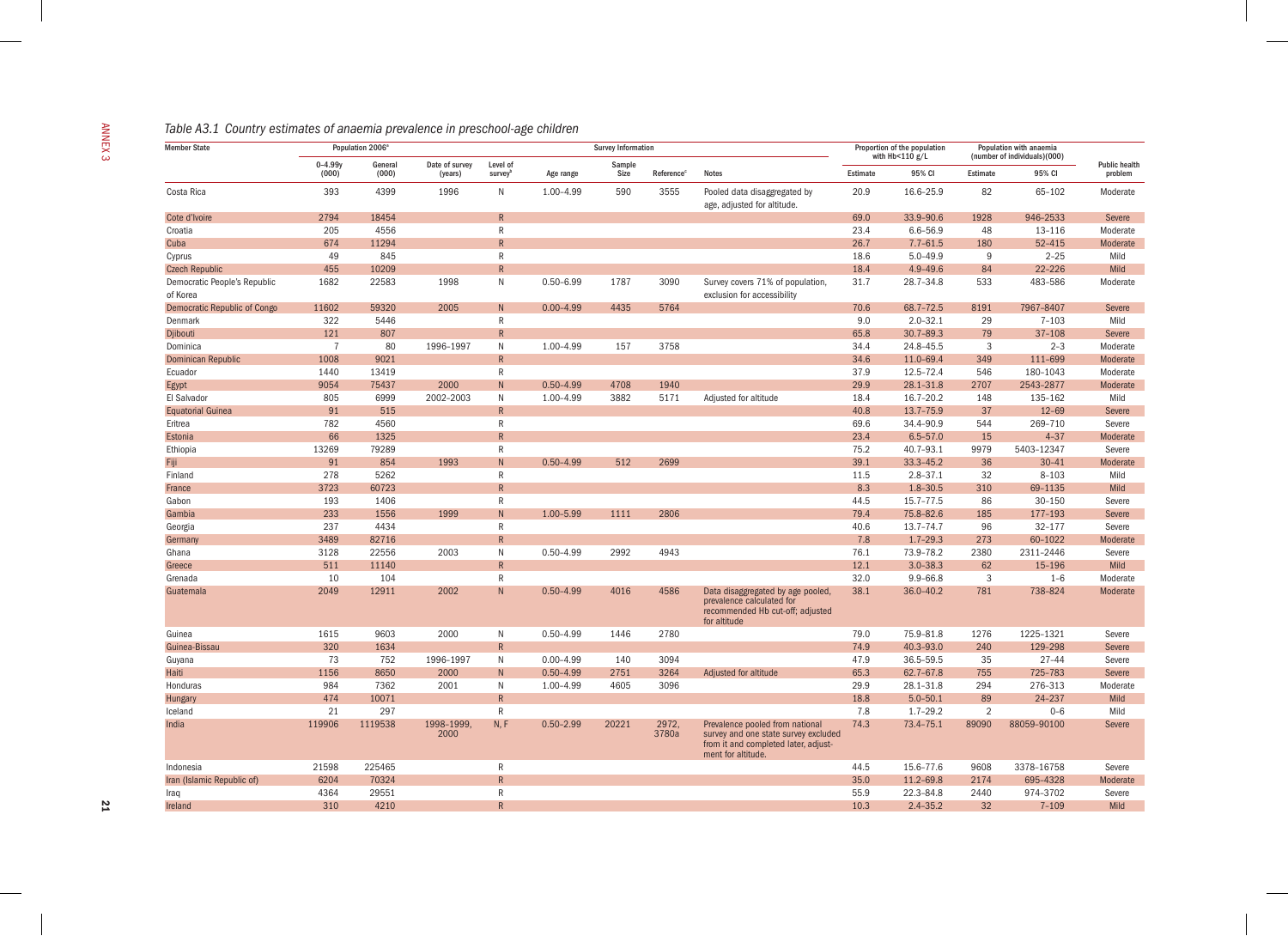#### *Table A3.1 Country estimates of anaemia prevalence in preschool-age children*

| <b>Member State</b>              |                | Population 2006 <sup>a</sup> |                |                |                | <b>Survey Information</b> |                        |                                                                                                                       |          | Proportion of the population |                | Population with anaemia      |                      |
|----------------------------------|----------------|------------------------------|----------------|----------------|----------------|---------------------------|------------------------|-----------------------------------------------------------------------------------------------------------------------|----------|------------------------------|----------------|------------------------------|----------------------|
|                                  | $0 - 4.99v$    | General                      | Date of survey | Level of       |                | Sample                    |                        |                                                                                                                       |          | with $Hb < 110 g/L$          |                | (number of individuals)(000) | <b>Public health</b> |
|                                  | (000)          | (000)                        | (years)        | surveyb        | Age range      | Size                      | Reference <sup>c</sup> | <b>Notes</b>                                                                                                          | Estimate | 95% CI                       | Estimate       | 95% CI                       | problem              |
| Israel                           | 669            | 6847                         |                | R              |                |                           |                        |                                                                                                                       | 11.8     | $2.9 - 37.7$                 | 79             | 19-253                       | Mild                 |
| Italy                            | 2658           | 58140                        |                | R              |                |                           |                        |                                                                                                                       | 10.9     | $2.6 - 36.1$                 | 291            | 69-959                       | Mild                 |
| Jamaica                          | 254            | 2662                         | 1997-1998      | $\mathsf{N}$   | 1.00-4.99      | 272                       | 3093                   |                                                                                                                       | 48.2     | 39.9-56.6                    | 123            | 102-144                      | Severe               |
| Japan                            | 5840           | 128219                       |                | R              |                |                           |                        |                                                                                                                       | 10.6     | $2.5 - 35.2$                 | 617            | 146-2056                     | Mild                 |
| Jordan                           | 732            | 5837                         | 2002           | N              | $0.50 - 4.99$  | 2573                      | 3389,<br>4382          | Prevalence pooled from two<br>national surveys carried out in the<br>same year, adjusted for altitude<br>(3389 only). | 28.3     | 25.9-30.8                    | 207            | 190-225                      | Moderate             |
| Kazakhstan                       | 1073           | 14812                        | 1999           | N              | <b>NS-4.99</b> | 574                       | 2675                   |                                                                                                                       | 36.3     | $30.9 - 42.0$                | 390            | 332-451                      | Moderate             |
| Kenya                            | 5927           | 35106                        | 1999           | N              | $0.17 - 5.99$  | 2734                      | 3442                   | Data disaggregated by age pooled,<br>adjusted for altitude.                                                           | 69.0     | 66.5-71.4                    | 4089           | 3941-4231                    | Severe               |
| Kiribati                         | 12             | 101                          |                | $\overline{R}$ |                |                           |                        |                                                                                                                       | 41.9     | $14.2 - 75.8$                | 5              | $2 - 9$                      | Severe               |
| Kuwait                           | 247            | 2765                         | 1998-2002      | N              | $0.50 - 4.99$  | 3693                      | 4375                   | Data disaggregated by sex pooled,<br>prevalence calculated from mean                                                  | 32.4     | $30.3 - 34.6$                | 80             | 75-85                        | Moderate             |
| Kyrgyzstan                       | 543            | 5325                         | 1997           | N              | <b>NS-2.99</b> | 1021                      | 2295                   | Adjusted for altitude                                                                                                 | 49.8     | 45.5-54.1                    | 270            | 247-294                      | Severe               |
| Lao People's Democratic Republic | 906            | 6058                         | 2000           | $\mathsf{N}$   | $0.00 - 5.99$  | 100                       | 770                    |                                                                                                                       | 48.2     | 34.8-61.8                    | 437            | 315-560                      | Severe               |
| Latvia                           | 102            | 2295                         |                | $\overline{R}$ |                |                           |                        |                                                                                                                       | 26.7     | $7.7 - 61.1$                 | 27             | $8 - 62$                     | Moderate             |
| Lebanon                          | 320            | 3614                         | 1997-1998      | N              | 1.00-4.99      | 234                       | 3221                   | Prevalence pooled from data<br>disaggregated by age, adjusted for<br>altitude.                                        | 28.3     | 20.9-37.1                    | 90             | 67-119                       | Moderate             |
| Lesotho                          | 229            | 1791                         | 2004-2005      | N <sub>1</sub> | $0.50 - 4.99$  | 1435                      | 5356                   | Adjusted for altitude                                                                                                 | 48.6     | 45.0-52.3                    | 111            | 103-120                      | Severe               |
| Liberia                          | 647            | 3356                         | 1999           | $\mathsf{N}$   | $0.50 - 2.99$  | 708                       | 1242                   |                                                                                                                       | 86.7     | 82.8-89.9                    | 561            | 536-582                      | Severe               |
| Libyan Arab Jamahiriya           | 649            | 5968                         |                | $\overline{R}$ |                |                           |                        |                                                                                                                       | 33.9     | $10.5 - 69.1$                | 220            | 68-448                       | Moderate             |
| Lithuania                        | 148            | 3417                         |                | $\mathsf{R}$   |                |                           |                        |                                                                                                                       | 23.8     | $6.7 - 57.5$                 | 35             | $10 - 85$                    | Moderate             |
| Luxembourg                       | 29             | 471                          |                | $\overline{R}$ |                |                           |                        |                                                                                                                       | 9.4      | $1.9 - 35.2$                 | $\overline{3}$ | $1 - 10$                     | Mild                 |
| Madagascar                       | 3149           | 19105                        | 2003-2004      | N              | $0.50 - 4.99$  | 1793                      | 5190                   | Adjusted for altitude                                                                                                 | 68.3     | 65.2-71.3                    | 2151           | 2053-2244                    | Severe               |
| Malawi                           | 2363           | 13166                        | 2004-2005      | N              | $0.50 - 4.99$  | 2173                      | 5201                   | Adjusted for altitude.                                                                                                | 73.2     | $70.5 - 75.7$                | 1730           | 1666-1790                    | Severe               |
| Malaysia                         | 2725           | 25796                        |                | $\mathsf{R}$   |                |                           |                        |                                                                                                                       | 32.4     | 10.0-67.5                    | 883            | 271-1841                     | Moderate             |
| <b>Maldives</b>                  | 47             | 337                          | 1994           | N              | <b>NS-4.99</b> | 1932                      | 831                    |                                                                                                                       | 81.5     | 78.9-83.8                    | 38             | $37 - 39$                    | Severe               |
| Mali                             | 2667           | 13918                        | 2001           | $\mathsf{N}$   | NS-4.99        | 2826                      | 3446                   |                                                                                                                       | 82.8     | 80.7-84.7                    | 2208           | 2153-2258                    | Severe               |
| Malta                            | 20             | 403                          |                | R              |                |                           |                        |                                                                                                                       | 16.3     | $4.2 - 46.4$                 | 3              | $1 - 9$                      | Mild                 |
| Marshall Islands                 | 8              | 64                           |                | $\mathsf R$    |                |                           |                        |                                                                                                                       | 30.0     | $8.7 - 65.8$                 | 2              | $1 - 5$                      | Moderate             |
| Mauritania                       | 539            | 3158                         |                | R              |                |                           |                        |                                                                                                                       | 68.2     | $33.1 - 90.3$                | 368            | 178-487                      | Severe               |
| Mauritius                        | 98             | 1256                         | 1995           | N              | $3.00 - 6.99$  | 523                       | 395                    | Prevalence pooled from the Islands<br>of Mauritius and Rodrigues                                                      | 16.8     | 12.7-21.8                    | 16             | $12 - 21$                    | Mild                 |
| <b>Mexico</b>                    | 10726          | 108327                       | 1998-1999      | N              | $0.50 - 4.99$  | 5526                      | 2997                   | Data disaggregated by age pooled,<br>prevalence calculated for recom-<br>mended cut-off, adjusted for<br>altitude     | 29.4     | 27.7-31.1                    | 3153           | 2974-3339                    | Moderate             |
| Micronesia (Federated States of) | 16             | 111                          | 1993, 2000     | F.             | 2.00-4.99      | 841                       | 4942,<br>2548          | Data pooled from 2 surveys at<br>state level                                                                          | 18.7     | 15.3-22.7                    | 3              | $2 - 4$                      | Mild                 |
| Monaco                           | $\overline{2}$ | 36                           |                | $\overline{R}$ |                |                           |                        |                                                                                                                       | 5.0      | $0.9 - 23.8$                 | $\mathbf{0}$   | $0 - 1$                      | Mild                 |
| Mongolia                         | 270            | 2679                         | 2004           | N              | $0.50 - 4.99$  | 1241                      | 5247                   | Adjusted for altitude                                                                                                 | 21.4     | 18.4-24.8                    | 58             | $50 - 67$                    | Moderate             |
| Morocco                          | 3408           | 31943                        | 2000           | N              | $0.50 - 4.99$  | 1486                      | 3469                   |                                                                                                                       | 31.5     | 28.3-34.9                    | 1073           | 963-1190                     | Moderate             |
| Mozambique                       | 3325           | 20158                        | 2001-2002      | N              | $0.50 - 4.99$  | 707                       | 589                    |                                                                                                                       | 74.7     | 69.9-79.0                    | 2483           | 2324-2625                    | Severe               |
| Myanmar                          | 4586           | 51009                        |                | $\overline{R}$ |                |                           |                        |                                                                                                                       | 63.2     | 28.1-88.3                    | 2899           | 1290-4050                    | Severe               |
| Namibia                          | 265            | 2052                         |                | ${\sf R}$      |                |                           |                        |                                                                                                                       | 40.5     | 13.4-75.0                    | 107            | 35-199                       | Severe               |
| <b>Nauru</b>                     | $\mathfrak{D}$ | 14                           |                | $\overline{R}$ |                |                           |                        |                                                                                                                       | 20.0     | $5.4 - 52.5$                 | $\Omega$       | $0 - 1$                      | Moderate             |

22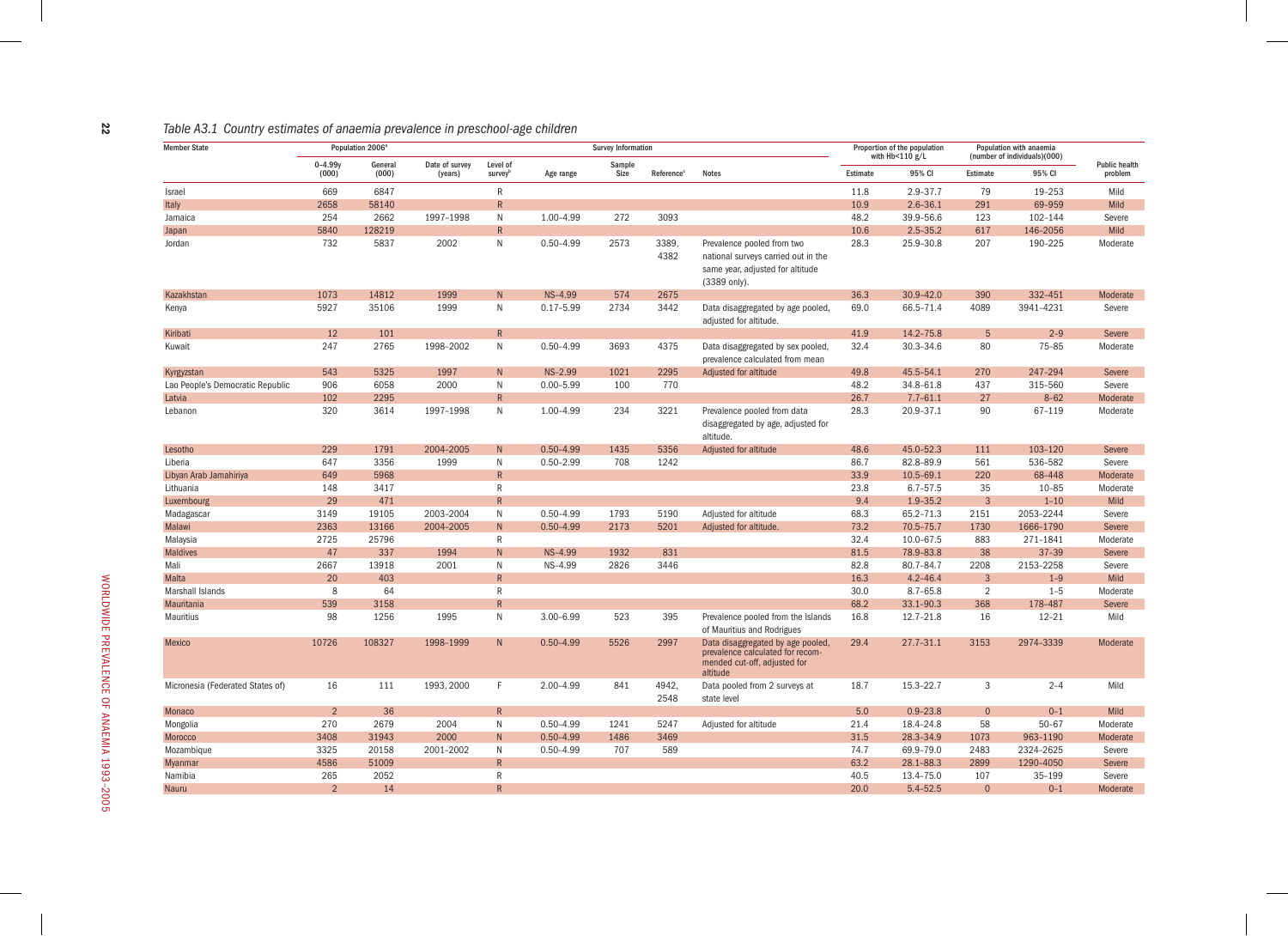| <b>Member State</b>              |                      | Population 2006 <sup>a</sup> |                           |                                        |               | <b>Survey Information</b> |                        |                                                                         |          | Proportion of the population<br>with $Hb < 110 g/L$ |                | Population with anaemia<br>(number of individuals)(000) |  |
|----------------------------------|----------------------|------------------------------|---------------------------|----------------------------------------|---------------|---------------------------|------------------------|-------------------------------------------------------------------------|----------|-----------------------------------------------------|----------------|---------------------------------------------------------|--|
|                                  | $0 - 4.99v$<br>(000) | General<br>(000)             | Date of survey<br>(years) | Level of<br><b>survey</b> <sup>b</sup> | Age range     | Sample<br>Size            | Reference <sup>®</sup> | <b>Notes</b>                                                            | Estimate | 95% CI                                              | Estimate       | 95% CI                                                  |  |
| Nepal                            | 3646                 | 27678                        | 1997-1998                 | N                                      | $0.50 - 4.99$ | 3900                      | 1083                   | Adjusted for altitude                                                   | 78.0     | 76.1-79.8                                           | 2844           | 2775-2909                                               |  |
| Netherlands                      | 962                  | 16367                        |                           | $\overline{R}$                         |               |                           |                        |                                                                         | 8.7      | $2.0 - 31.3$                                        | 84             | 19-301                                                  |  |
| New Zealand                      | 273                  | 4063                         |                           | $\mathsf{R}$                           |               |                           |                        |                                                                         | 11.3     | $2.7 - 36.5$                                        | 31             | $8 - 100$                                               |  |
| Nicaragua                        | 734                  | 5600                         | 2002-2003                 | ${\sf N}$                              | $0.50 - 4.99$ | 494                       | 4466                   | Adjusted for altitude                                                   | 17.0     | 12.8-22.2                                           | 125            | 94-163                                                  |  |
| Niger                            | 2925                 | 14426                        |                           | $\mathsf{R}$                           |               |                           |                        |                                                                         | 81.3     | 49.1-95.1                                           | 2377           | 1435-2783                                               |  |
| Nigeria                          | 22548                | 134375                       | 1993                      | ${\sf N}$                              | $0.50 - 4.99$ | 2287                      | 50                     | Data disaggregated by age pooled                                        | 76.1     | $73.5 - 78.5$                                       | 17159          | 16583-17697                                             |  |
| Niue                             | $\mathbf 0$          | 1                            |                           | $\mathsf{R}$                           |               |                           |                        |                                                                         | 21.6     | $5.7 - 55.7$                                        | $\overline{0}$ | $0 - 0$                                                 |  |
| Norway                           | 280                  | 4643                         |                           | $\mathsf{R}$                           |               |                           |                        |                                                                         | 6.4      | $1.3 - 26.3$                                        | 18             | $4 - 73$                                                |  |
| Oman                             | 303                  | 2612                         | 1995                      | $\mathsf{N}$                           | $0.00 - 4.99$ | 5015                      | 5204                   |                                                                         | 50.5     | 48.5-52.5                                           | 153            | 147-159                                                 |  |
| Pakistar                         | 21339                | 161209                       | 2001                      | ${\sf N}$                              | $0.50 - 4.99$ | 7015                      | 4640                   |                                                                         | 50.9     | 49.2-52.6                                           | 10862          | 10509-11214                                             |  |
| Palau                            | 2                    | 20                           |                           | $\mathsf{R}$                           |               |                           |                        |                                                                         | 22.2     | $6.1 - 55.6$                                        | $\overline{1}$ | $0 - 1$                                                 |  |
| Panama                           | 344                  | 3288                         | 1999                      | N                                      | $1.00 - 4.99$ | 1010                      | 3097                   |                                                                         | 36.0     | 31.9-40.3                                           | 124            | 110-139                                                 |  |
| Papua New Guinea                 | 810                  | 6001                         |                           | $\mathsf{R}$                           |               |                           |                        |                                                                         | 59.8     | 25.7-86.5                                           | 485            | 208-701                                                 |  |
| Paraguay                         | 836                  | 6301                         |                           | $\overline{R}$                         |               |                           |                        |                                                                         | 30.2     | $9.0 - 65.3$                                        | 252            | 75-546                                                  |  |
| Peru                             | 2996                 | 28380                        | 2004                      | N                                      | NS-4.99       | 12788                     | 5359                   | Adjusted for altitude                                                   | 50.4     | 49.2-51.6                                           | 1510           | 1473-1547                                               |  |
| Philippines                      | 9839                 | 84477                        | 2003                      | N                                      | 0.50          | 4.99                      | 2962                   | 5242                                                                    | 36.3     | 33.9-38.8                                           | 3572           | 3335-3816                                               |  |
| Poland                           | 1804                 | 38499                        |                           | $\mathsf{R}$                           |               |                           |                        |                                                                         | 22.7     | $6.4 - 56.0$                                        | 410            | 115-1010                                                |  |
| Portugal                         | 559                  | 10545                        |                           | $\overline{R}$                         |               |                           |                        |                                                                         | 12.7     | $3.1 - 39.4$                                        | 71             | 18-220                                                  |  |
| Qatar                            | 69                   | 839                          | 1995                      | N                                      | NS-NS         | 1449                      | 820                    | Age ranges from $\leq 1$ to $\geq 2$ y of age                           | 26.2     | 23.1-29.5                                           | 18             | $16 - 20$                                               |  |
| Republic of Korea                | 2335                 | 47983                        | 1995                      | ${\sf N}$                              | $0.00 - 6.99$ | 443                       | 3327                   | Prevalence calculated for recom-                                        | 16.5     | $12.2 - 22.0$                                       | 385            | 284-513                                                 |  |
|                                  |                      |                              |                           |                                        |               |                           |                        | mended cut-off                                                          |          |                                                     |                |                                                         |  |
| Republic of Moldova              | 206                  | 4195                         |                           | $\mathsf{R}$                           |               |                           |                        |                                                                         | 40.6     | $13.7 - 74.6$                                       | 83             | 28-153                                                  |  |
| Romania                          | 1046                 | 21629                        | 2004-2005                 | ${\sf N}$                              | See note      | 100                       | 164                    | Prevalence calculated from 2 age<br>groups: 1.00-1.99 and 4.92-4.99 yrs | 39.8     | 27.3-53.8                                           | 416            | 285-563                                                 |  |
| <b>Russian Federation</b>        | 7384                 | 142537                       |                           | $\mathsf{R}$                           |               |                           |                        |                                                                         | 26.5     | $7.7 - 60.9$                                        | 1959           | 571-4496                                                |  |
| Rwanda                           | 1532                 | 9230                         | 1996                      | N                                      | $0.00 - 4.99$ | 969                       | 2558                   | Data disaggregated by age pooled                                        | 41.9     | 37.6-46.3                                           | 642            | 576-710                                                 |  |
| Saint Kitts and Nevis            | $\overline{4}$       | 43                           |                           | $\mathsf{R}$                           |               |                           |                        |                                                                         | 22.9     | $6.4 - 56.3$                                        | 1              | $0 - 2$                                                 |  |
| Saint Lucia                      | 15                   | 162                          |                           | $\overline{R}$                         |               |                           |                        |                                                                         | 32.2     | $9.9 - 67.1$                                        | $5\phantom{1}$ | $1 - 10$                                                |  |
| Saint Vincent and the Grenadines | 12                   | 120                          |                           | $\mathsf{R}$                           |               |                           |                        |                                                                         | 32.3     | 10.0-67.2                                           | $\overline{4}$ | $1 - 8$                                                 |  |
| Samoa                            | 25                   | 186                          | 1999                      | N                                      | $0.50 - 4.99$ | 224                       | 3226                   | Data disaggregated by age pooled                                        | 35.5     | 27.2-44.8                                           | 9              | $7 - 11$                                                |  |
| San Marino                       | 1                    | 28                           |                           | $\mathsf{R}$                           |               |                           |                        |                                                                         | 9.1      | $1.9 - 34.0$                                        | $\Omega$       | $0 - 0$                                                 |  |
| Sao Tome and Principe            | 23                   | 160                          |                           | $\overline{R}$                         |               |                           |                        |                                                                         | 36.7     | $11.2 - 72.7$                                       | $\mathbf{q}$   | $3 - 17$                                                |  |
| Saudi Arabia                     | 3225                 | 25193                        |                           | $\mathsf{R}$                           |               |                           |                        |                                                                         | 33.1     | $10.3 - 68.1$                                       | 1067           | 332-2196                                                |  |
| Senegal                          | 1870                 | 11936                        |                           | $\overline{R}$                         |               |                           |                        |                                                                         | 70.1     | 34.8-91.1                                           | 1310           | 651-1703                                                |  |
| Serbia and Montenegrod           | 603                  | 10497                        | 2000                      | ${\sf N}$                              | $0.50 - 4.99$ | 369                       | 2441                   |                                                                         | 29.5     | 23.4-36.5                                           | 178            | 141-220                                                 |  |
| <b>Seychelles</b>                | 6                    | 81                           |                           | $\overline{R}$                         |               |                           |                        |                                                                         | 23.8     | $6.7 - 57.6$                                        | $\overline{2}$ | $0 - 4$                                                 |  |
| Sierra Leone                     | 985                  | 5679                         |                           | $\mathsf{R}$                           |               |                           |                        |                                                                         | 83.2     | 51.9-95.8                                           | 819            | 511-943                                                 |  |
| Singapore                        | 208                  | 4380                         |                           | R                                      |               |                           |                        |                                                                         | 18.9     | $5.0 - 51.0$                                        | 39             | 10-106                                                  |  |
| Slovakia                         | 253                  | 5401                         |                           | ${\sf R}$                              |               |                           |                        |                                                                         | 23.4     | 6.6-56.9                                            | 59             | 17-144                                                  |  |
| Slovenia                         | 86                   | 1966                         |                           | R                                      |               |                           |                        |                                                                         | 14.0     | $3.5 - 41.9$                                        | 12             | $3 - 36$                                                |  |
| Solomon Islands                  | 72                   | 490                          |                           | $\mathsf{R}$                           |               |                           |                        |                                                                         | 51.7     | 19.9-82.1                                           | 37             | 14-59                                                   |  |
| Somalia                          | 1518                 | 8496                         |                           |                                        |               |                           |                        | No estimate possible                                                    |          |                                                     |                |                                                         |  |
| South Africa                     | 5183                 | 47594                        | 1994                      | N                                      | $0.50 - 4.99$ | 3597                      | 48                     | Data disaggregated by age pooled                                        | 24.1     | 22.2-26.1                                           | 1249           | 1150-1354                                               |  |
| Spain                            | 2262                 | 43379                        |                           | $\overline{R}$                         |               |                           |                        |                                                                         | 12.9     | $3.2 - 39.8$                                        | 292            | 73-901                                                  |  |
| Sri Lanka                        | 1622                 | 20912                        | 2001                      | N                                      | $0.50 - 4.99$ | 1749                      | 4972                   | Adjusted for altitude                                                   | 29.9     | 27.0-33.0                                           | 485            | 437-536                                                 |  |
| Sudan                            | 5252                 | 36992                        | 1994, 1995                | F                                      | $0.50 - 6.99$ | 1970                      | 1553,<br>1443          | Pooled data from one regional and<br>one state level survey             | 84.6     | 82.2-86.7                                           | 4443           | 4317-4554                                               |  |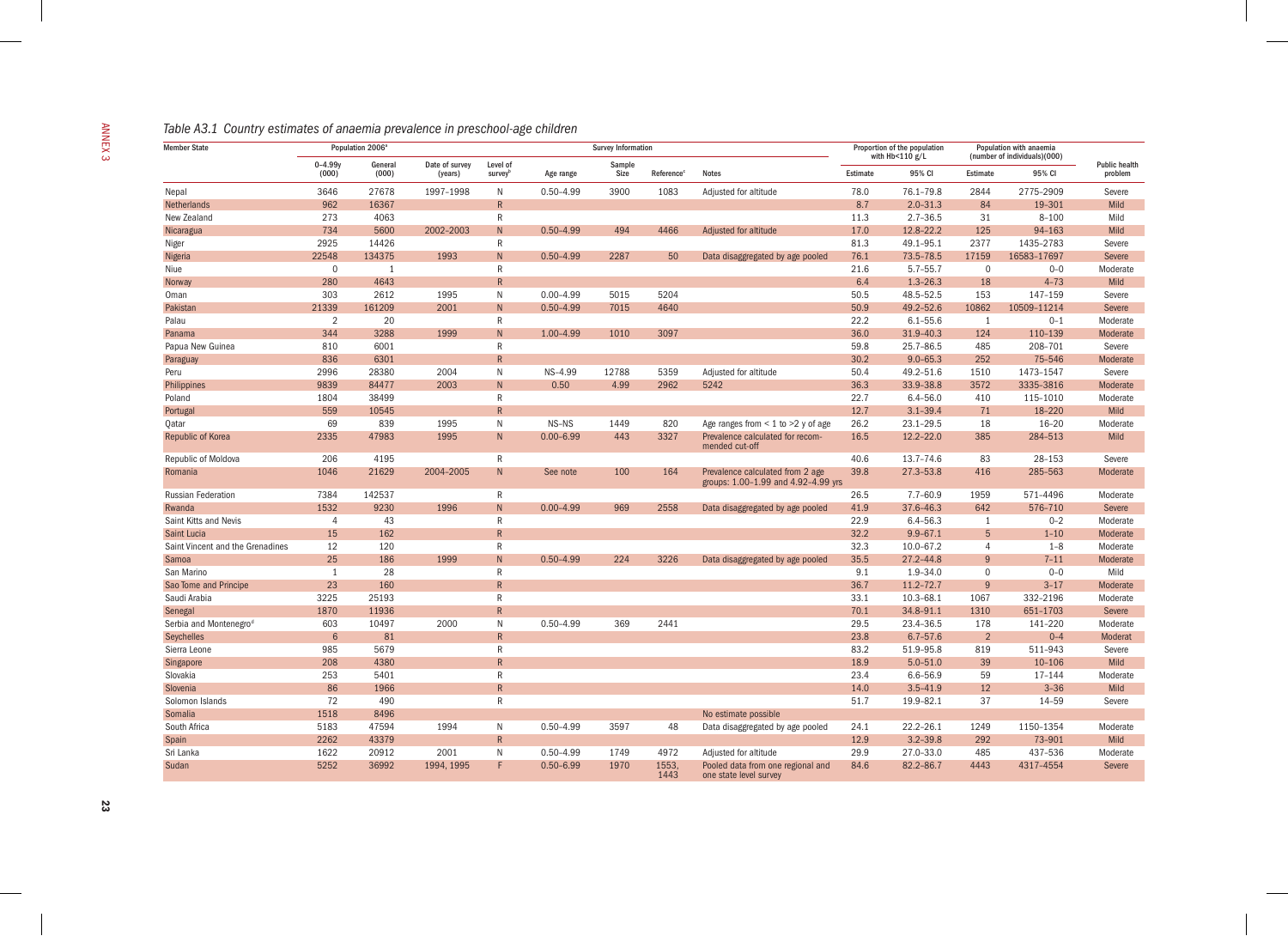#### *Table A3.1 Country estimates of anaemia prevalence in preschool-age children*

| <b>Member State</b>                                     |                      | Population 2006 <sup>a</sup> |                           |                                        |               | <b>Survey Information</b> |                        |                                                                                                                                     |          | Proportion of the population<br>with $Hb < 110 g/L$ |          | Population with anaemia<br>(number of individuals)(000) |                                 |
|---------------------------------------------------------|----------------------|------------------------------|---------------------------|----------------------------------------|---------------|---------------------------|------------------------|-------------------------------------------------------------------------------------------------------------------------------------|----------|-----------------------------------------------------|----------|---------------------------------------------------------|---------------------------------|
|                                                         | $0 - 4.99v$<br>(000) | General<br>(000)             | Date of survey<br>(years) | Level of<br><b>survev</b> <sup>b</sup> | Age range     | Sample<br>Size            | Reference <sup>c</sup> | <b>Notes</b>                                                                                                                        | Estimate | 95% CI                                              | Estimate | 95% CI                                                  | <b>Public health</b><br>problem |
| Suriname                                                | 45                   | 452                          |                           | $\mathsf{R}$                           |               |                           |                        |                                                                                                                                     | 25.7     | $7.3 - 60.3$                                        | 12       | $3 - 27$                                                | Moderate                        |
| Swaziland                                               | 134                  | 1029                         |                           | $\mathsf{R}$                           |               |                           |                        |                                                                                                                                     | 46.7     | 15.6-80.6                                           | 63       | $21 - 108$                                              | Severe                          |
| Sweden                                                  | 492                  | 9070                         |                           | $\mathsf{R}$                           |               |                           |                        |                                                                                                                                     | 8.6      | $1.9 - 30.7$                                        | 42       | $10 - 151$                                              | Mild                            |
| Switzerland                                             | 346                  | 7264                         |                           | R                                      |               |                           |                        |                                                                                                                                     | 6.3      | $1.3 - 26.1$                                        | 22       | $4 - 90$                                                | Mild                            |
| Syrian Arab Republic                                    | 2563                 | 19512                        |                           | $\mathsf{R}$                           |               |                           |                        |                                                                                                                                     | 41.0     | 13.9-74.9                                           | 1050     | 357-1918                                                | Severe                          |
| Tajikistan                                              | 831                  | 6591                         | 2003                      | N                                      | $0.50 - 4.99$ | 1910                      | 4182                   | Adjusted for altitude                                                                                                               | 37.7     | 34.7-40.8                                           | 313      | 288-339                                                 | Moderate                        |
| Thailand                                                | 4992                 | 64762                        | 1995                      | N                                      | $0.00 - 5.99$ | 3260                      | 3961                   |                                                                                                                                     | 25.2     | 23.2-27.4                                           | 1258     | 1156-1366                                               | Moderate                        |
| The Former Yugoslav Republic<br>of Macedonia            | 116                  | 2037                         | 1999                      | N                                      | $0.50 - 4.99$ | 1079                      | 1609                   |                                                                                                                                     | 25.8     | $22.3 - 29.7$                                       | 30       | $26 - 34$                                               | Moderate                        |
| <b>Timor Leste</b>                                      | 198                  | 1007                         | 2003                      | N                                      | $0.00 - 4.99$ | 5029                      | 5050                   | Adjusted for altitude                                                                                                               | 31.5     | 29.7-33.3                                           | 62       | 59-66                                                   | Moderate                        |
| <b>Togo</b>                                             | 1030                 | 6306                         |                           | $\mathsf{R}$                           |               |                           |                        |                                                                                                                                     | 52.4     | 19.6-83.3                                           | 540      | 202-858                                                 | Severe                          |
| Tonga                                                   | 12                   | 103                          |                           | R                                      |               |                           |                        |                                                                                                                                     | 27.6     | $8.1 - 62.3$                                        | 3        | $1 - 7$                                                 | Moderate                        |
| Trinidad and Tobago                                     | 91                   | 1309                         |                           | $\mathsf{R}$                           |               |                           |                        |                                                                                                                                     | 30.4     | $9.1 - 65.5$                                        | 28       | $8 - 59$                                                | Moderate                        |
| Tunisia                                                 | 808                  | 10210                        | 1996-1997                 | N                                      | $0.00 - 5.99$ | 965                       | 2485                   |                                                                                                                                     | 21.7     | 18.2-25.6                                           | 175      | 148-207                                                 | Moderate                        |
| <b>Turkey</b>                                           | 7195                 | 74175                        |                           | $\mathsf{R}$                           |               |                           |                        |                                                                                                                                     | 32.6     | $10.1 - 67.4$                                       | 2344     | 728-4853                                                | Moderate                        |
| Turkmenistan                                            | 491                  | 4899                         | 2000                      | N                                      | $0.00 - 4.99$ | 2950                      | 3209                   |                                                                                                                                     | 35.8     | 33.4-38.3                                           | 176      | 164-188                                                 | Moderate                        |
| Tuvalu                                                  | $\overline{1}$       | 10                           |                           | $\overline{R}$                         |               |                           |                        |                                                                                                                                     | 34.2     | 10.6-69.4                                           | $\Omega$ | $0 - 1$                                                 | Moderate                        |
| Uganda                                                  | 6210                 | 29857                        | 2000-2001                 | N                                      | $0.50 - 4.99$ | 5833                      | 3207                   |                                                                                                                                     | 64.1     | 62.3-65.8                                           | 3981     | 3871-4087                                               | Severe                          |
| <b>Ukraine</b>                                          | 1922                 | 45986                        | 2002                      | N                                      | $0.50 - 3.07$ | 896                       | 5172                   |                                                                                                                                     | 22.2     | 18.6-26.3                                           | 427      | 357-505                                                 | Moderate                        |
| <b>United Arab Emirates</b>                             | 346                  | 4657                         |                           | R                                      |               |                           |                        |                                                                                                                                     | 27.7     | $8.0 - 62.9$                                        | 96       | 28-218                                                  | Moderate                        |
| United Kingdom of Great Britain<br>and Northern Ireland | 3339                 | 59847                        | 1992-1993                 | N                                      | 1.50-4.57     | 951                       | 3279                   |                                                                                                                                     | 8.0      | $5.9 - 10.8$                                        | 267      | 196-361                                                 | Mild                            |
| United Republic of Tanzania                             | 6079                 | 39025                        | 2004-2005                 | N                                      | $0.50 - 4.99$ | 7300                      | 5221                   | Adjusted for altitude.                                                                                                              | 71.8     | $70.3 - 73.2$                                       | 4365     | 4275-4452                                               | Severe                          |
| <b>United States of America</b>                         | 20568                | 301029                       | 1999-2002                 | N                                      | 1.00-4.99     | 1357                      | 4738                   |                                                                                                                                     | 3.1      | $2.0 - 4.7$                                         | 638      | 418-968                                                 | No public<br>health problem     |
| Uruguay                                                 | 281                  | 3487                         |                           | R                                      |               |                           |                        |                                                                                                                                     | 19.1     | $5.0 - 51.3$                                        | 54       | 14-144                                                  | Mild                            |
| <b>Uzbekistan</b>                                       | 2861                 | 26980                        | 2002                      | N                                      | $0.50 - 4.99$ | 2305                      | 4950                   | Data disaggregated by age.<br>prevalence calculated for recom-<br>mended cut-off for age group 3-4<br>years, adjusted for altitude. | 38.1     | 35.3-40.9                                           | 1090     | 1011-1171                                               | Moderate                        |
| Vanuatu                                                 | 30                   | 215                          |                           | R                                      |               |                           |                        |                                                                                                                                     | 59.0     | 24.9-86.2                                           | 18       | $7 - 26$                                                | Severe                          |
| Venezuela                                               | 2877                 | 27216                        |                           | $\overline{R}$                         |               |                           |                        |                                                                                                                                     | 33.1     | $10.3 - 68.1$                                       | 953      | 297-1958                                                | Moderate                        |
| Vietnam                                                 | 8002                 | 85344                        | 2000-2001                 | $\mathsf{N}$                           | $0.00 - 4.99$ | 7024                      | 3408                   |                                                                                                                                     | 34.1     | 32.6-35.7                                           | 2729     | 2605-2855                                               | Moderate                        |
| Yemen                                                   | 3762                 | 21639                        |                           | R                                      |               |                           |                        |                                                                                                                                     | 68.3     | 33.0-90.5                                           | 2571     | 1240-3403                                               | Severe                          |
| Zambia                                                  | 2033                 | 11861                        | 2003                      | N                                      | $0.50 - 4.99$ | 729                       | 5098                   |                                                                                                                                     | 52.9     | 47.8-58.0                                           | 1075     | 971-1179                                                | Severe                          |
| Zimbabwe                                                | 1750                 | 13085                        | 1999                      | N                                      | 1.00-5.99     | 327                       | 2641                   |                                                                                                                                     | 19.3     | 14.0-26.1                                           | 338      | 244-456                                                 | Mild                            |

a Population figures are based on the 2006 projection from the 2004 revision from the United Nations Population Division.

b Level of survey: N=nationally representative, F=2+ surveys at the first administrative level boundary, R=regression-based estimate.

c Corresponds to the numerical reference available in the WHO Global Database on Anaemia (http://www.who.int/vmnis/en/).

<sup>d</sup> On 3 June 2006, the Permanent Representative of the Republic of Serbia to the United Nations and other International Organizations in Geneva informed the Acting Director-General of the WHO that "the membership of the s in the United Nations, including all organizations of the United Nations system, is continued by the Republic of Serbia on the basis of Article 60 of the Constitutional Charter of Serbia and Montenegro, activated by the De ence adopted by the National Assembly of Montenegro on 3 June 2006". Estimates used or referred to in this document cover a period of time preceding that communication.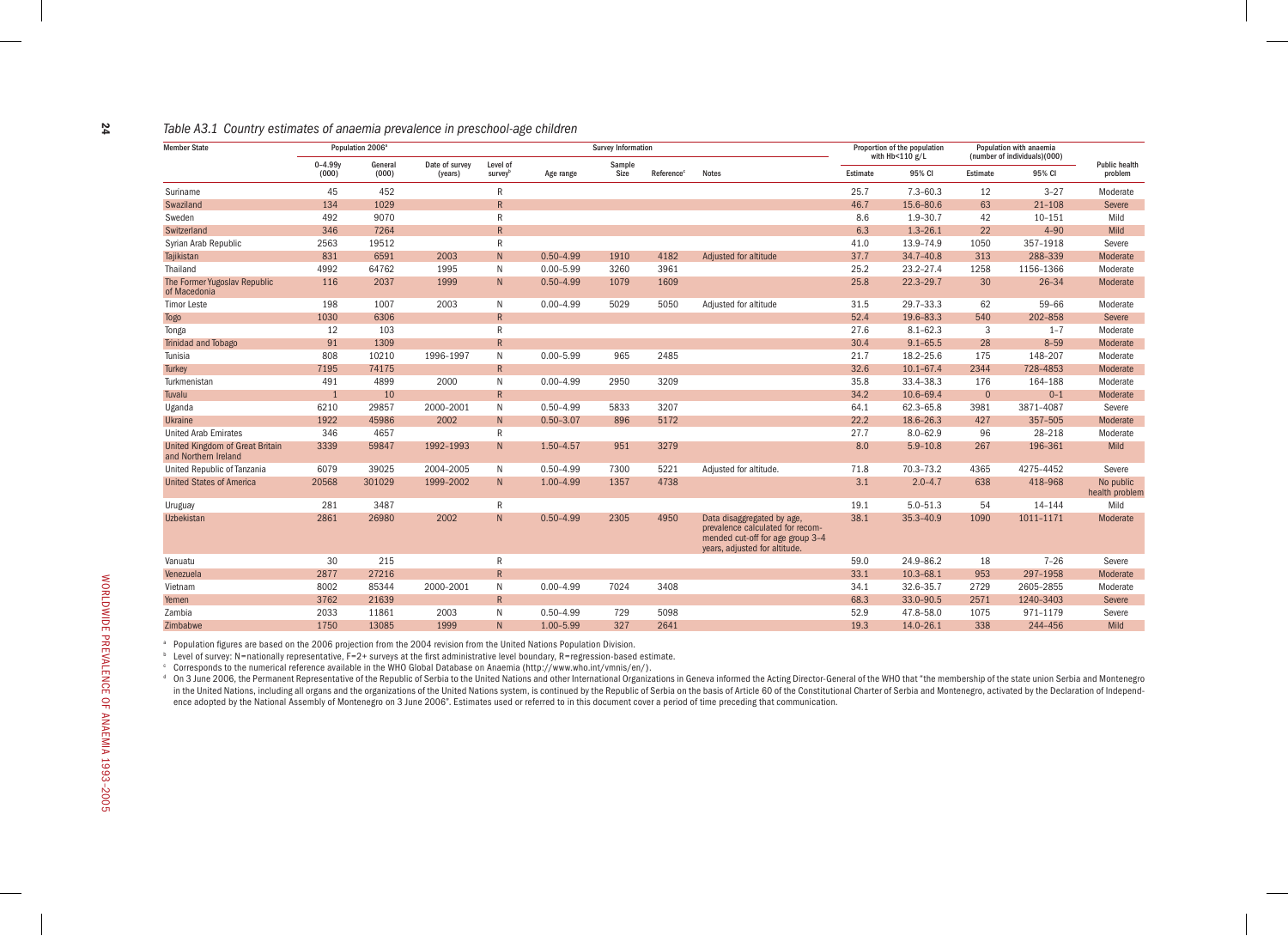| <b>Member State</b>      |                | Population 2006 <sup>a</sup> |                           |                                 |             | <b>Survey Information</b> |                        |                                                                                                                                                                   |          | Proportion of the population<br>with $Hb < 110 g/L$ |                | Population with anaemia<br>(number of individuals)(000) |  |
|--------------------------|----------------|------------------------------|---------------------------|---------------------------------|-------------|---------------------------|------------------------|-------------------------------------------------------------------------------------------------------------------------------------------------------------------|----------|-----------------------------------------------------|----------------|---------------------------------------------------------|--|
|                          | PW<br>(000)    | General<br>(000)             | Date of survey<br>(years) | Level of<br>survey <sup>b</sup> | Age range   | Sample<br>Size            | Reference <sup>c</sup> | <b>Notes</b>                                                                                                                                                      | Estimate | 95% CI                                              | Estimate       | 95% CI                                                  |  |
| Afghanistan              | 1567           | 31082                        |                           | $\mathsf{R}$                    |             |                           |                        |                                                                                                                                                                   | 61.0     | 28.8-85.9                                           | 956            | 451-1345                                                |  |
| Albania                  | 54             | 3147                         |                           | $\overline{R}$                  |             |                           |                        |                                                                                                                                                                   | 34.0     | $12.0 - 66.1$                                       | 18             | $6 - 35$                                                |  |
| Algeria                  | 712            | 33354                        |                           | $\mathsf{R}$                    |             |                           |                        |                                                                                                                                                                   | 42.8     | 16.6-73.8                                           | 305            | 118-525                                                 |  |
| Andorra                  | $\mathbf{1}$   | 67                           |                           | $\overline{R}$                  |             |                           |                        |                                                                                                                                                                   | 15.5     | $4.1 - 44.0$                                        | $\Omega$       | $0 - 0$                                                 |  |
| Angola                   | 811            | 16400                        |                           | $\mathsf{R}$                    |             |                           |                        |                                                                                                                                                                   | 57.1     | 25.4-83.9                                           | 463            | 206-680                                                 |  |
| Antigua and Barbuda      | $\overline{2}$ | 82                           |                           | R                               |             |                           |                        |                                                                                                                                                                   | 29.5     | $10.0 - 61.3$                                       | 1              | $0 - 1$                                                 |  |
| Argentina                | 696            | 39134                        |                           | $\mathsf{R}$                    |             |                           |                        |                                                                                                                                                                   | 25.4     | $8.1 - 56.9$                                        | 177            | 56-396                                                  |  |
| Armenia                  | 37             | 3007                         | 2000                      | $\,$ N                          | 15.00-49.99 | 169                       | 3208                   | Adjusted for altitude.                                                                                                                                            | 12.0     | $6.6 - 20.8$                                        | $\overline{4}$ | $2 - 8$                                                 |  |
| Australia                | 254            | 20366                        |                           | ${\sf R}$                       |             |                           |                        |                                                                                                                                                                   | 12.4     | $2.7 - 41.6$                                        | 32             | $7 - 106$                                               |  |
| Austria                  | 72             | 8205                         |                           | $\overline{R}$                  |             |                           |                        |                                                                                                                                                                   | 15.5     | $3.8 - 45.6$                                        | 11             | $3 - 33$                                                |  |
| Azerbaijan               | 141            | 8471                         | 2001                      | $\mathsf{N}$                    | 15.00-44.99 | 157                       | 4682                   | Different Hb cut-off for gestational<br>age (Hb <110 g/L gestation 1-3,<br>7 mo, <106 g/L 4 mo, <105 g/L<br>5 mo, <107 g/L 6 mo, <114 g/L<br>8 mo, <119 g/L 9 mo) | 38.4     | 28.3-49.6                                           | 54             | $40 - 70$                                               |  |
| <b>Bahamas</b>           | 6              | 327                          |                           | $\overline{R}$                  |             |                           |                        |                                                                                                                                                                   | 23.3     | $7.2 - 54.2$                                        |                | $0 - 3$                                                 |  |
| Bahrain                  | 12             | 739                          |                           | $\mathsf{R}$                    |             |                           |                        |                                                                                                                                                                   | 27.7     | $9.1 - 59.4$                                        | $\overline{3}$ | $1 - 7$                                                 |  |
| Bangladesh               | 3759           | 144437                       | 2001                      | $\mathsf{N}$                    | 16.00-45.99 | 108                       | 3256                   | National survey in rural areas                                                                                                                                    | 47.0     | 34.2-60.2                                           | 1767           | 1286-2263                                               |  |
| <b>Barbados</b>          | $\mathbf{3}$   | 270                          |                           | $\mathsf{R}$                    |             |                           |                        |                                                                                                                                                                   | 23.0     | $7.0 - 54.1$                                        | 1              | $0 - 2$                                                 |  |
| <b>Belarus</b>           | 92             | 9700                         |                           | $\overline{R}$                  |             |                           |                        |                                                                                                                                                                   | 25.8     | $8.2 - 57.6$                                        | 24             | $7 - 53$                                                |  |
| Belgium                  | 108            | 10437                        |                           | $\mathsf{R}$                    |             |                           |                        |                                                                                                                                                                   | 12.9     | $3.0 - 41.7$                                        | 14             | $3 - 45$                                                |  |
| <b>Belize</b>            | $\overline{7}$ | 275                          | 1994-1995                 | $\mathsf{N}$                    | NS-NS       | 4661                      | 1062                   |                                                                                                                                                                   | 51.7     | 49.7-53.7                                           | $\overline{4}$ | $3 - 4$                                                 |  |
| Benin                    | 366            | 8703                         | 2001                      | $\mathsf{N}$                    | 15.00-49.99 | 364                       | 3461                   | Adjusted for altitude                                                                                                                                             | 72.7     | 65.8-78.7                                           | 266            | 241-288                                                 |  |
| <b>Bhutan</b>            | 66             | 2211                         |                           | $\mathsf{R}$                    |             |                           |                        |                                                                                                                                                                   | 49.6     | $20.3 - 79.2$                                       | 33             | $13 - 53$                                               |  |
| <b>Bolivia</b>           | 263            | 9354                         | 2003-2004                 | ${\sf N}$                       | 15.00-49.99 | 357                       | 5095                   |                                                                                                                                                                   | 37.0     | $30.2 - 44.3$                                       | 97             | 79-116                                                  |  |
| Bosnia and Herzegovina   | 36             | 3912                         |                           | $\mathsf{R}$                    |             |                           |                        |                                                                                                                                                                   | 34.8     | 12.4-66.9                                           | 13             | $4 - 24$                                                |  |
| Botswana                 | 44             | 1760                         |                           | $\mathsf{R}$                    |             |                           |                        |                                                                                                                                                                   | 21.3     | $5.6 - 55.1$                                        | 9              | $2 - 24$                                                |  |
| <b>Brazil</b>            | 3697           | 188883                       |                           | $\overline{R}$                  |             |                           |                        |                                                                                                                                                                   | 29.1     | $9.8 - 60.8$                                        | 1077           | 363-2248                                                |  |
| Brunei Darussalam        | 8              | 382                          | 1995                      | ${\sf N}$                       | 13.00-NS    | 817                       | 3328                   |                                                                                                                                                                   | 38.9     | 34.3-43.7                                           | 3              | $3 - 4$                                                 |  |
| <b>Bulgaria</b>          | 64             | 7671                         |                           | $\overline{R}$                  |             |                           |                        |                                                                                                                                                                   | 29.7     | $10.0 - 61.5$                                       | 19             | $6 - 40$                                                |  |
| <b>Burkina Faso</b>      | 655            | 13634                        | 2003                      | ${\sf N}$                       | 15.00-49.99 | 441                       | 4948                   |                                                                                                                                                                   | 68.3     | 61.9-74.1                                           | 448            | 405-486                                                 |  |
| Burundi                  | 395            | 7834                         | 2003                      | $\mathsf{N}$                    | NS-NS       | 153                       | 5782                   |                                                                                                                                                                   | 47.1     | 36.2-58.2                                           | 186            | 143-230                                                 |  |
| Cambodia                 | 444            | 14351                        | 2000                      | $\mathsf{N}$                    | 15.00-49.99 | 209                       | 3206                   |                                                                                                                                                                   | 66.4     | 56.8-74.8                                           | 295            | 252-332                                                 |  |
| Cameroon                 | 562            | 16601                        | 2004                      | $\mathsf{N}$                    | 15.00-49.99 | 535                       | 5214                   | Adjusted for altitude                                                                                                                                             | 50.9     | 44.9-56.8                                           | 286            | 253-320                                                 |  |
| Canada                   | 327            | 32566                        |                           | $\mathsf{R}$                    |             |                           |                        |                                                                                                                                                                   | 11.5     | $2.4 - 40.9$                                        | 38             | $8 - 134$                                               |  |
| Cape Verde               | 16             | 519                          |                           | $\mathsf{R}$                    |             |                           |                        |                                                                                                                                                                   | 41.3     | 15.7-72.6                                           | 6              | $2 - 11$                                                |  |
| Central African Republic | 151            | 4093                         | 1999                      | $\mathsf{N}$                    | 15.00-49.99 | 330                       | 1722                   |                                                                                                                                                                   | 54.8     | 47.2-62.2                                           | 83             | $71 - 94$                                               |  |
| Chad                     | 508            | 10032                        |                           | $\overline{R}$                  |             |                           |                        |                                                                                                                                                                   | 60.4     | 28.1-85.6                                           | 307            | 143-435                                                 |  |
| Chile                    | 251            | 16465                        |                           | $\mathsf{R}$                    |             |                           |                        |                                                                                                                                                                   | 28.3     | $9.4 - 60.1$                                        | 71             | 24-151                                                  |  |
| China                    | 17566          | 1331217                      | 2002                      | $\mathsf{N}$                    | NS-NS       | 3160                      | 5287                   |                                                                                                                                                                   | 28.9     | 26.7-31.2                                           | 5076           | 4693-5478                                               |  |
| Colombia                 | 962            | 46279                        |                           | $\mathsf{R}$                    |             |                           |                        |                                                                                                                                                                   | 31.1     | $10.7 - 63.0$                                       | 299            | 103-606                                                 |  |
| Comoros                  | 28             | 819                          |                           | $\mathsf{R}$                    |             |                           |                        |                                                                                                                                                                   | 55.0     | 24.3-82.3                                           | 16             | $7 - 23$                                                |  |
| Congo                    | 190            | 4117                         |                           | ${\sf R}$                       |             |                           |                        |                                                                                                                                                                   | 55.3     | 24.2-82.7                                           | 105            | 46-157                                                  |  |
| Cook Islands             | $\Omega$       | 18                           |                           | $\mathsf{R}$                    |             |                           |                        |                                                                                                                                                                   | 27.2     | 8.9-58.8                                            | $\overline{0}$ | $0-0$                                                   |  |
| Costa Rica               | 80             | 4399                         | 1996                      | N                               | NS-NS       | 68                        | 1634                   | Adjusted for altitude.                                                                                                                                            | 27.9     | 15.5-45.0                                           | 22             | 12-36                                                   |  |
| Cote d'Ivoire            | 670            | 18454                        |                           | $\mathsf{R}$                    |             |                           |                        |                                                                                                                                                                   | 55.1     | 24.2-82.5                                           | 369            | 162-553                                                 |  |
| Croatia                  | 41             | 4556                         |                           | $\mathsf{R}$                    |             |                           |                        |                                                                                                                                                                   | 28.4     | $9.5 - 60.2$                                        | 12             | $4 - 25$                                                |  |
|                          |                |                              |                           |                                 |             |                           |                        |                                                                                                                                                                   |          |                                                     |                |                                                         |  |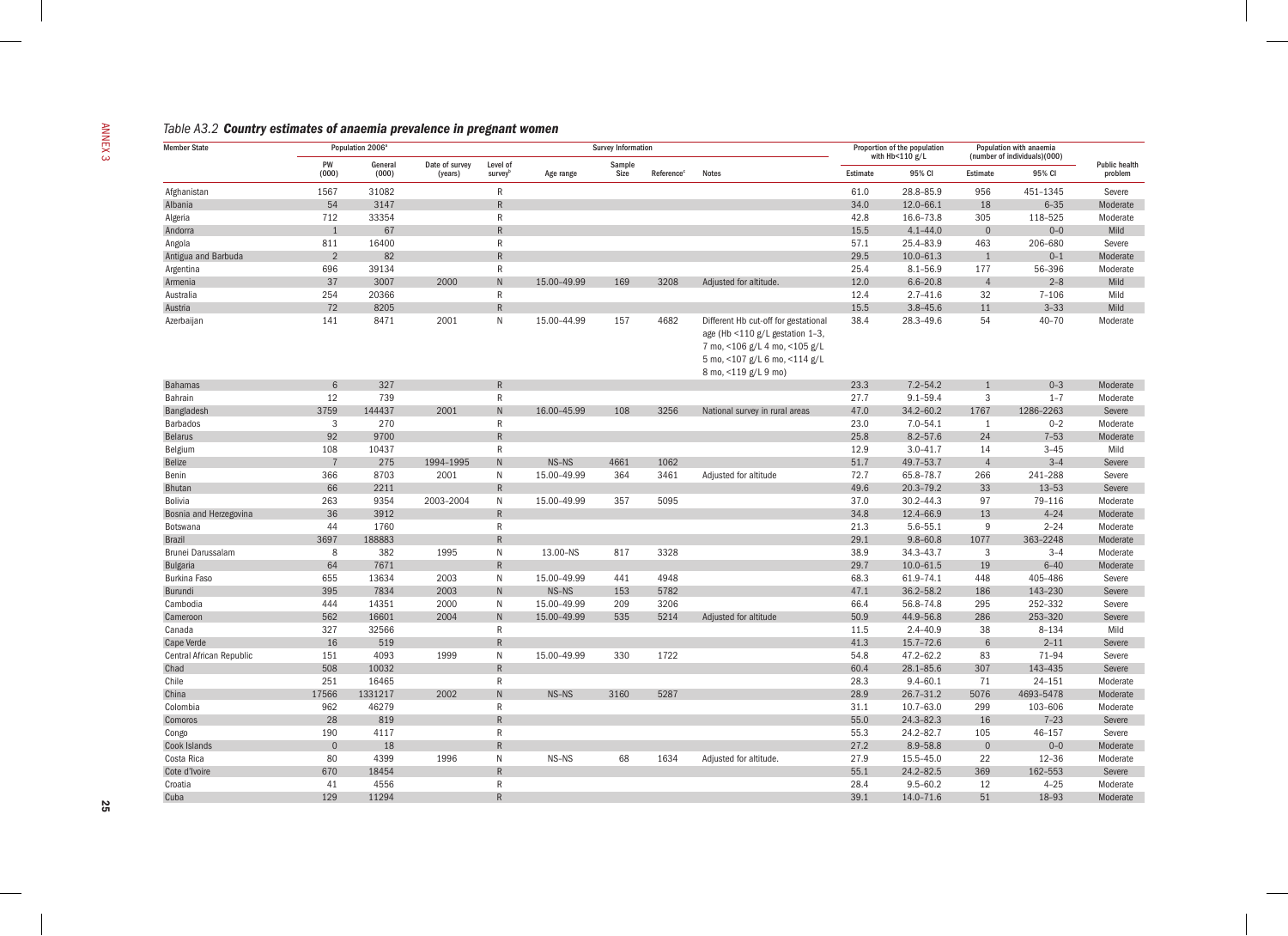#### *Table A3.2 Country estimates of anaemia prevalence in pregnant women*

| <b>Member State</b>             |                | Population 2006 <sup>a</sup> |                           |                                    |             | <b>Survey Information</b> |                        |                                                                                                                                                                                       |          | Proportion of the population |                | Population with anaemia                |                                 |
|---------------------------------|----------------|------------------------------|---------------------------|------------------------------------|-------------|---------------------------|------------------------|---------------------------------------------------------------------------------------------------------------------------------------------------------------------------------------|----------|------------------------------|----------------|----------------------------------------|---------------------------------|
|                                 | PW<br>(000)    | General<br>(000)             | Date of survey<br>(years) | Level of<br>$S$ urvey <sup>t</sup> | Age range   | Sample<br>Size            | Reference <sup>c</sup> | <b>Notes</b>                                                                                                                                                                          | Estimate | with Hb<110 g/L<br>95% CI    | Estimate       | (number of individuals)(000)<br>95% CI | <b>Public health</b><br>problem |
|                                 | 10             | 845                          |                           | $\mathsf{R}$                       |             |                           |                        |                                                                                                                                                                                       | 25.2     | $8.0 - 56.5$                 | 3              | $1 - 6$                                | Moderate                        |
| Cyprus<br><b>Czech Republic</b> | 91             | 10209                        |                           |                                    |             |                           |                        |                                                                                                                                                                                       | 22.3     | $6.9 - 52.9$                 | 20             | $6 - 48$                               | Moderate                        |
| Democratic People's Republic    | 326            | 22583                        | 1998                      | N                                  | NS-NS       | 72                        | 3090                   | Survey covers 71% of population,                                                                                                                                                      | 34.7     | $21.1 - 51.3$                | 113            | 69-167                                 | Moderate                        |
| of Korea                        |                |                              |                           |                                    |             |                           |                        | exclusion of counties due to<br>accessibility                                                                                                                                         |          |                              |                |                                        |                                 |
| Democratic Republic of Congo    | 3094           | 59320                        | 2005                      | N                                  | NS-NS       | 949                       | 5764                   |                                                                                                                                                                                       | 67.3     | 63.0-71.4                    | 2082           | 1948-2208                              | Severe                          |
| Denmark                         | 60             | 5446                         |                           | R                                  |             |                           |                        |                                                                                                                                                                                       | 12.4     | $2.8 - 41.0$                 | $\overline{7}$ | $2 - 25$                               | Mild                            |
| Djibouti                        | 27             | 807                          |                           | $\mathsf{R}$                       |             |                           |                        |                                                                                                                                                                                       | 56.2     | 25.3-83.0                    | 15             | $7 - 23$                               | Severe                          |
| Dominica                        | $\overline{2}$ | 80                           | 1996-1997                 | N                                  | NS-NS       | 148                       | 3758                   |                                                                                                                                                                                       | 35.1     | 25.1-46.6                    | 1              | $0 - 1$                                | Moderate                        |
| Dominican Republic              | 211            | 9021                         |                           | $\mathsf{R}$                       |             |                           |                        |                                                                                                                                                                                       | 39.9     | 14.6-72.1                    | 84             | $31 - 152$                             | Moderate                        |
| Ecuador                         | 292            | 13419                        |                           | R                                  |             |                           |                        |                                                                                                                                                                                       | 37.8     | 13.9-69.6                    | 110            | 41-203                                 | Moderate                        |
| Egypt                           | 1939           | 75437                        | 2000                      | N                                  | 15.00-49.99 | 602                       | 1940                   |                                                                                                                                                                                       | 45.4     | 39.9-51.1                    | 880            | 773-990                                | Severe                          |
| El Salvador                     | 165            | 6999                         | 1998                      | N                                  | 15.00-49.99 | 451                       | 3107                   | Data disaggregated by trimester<br>pooled, prevalence calculated for<br>recommended cut-off from<br>non-WHO cut-off, adjusted for<br>altitude.                                        | 10.5     | $7.1 - 15.2$                 | 17             | $12 - 25$                              | Moderate                        |
| <b>Equatorial Guinea</b>        | 23             | 515                          |                           | R                                  |             |                           |                        |                                                                                                                                                                                       | 41.7     | 13.6-76.5                    | 10             | $3 - 18$                               | Severe                          |
| Eritrea                         | 180            | 4560                         |                           | $\mathsf{R}$                       |             |                           |                        |                                                                                                                                                                                       | 55.3     | 24.2-82.7                    | 100            | 44-149                                 | Severe                          |
| Estonia                         | 14             | 1325                         |                           | $\overline{R}$                     |             |                           |                        |                                                                                                                                                                                       | 22.7     | $6.9 - 53.8$                 | $\mathbf{3}$   | $1 - 7$                                | Moderate                        |
| Ethiopia                        | 3201           | 79289                        |                           | R                                  |             |                           |                        |                                                                                                                                                                                       | 62.7     | 30.1-86.7                    | 2006           | 965-2776                               | Severe                          |
| Fiji                            | 19             | 854                          | 1993                      | N                                  | 15.00-NS    | 54                        | 2699                   |                                                                                                                                                                                       | 55.6     | 37.0-72.8                    | 10             | $7 - 14$                               | Severe                          |
| Finland                         | 55             | 5262                         |                           | $\mathsf R$                        |             |                           |                        |                                                                                                                                                                                       | 15.0     | $3.9 - 43.3$                 | 8              | $2 - 24$                               | Moderate                        |
| France                          | 731            | 60723                        |                           | $\mathsf{R}$                       |             |                           |                        |                                                                                                                                                                                       | 11.5     | $2.5 - 39.6$                 | 84             | 18-290                                 | Mild                            |
| Gabon                           | 41             | 1406                         |                           | $\mathsf{R}$                       |             |                           |                        |                                                                                                                                                                                       | 46.2     | 17.0-78.3                    | 19             | $7 - 32$                               | Severe                          |
| Gambia                          | 52             | 1556                         | 1999                      | $\mathsf{N}$                       | 15.00-49.99 | 401                       | 2806                   |                                                                                                                                                                                       | 75.1     | 68.7-80.6                    | 39             | $36 - 42$                              | Severe                          |
| Georgia                         | 47             | 4434                         |                           | R                                  |             |                           |                        |                                                                                                                                                                                       | 41.6     | 15.7-73.1                    | 19             | $7 - 34$                               | Severe                          |
| Germany                         | 671            | 82716                        |                           | R                                  |             |                           |                        |                                                                                                                                                                                       | 12.3     | $2.6 - 42.2$                 | 83             | 18-283                                 | Mild                            |
| Ghana                           | 688            | 22556                        | 2003                      | $\mathsf{N}$                       | 15.00-49.99 | 400                       | 4943                   |                                                                                                                                                                                       | 64.9     | 58.0-71.2                    | 447            | 400-490                                | Severe                          |
| Greece                          | 100            | 11140                        |                           | $\mathsf{R}$                       |             |                           |                        |                                                                                                                                                                                       | 18.6     | $5.1 - 49.2$                 | 19             | $5 - 49$                               | Moderate                        |
| Grenada                         | 6              | 104                          |                           | R                                  |             |                           |                        |                                                                                                                                                                                       | 31.4     | 10.8-63.2                    | $\overline{2}$ | $1 - 4$                                | Moderate                        |
| Guatemala                       | 447            | 12911                        | 2002                      | N.                                 | 15.00-49.99 | 541                       | 4586                   | Hb <110 $g/L$ for 1-3 months<br>gestational age, Hb <106, 105,<br>107, 110, 114, 119 g/L for 4, 5,<br>6, 7, 8, 9 months of gestational<br>age respectively, adjusted for<br>altitude. | 22.1     | 17.6-27.4                    | 99             | 78-122                                 | Moderate                        |
| Guinea                          | 396            | 9603                         | 2000                      | N                                  | NS-49.99    | 291                       | 2780                   |                                                                                                                                                                                       | 63.2     | $55.1 - 70.6$                | 250            | 218-280                                | Severe                          |
| Guinea-Bissau                   | 85             | 1634                         |                           | $\mathsf{R}$                       |             |                           |                        |                                                                                                                                                                                       | 57.7     | 25.9-84.2                    | 49             | $22 - 71$                              | Severe                          |
| Guyana                          | 14             | 752                          | 1996-1997                 | N                                  | NS-NS       | 269                       | 3094                   |                                                                                                                                                                                       | 52.0     | 43.6-60.3                    | $\overline{7}$ | $6 - 9$                                | Severe                          |
| Haiti                           | 257            | 8650                         | 2000                      | N                                  | 15.00-49.99 | 381                       | 3264                   | Adjusted for altitude.                                                                                                                                                                | 63.2     | $56.1 - 69.7$                | 162            | 144-179                                | Severe                          |
| Honduras                        | 209            | 7362                         | 1996                      | N                                  | NS-NS       | 105                       | 3095                   |                                                                                                                                                                                       | 32.4     | $21.2 - 46.1$                | 68             | 44-96                                  | Moderate                        |
| Hungary                         | 92             | 10071                        |                           | R                                  |             |                           |                        |                                                                                                                                                                                       | 20.7     | $6.2 - 50.6$                 | 19             | $6 - 46$                               | Moderate                        |
| Iceland                         | $\overline{4}$ | 297                          |                           | R                                  |             |                           |                        |                                                                                                                                                                                       | 11.8     | $2.5 - 40.8$                 | $\mathbf 0$    | $0 - 2$                                | Mild                            |
| India                           | 25753          | 1119538                      | 1998-1999, 2000           | N, F                               | 15.00-49.99 | 5718                      | 2972,<br>3780a         | Data pooled from national survey<br>and state survey excluded from<br>national survey and completed<br>later, adjustment for altitude,<br>smoking.                                    | 49.7     | 47.9-51.5                    | 12799          | 12328-13271                            | Severe                          |
| Indonesia                       | 4399           | 225465                       |                           | R                                  |             |                           |                        |                                                                                                                                                                                       | 44.3     | 17.3-75.2                    | 1950           | 761-3308                               | Severe                          |
| Iran (Islamic Republic of)      | 1447           | 70324                        | 1994-1995                 | N                                  | 15.00-49.99 | 79                        | 3015                   | Adjusted for altitude.                                                                                                                                                                | 40.5     | 26.5-56.2                    | 586            | 384-814                                | Severe                          |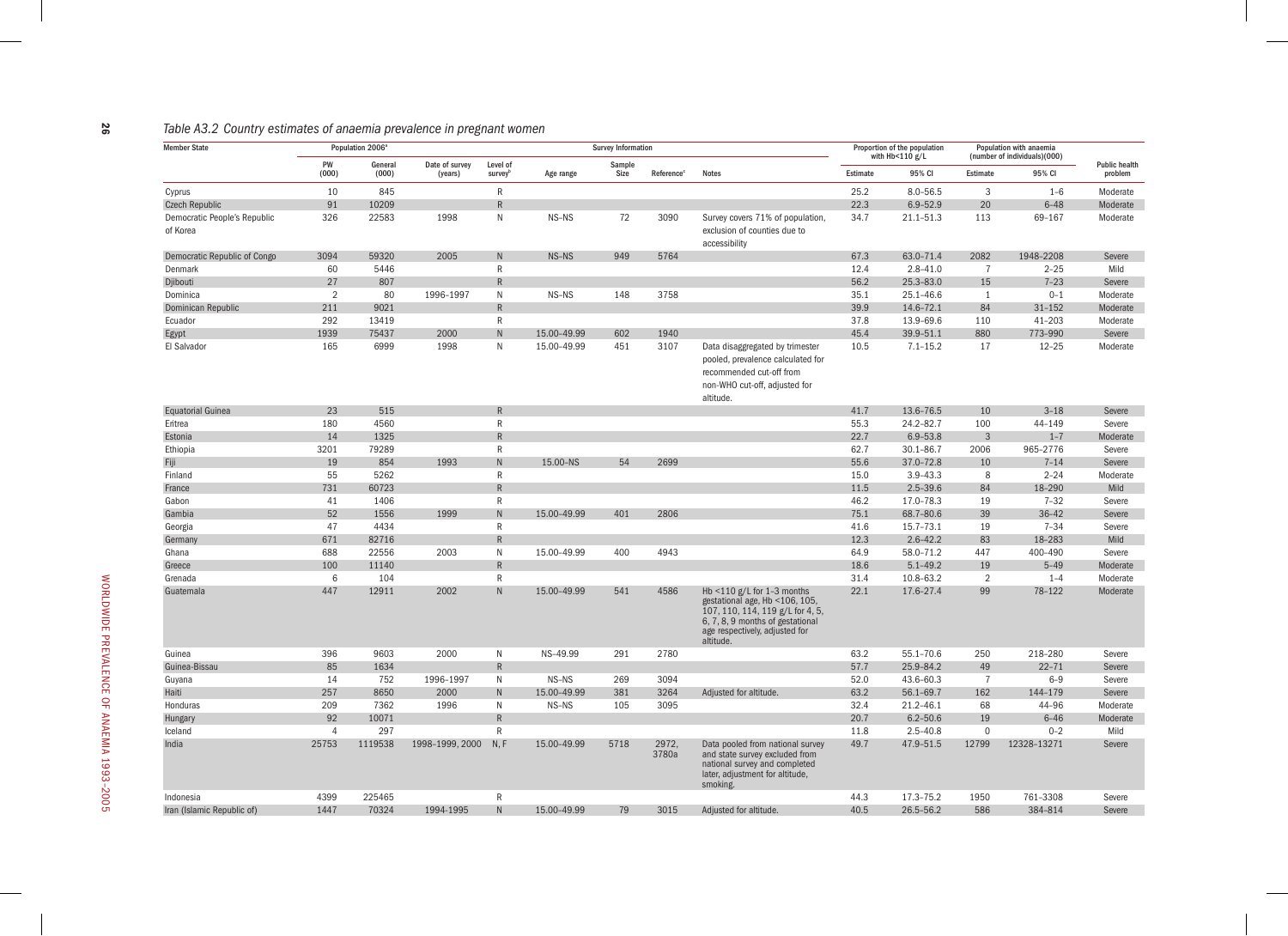| <b>Member State</b>              |                | Population 2006 <sup>a</sup> |                           |                     |             | <b>Survey Information</b> |                        |                                                                                                          |          | Proportion of the population<br>with $Hb < 110$ g/L |                | Population with anaemia<br>(number of individuals)(000) |                                 |
|----------------------------------|----------------|------------------------------|---------------------------|---------------------|-------------|---------------------------|------------------------|----------------------------------------------------------------------------------------------------------|----------|-----------------------------------------------------|----------------|---------------------------------------------------------|---------------------------------|
|                                  | PW<br>(000)    | General<br>(000)             | Date of survey<br>(years) | Level of<br>surveyb | Age range   | Sample<br>Size            | Reference <sup>c</sup> | <b>Notes</b>                                                                                             | Estimate | 95% CI                                              | Estimate       | 95% CI                                                  | <b>Public health</b><br>problem |
| Iraq                             | 987            | 29551                        |                           | $\mathsf{R}$        |             |                           |                        |                                                                                                          | 38.2     | 14.0-70.1                                           | 377            | 138-692                                                 | Moderate                        |
| Ireland                          | 66             | 4210                         |                           | $\mathsf{R}$        |             |                           |                        |                                                                                                          | 14.8     | $3.6 - 45.1$                                        | 10             | $2 - 30$                                                | Mild                            |
| Israel                           | 134            | 6847                         |                           | $\mathsf{R}$        |             |                           |                        |                                                                                                          | 17.4     | $4.7 - 47.4$                                        | 23             | $6 - 64$                                                | Mild                            |
| Italy                            | 516            | 58140                        |                           | R                   |             |                           |                        |                                                                                                          | 15.5     | $3.9 - 45.1$                                        | 80             | 20-232                                                  | Mild                            |
| Jamaica                          | 51             | 2662                         | 1999                      | $\mathsf{N}$        | 13.00-46.99 | 541                       | 3759                   |                                                                                                          | 40.7     | 35.0-46.7                                           | 21             | 18-24                                                   | Severe                          |
| Japan                            | 1146           | 128219                       |                           | $\mathsf{R}$        |             |                           |                        |                                                                                                          | 14.8     | $3.8 - 43.6$                                        | 170            | 43-500                                                  | Mild                            |
| Jordan                           | 151            | 5837                         | 2002                      | $\mathsf{N}$        | 15.00-49.99 | 336                       | 3389,<br>4382          | Data pooled from two national<br>surveys carried out in same year.<br>Adjusted for altitude (3389 only). | 38.7     | 31.6-46.3                                           | 58             | 48-70                                                   | Moderate                        |
| Kazakhstan                       | 238            | 14812                        |                           | R                   |             |                           |                        |                                                                                                          | 26.0     | $8.2 - 58.1$                                        | 62             | 19-138                                                  | Moderate                        |
| Kenya                            | 1447           | 35106                        | 1999                      | N                   | NS-50.99    | 390                       | 3442                   | Adjusted for altitude                                                                                    | 55.1     | 48.1-61.9                                           | 797            | 695-896                                                 | Severe                          |
| Kiribati                         | $\overline{2}$ | 101                          |                           | $\overline{R}$      |             |                           |                        |                                                                                                          | 38.4     | 14.2-70.1                                           | $\mathbf{1}$   | $0 - 2$                                                 | Moderate                        |
| Kuwait                           | 54             | 2765                         |                           | R                   |             |                           |                        |                                                                                                          | 31.3     | $10.7 - 63.5$                                       | 17             | $6 - 34$                                                | Moderate                        |
| Kyrgyzstan                       | 116            | 5325                         |                           | R                   |             |                           |                        |                                                                                                          | 34.1     | 12.0-66.3                                           | 40             | $14 - 77$                                               | Moderate                        |
| Lao People's Democratic Republic | 208            | 6058                         |                           | $\mathsf{R}$        |             |                           |                        |                                                                                                          | 56.4     | 24.9-83.4                                           | 117            | 52-173                                                  | Severe                          |
| Latvia                           | 21             | 2295                         |                           | R                   |             |                           |                        |                                                                                                          | 25.0     | 7.9-56.4                                            | 5              | $2 - 12$                                                | Moderate                        |
| Lebanon                          | 66             | 3614                         |                           | $\mathsf{R}$        |             |                           |                        | National data, but small sample<br>size, 20.                                                             | 31.6     | 10.9-63.5                                           | 21             | $7 - 42$                                                | Moderate                        |
| Lesotho                          | 49             | 1791                         | 2004                      | N                   | 15.00-49.99 | 172                       | 5356                   | Prevalence adjusted for altitude<br>and smoking.                                                         | 25.4     | 17.3-35.6                                           | 12             | $8 - 17$                                                | Moderate                        |
| Liberia                          | 175            | 3356                         | 1999                      | $\mathsf{N}$        | 14.00-49.99 | 199                       | 1242                   |                                                                                                          | 62.1     | $52.2 - 71.1$                                       | 109            | 91-124                                                  | Severe                          |
| Libyan Arab Jamahiriya           | 140            | 5968                         |                           | $\mathsf{R}$        |             |                           |                        |                                                                                                          | 34.5     | 12.2-66.7                                           | 48             | 17-93                                                   | Moderate                        |
| Lithuania                        | 31             | 3417                         |                           | $\mathsf{R}$        |             |                           |                        |                                                                                                          | 24.2     | $7.5 - 55.5$                                        | $\overline{7}$ | $2 - 17$                                                | Moderate                        |
| Luxembourg                       | 6              | 471                          |                           | $\mathsf{R}$        |             |                           |                        |                                                                                                          | 10.3     | $2.0 - 38.8$                                        | 1              | $0 - 2$                                                 | Mild                            |
| Madagascar                       | 732            | 19105                        | 2003-2004                 | N                   | 15.00-49.99 | 229                       | 5190                   | Adjusted for altitude and smoking.                                                                       | 50.1     | 41.0-59.1                                           | 367            | 301-433                                                 | Severe                          |
| Malawi                           | 567            | 13166                        | 2004                      | N                   | 15.00-49.99 | 352                       | 5201                   | Adjusted for altitude and smoking.                                                                       | 47.3     | 40.0-54.7                                           | 268            | 227-310                                                 | Severe                          |
| Malaysia                         | 540            | 25796                        | 2004                      | N                   | NS-NS       | 224958                    | 5795                   |                                                                                                          | 38.3     | 38.0-38.6                                           | 207            | 205-208                                                 | Moderate                        |
| Maldives                         | 10             | 337                          | 2001                      | ${\sf N}$           | 15.00-49.99 | 74                        | 2987                   |                                                                                                          | 55.4     | 39.4-70.4                                           | 6              | $4 - 7$                                                 | Severe                          |
| Mali                             | 698            | 13918                        | 2001                      | $\mathsf{N}$        | 15.00-49.99 | 524                       | 3446                   |                                                                                                          | 73.4     | 67.7-78.4                                           | 513            | 473-547                                                 | Severe                          |
| Malta                            | $\overline{4}$ | 403                          |                           | $\mathsf{R}$        |             |                           |                        |                                                                                                          | 26.1     | $8.4 - 57.7$                                        | $\mathbf{1}$   | $0 - 2$                                                 | Moderate                        |
| Marshall Islands                 | 1              | 64                           |                           | $\mathsf{R}$        |             |                           |                        |                                                                                                          | 38.1     | 13.9-70.1                                           | 1              | $0 - 1$                                                 | Moderate                        |
| Mauritania                       | 131            | 3158                         |                           | $\mathsf{R}$        |             |                           |                        |                                                                                                          | 52.7     | 22.8-80.7                                           | 69             | $30 - 105$                                              | Severe                          |
| Mauritius                        | 20             | 1256                         | 1995                      | N                   | NS-NS       | 664                       | 395                    | Data pooled from the Islands of<br><b>Mauritius and Rodrigues</b>                                        | 37.5     | $32.5 - 42.8$                                       | $\overline{7}$ | $6 - 8$                                                 | Moderate                        |
| Mexico                           | 2099           | 108327                       | 1998-1999                 | N                   | 12.00-49.99 | 697                       | 2997                   | Adjusted for altitude.                                                                                   | 26.2     | 21.9-31.1                                           | 550            | 459-652                                                 | Moderate                        |
| Micronesia (Federated States of) | 3              | 111                          |                           | $\mathsf{R}$        |             |                           |                        |                                                                                                          | 37.8     | 14.0-69.4                                           | $\mathbf{1}$   | $0 - 2$                                                 | Moderate                        |
| Monaco                           | $\Omega$       | 36                           |                           | $\overline{R}$      |             |                           |                        |                                                                                                          | 6.3      | $0.9 - 34.7$                                        | $\mathbf{0}$   | $0-0$                                                   | Mild                            |
| Mongolia                         | 57             | 2679                         |                           | R                   |             |                           |                        |                                                                                                          | 37.3     | 13.6-69.1                                           | 21             | $8 - 40$                                                | Moderate                        |
| Morocco                          | 723            | 31943                        | 2000                      | N                   | 15.00-44.99 | 462                       | 3469                   |                                                                                                          | 37.2     | $31.2 - 43.6$                                       | 269            | 226-315                                                 | Moderate                        |
| Mozambique                       | 781            | 20158                        |                           | $\mathsf{R}$        |             |                           |                        |                                                                                                          | 52.4     | $22.2 - 81.0$                                       | 409            | 173-632                                                 | Severe                          |
| Myanmar                          | 938            | 51009                        |                           | $\overline{R}$      |             |                           |                        |                                                                                                          | 49.6     | 20.8-78.6                                           | 465            | 196-738                                                 | Severe                          |
| Namibia                          | 55             | 2052                         |                           | R                   |             |                           |                        |                                                                                                          | 30.6     | 10.0-63.6                                           | 17             | $6 - 35$                                                | Moderate                        |
| Nauru                            | $\overline{0}$ | 14                           |                           | R                   |             |                           |                        |                                                                                                          | 19.2     | $5.4 - 50.0$                                        | $\mathbf 0$    | $0 - 0$                                                 | Mild                            |
| Nepal                            | 793            | 27678                        | 1997-1998                 | N                   | NS-NS       | 418                       | 1083                   | Adjusted for altitude.                                                                                   | 74.6     | 68.3-80.0                                           | 591            | 541-634                                                 | Severe                          |
| Netherlands                      | 178            | 16367                        |                           | ${\sf R}$           |             |                           |                        |                                                                                                          | 12.5     | $2.9 - 41.0$                                        | 22             | $5 - 73$                                                | Moderate                        |
| New Zealand                      | 54             | 4063                         |                           | $\mathsf{R}$        |             |                           |                        |                                                                                                          | 17.6     | 4.8-47.7                                            | 9              | $3 - 26$                                                | Moderate                        |
| Nicaragua                        | 155            | 5600                         | 2000                      | $\mathsf{N}$        | 15.00-NS    | 149                       | 3109                   |                                                                                                          | 32.9     | $23.2 - 44.3$                                       | 51             | $36 - 69$                                               | Moderate                        |
| Niger                            | 793            | 14426                        |                           | $\mathsf{R}$        |             |                           |                        |                                                                                                          | 65.5     | 32.3-88.3                                           | 520            | 257-701                                                 | Severe                          |
| Nigeria                          | 5481           | 134375                       | 1993                      | $\mathsf{N}$        | 15.00-45.99 | 318                       | 50                     |                                                                                                          | 66.7     | 59.0-73.6                                           | 3656           | 3235-4033                                               | Severe                          |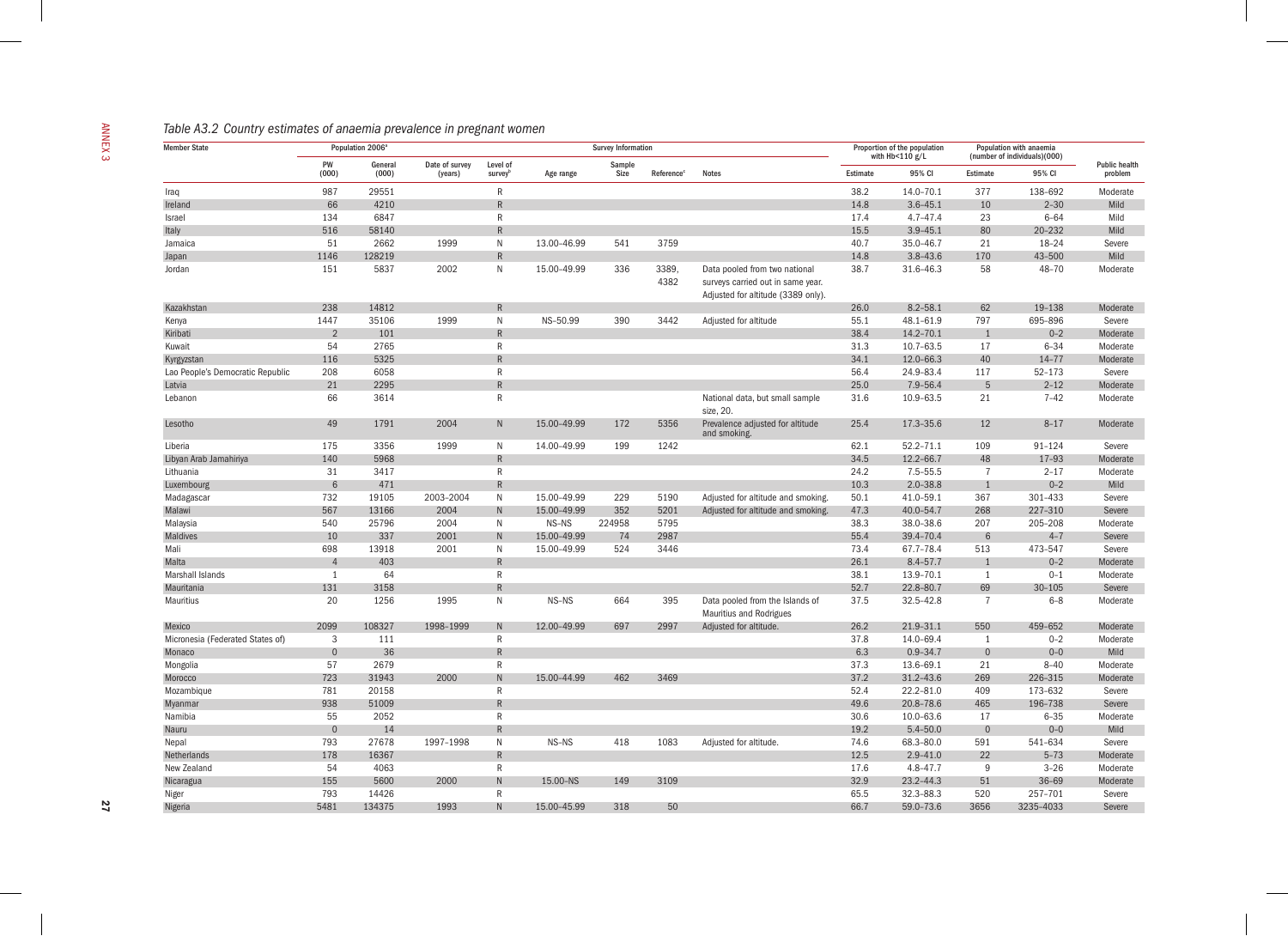#### *Table A3.2 Country estimates of anaemia prevalence in pregnant women*

| <b>Member State</b>                          |                | Population 2006 <sup>a</sup> |                           |                     |             | <b>Survey Information</b> |                        |                                              | Proportion of the population<br>with $Hb < 110$ g/L |               | Population with anaemia<br>(number of individuals)(000) |            |                                 |
|----------------------------------------------|----------------|------------------------------|---------------------------|---------------------|-------------|---------------------------|------------------------|----------------------------------------------|-----------------------------------------------------|---------------|---------------------------------------------------------|------------|---------------------------------|
|                                              | PW<br>(000)    | General<br>(000)             | Date of survey<br>(years) | Level of<br>surveyb | Age range   | Sample<br>Size            | Reference <sup>c</sup> | <b>Notes</b>                                 | Estimate                                            | 95% CI        | Estimate                                                | 95% CI     | <b>Public health</b><br>problem |
| Niue                                         | $\mathbf 0$    | 1                            |                           | $\mathsf{R}$        |             |                           |                        |                                              | 31.7                                                | 10.7-64.2     | $\Omega$                                                | $0 - 0$    | Moderate                        |
| Norway                                       | 54             | 4643                         |                           | $\mathsf{R}$        |             |                           |                        |                                              | 9.3                                                 | $1.7 - 38.4$  | 5                                                       | $1 - 21$   | Mild                            |
| Oman                                         | 66             | 2612                         | 2000                      | N                   | 15.00-49.99 | 375                       | 4218                   |                                              | 42.7                                                | 35.8-49.9     | 28                                                      | $24 - 33$  | Severe                          |
| Pakistan                                     | 4890           | 161209                       | 2001                      | N                   | NS-NS       | 179                       | 4640                   |                                              | 39.1                                                | 29.6-49.5     | 1912                                                    | 1446-2422  | Moderate                        |
| Palau                                        | $\mathbf 0$    | 20                           |                           | R                   |             |                           |                        |                                              | 27.3                                                | $9.0 - 58.7$  | $\mathbf 0$                                             | $0 - 0$    | Moderate                        |
| Panama                                       | 70             | 3288                         | 1999                      | N                   | NS-NS       | 143                       | 3097                   |                                              | 36.4                                                | $26.1 - 48.1$ | 26                                                      | 18-34      | Moderate                        |
| Papua New Guinea                             | 172            | 6001                         |                           | $\mathsf R$         |             |                           |                        |                                              | 55.2                                                | 24.2-82.6     | 95                                                      | $42 - 142$ | Severe                          |
| Paraguay                                     | 181            | 6301                         |                           | $\mathsf{R}$        |             |                           |                        |                                              | 39.3                                                | 14.6-71.1     | 71                                                      | $26 - 129$ | Moderate                        |
| Peru                                         | 632            | 28380                        | 2004                      | N                   | 15.00-49.99 | 962                       | 5359                   | Adjusted for altitude.                       | 42.7                                                | 38.4-47.2     | 270                                                     | 242-298    | Severe                          |
| Philippines                                  | 1997           | 84477                        | 2003                      | N                   | NS-NS       | 585                       | 5242                   |                                              | 43.9                                                | 38.3-49.6     | 877                                                     | 765-991    | Severe                          |
| Poland                                       | 371            | 38499                        |                           | $\mathsf{R}$        |             |                           |                        |                                              | 25.3                                                | $8.1 - 56.5$  | 94                                                      | $30 - 210$ | Moderate                        |
| Portugal                                     | 109            | 10545                        |                           | $\mathsf{R}$        |             |                           |                        |                                              | 17.3                                                | 4.8-46.6      | 19                                                      | $5 - 51$   | Moderate                        |
| Qatar                                        | 15             | 839                          |                           | R                   |             |                           |                        |                                              | 29.1                                                | $9.7 - 61.2$  | $\overline{4}$                                          | $1 - 9$    | Moderate                        |
| Republic of Korea                            | 447            | 47983                        |                           | $\mathsf{R}$        |             |                           |                        |                                              | 22.6                                                | $7.0 - 53.2$  | 101                                                     | 31-238     | Moderate                        |
| Republic of Moldova                          | 44             | 4195                         |                           | R                   |             |                           |                        |                                              | 36.5                                                | 13.2-68.4     | 16                                                      | $6 - 30$   | Moderate                        |
| Romania                                      | 206            | 21629                        |                           | $\mathsf{R}$        |             |                           |                        |                                              | 30.0                                                | $10.2 - 61.9$ | 62                                                      | $21 - 128$ | Moderate                        |
| <b>Russian Federation</b>                    | 1580           | 142537                       |                           | R                   |             |                           |                        |                                              | 20.8                                                | $6.0 - 51.8$  | 329                                                     | 95-818     | Moderate                        |
| Rwanda                                       | 393            | 9230                         | 1996                      | N                   | NS-NS       | 161                       | 2558                   |                                              | 10.6                                                | $5.5 - 19.4$  | 42                                                      | $22 - 76$  | Mild                            |
| Saint Kitts and Nevis                        | 1              | 43                           |                           | R                   |             |                           |                        |                                              | 25.6                                                | $8.3 - 56.9$  | $\mathbf 0$                                             | $0 - 1$    | Moderate                        |
| Saint Lucia                                  | 3              | 162                          |                           | $\mathsf{R}$        |             |                           |                        |                                              | 33.4                                                | 11.7-65.5     | $\mathbf{1}$                                            | $0 - 2$    | Moderate                        |
| Saint Vincent and the Grenadines             | $\overline{2}$ | 120                          |                           | R                   |             |                           |                        |                                              | 32.7                                                | 11.4-64.7     | 1                                                       | $0 - 2$    | Moderate                        |
| Samoa                                        | 5              | 186                          |                           | $\mathsf{R}$        |             |                           |                        | National data, but small sample<br>size, 20. | 33.4                                                | 11.7-65.4     | 2                                                       | $1 - 3$    | Moderate                        |
| San Marino                                   | $\mathbf 0$    | 28                           |                           | R                   |             |                           |                        |                                              | 11.3                                                | $2.2 - 41.5$  | $\mathbf 0$                                             | $0 - 0$    | Mild                            |
| Sao Tome and Principe                        | 5              | 160                          |                           | $\mathsf{R}$        |             |                           |                        |                                              | 40.4                                                | 15.3-71.8     | $\overline{2}$                                          | $1 - 4$    | Severe                          |
| Saudi Arabia                                 | 684            | 25193                        |                           | R                   |             |                           |                        |                                              | 32.0                                                | 11.1-63.9     | 219                                                     | 76-437     | Moderate                        |
| Senegal                                      | 432            | 11936                        |                           | $\mathsf{R}$        |             |                           |                        |                                              | 57.6                                                | 26.1-83.9     | 249                                                     | 113-363    | Severe                          |
| Serbia and Montenegrod                       | 118            | 10497                        |                           | R                   |             |                           |                        |                                              | 33.6                                                | 11.8-65.8     | 40                                                      | 14-78      | Moderate                        |
| Seychelles                                   | $\overline{4}$ | 81                           |                           | $\mathsf{R}$        |             |                           |                        |                                              | 24.9                                                | $7.9 - 56.1$  | $\mathbf{1}$                                            | $0 - 2$    | Moderate                        |
| Sierra Leone                                 | 268            | 5679                         |                           | R                   |             |                           |                        |                                              | 59.7                                                | $27.1 - 85.5$ | 160                                                     | 73-229     | Severe                          |
| Singapore                                    | 38             | 4380                         |                           | $\mathsf{R}$        |             |                           |                        |                                              | 23.8                                                | $7.4 - 55.1$  | 9                                                       | $3 - 21$   | Moderate                        |
| Slovakia                                     | 51             | 5401                         |                           | $\mathsf{R}$        |             |                           |                        |                                              | 25.2                                                | $8.1 - 56.3$  | 13                                                      | $4 - 29$   | Moderate                        |
| Slovenia                                     | 17             | 1966                         |                           | $\mathsf{R}$        |             |                           |                        |                                              | 18.9                                                | $5.4 - 48.8$  | 3                                                       | $1 - 8$    | Mild                            |
| Solomon Islands                              | 15             | 490                          |                           | $\mathsf{R}$        |             |                           |                        |                                              | 51.1                                                | 21.6-79.9     | 8                                                       | $3 - 12$   | Severe                          |
| Somalia                                      | 382            | 8496                         |                           |                     |             |                           |                        | No estimate possible                         |                                                     |               |                                                         |            |                                 |
| South Africa                                 | 1048           | 47594                        |                           | $\mathsf{R}$        |             |                           |                        |                                              | 21.8                                                | $6.3 - 53.8$  | 229                                                     | 66-563     | Moderate                        |
| Spain                                        | 463            | 43379                        |                           | $\mathsf{R}$        |             |                           |                        |                                              | 17.6                                                | $4.9 - 46.9$  | 82                                                      | $23 - 217$ | Mild                            |
| Sri Lanka                                    | 324            | 20912                        | 2001                      | N                   | NS-NS       | 1696                      | 4972                   | Adjusted for altitude.                       | 29.3                                                | 26.3-32.5     | 95                                                      | 85-105     | Moderate                        |
| Sudan                                        | 1167           | 36992                        |                           | $\mathsf{R}$        |             |                           |                        |                                              | 57.7                                                | 26.0-84.1     | 674                                                     | 304-982    | Severe                          |
| Suriname                                     | 9              | 452                          |                           | $\mathsf{R}$        |             |                           |                        |                                              | 32.4                                                | $10.9 - 65.1$ | 3                                                       | $1 - 6$    | Moderate                        |
| Swaziland                                    | 29             | 1029                         |                           | $\mathsf{R}$        |             |                           |                        |                                              | 24.3                                                | $6.6 - 59.2$  | $\overline{7}$                                          | $2 - 17$   | Moderate                        |
| Sweden                                       | 97             | 9070                         |                           | R                   |             |                           |                        |                                              | 12.9                                                | $3.0 - 41.6$  | 13                                                      | $3 - 40$   | Mild                            |
| Switzerland                                  | 65             | 7264                         | 1999                      | N.                  | 16.00-42.99 | 381                       | 3402                   | Prevalence calculated from mean<br>and SD    | 9.7                                                 | $6.2 - 14.8$  | 6                                                       | $4 - 10$   | Mild                            |
| Syrian Arab Republic                         | 545            | 19512                        |                           | R                   |             |                           |                        |                                              | 39.3                                                | 14.6-71.0     | 214                                                     | 80-387     | Moderate                        |
| Tajikistan                                   | 186            | 6591                         |                           | $\mathsf{R}$        |             |                           |                        |                                              | 44.6                                                | 17.7-75.2     | 83                                                      | $33 - 140$ | Severe                          |
| Thailand                                     | 993            | 64762                        | 1995                      | N                   | NS-NS       | 242                       | 3961                   |                                              | 22.3                                                | 15.8-30.6     | 221                                                     | 157-304    | Moderate                        |
| The Former Yugoslav Republic of Macedonia 23 |                | 2037                         |                           | $\mathsf{R}$        |             |                           |                        |                                              | 31.8                                                | 11.0-63.8     |                                                         | $3 - 15$   | Moderate                        |

 $28$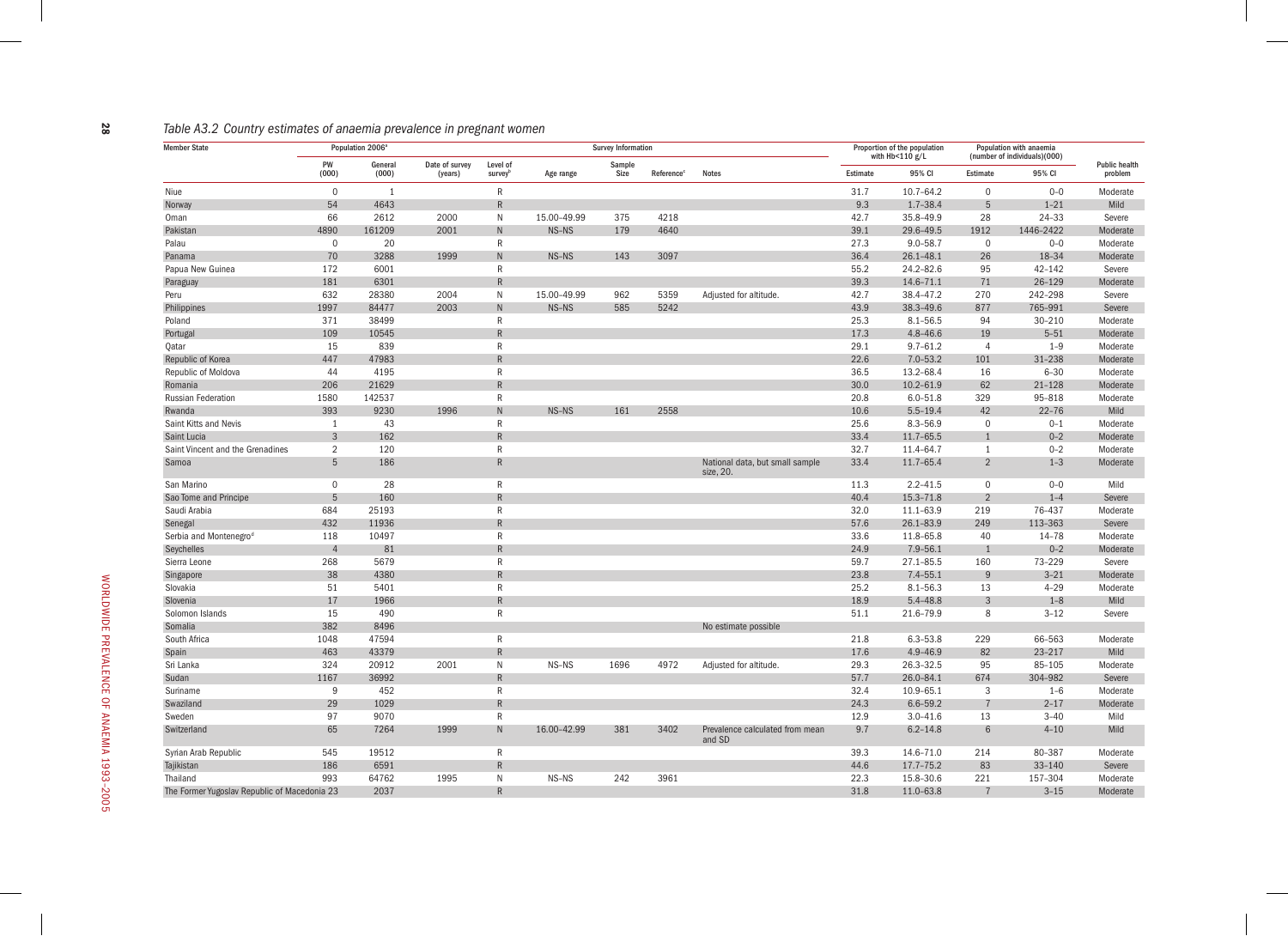| <b>Member State</b>                                     |             | Population 2006 <sup>a</sup> |                           |                     |             | <b>Survey Information</b> |           |                                                                                                         | Proportion of the population<br>with $Hb < 110 g/L$ |               | Population with anaemia<br>(number of individuals)(000) |            | <b>Public health</b> |
|---------------------------------------------------------|-------------|------------------------------|---------------------------|---------------------|-------------|---------------------------|-----------|---------------------------------------------------------------------------------------------------------|-----------------------------------------------------|---------------|---------------------------------------------------------|------------|----------------------|
|                                                         | PW<br>(000) | General<br>(000)             | Date of survey<br>(years) | Level of<br>surveyb | Age range   | Sample<br>Size            | Reference | <b>Notes</b>                                                                                            | Estimate                                            | 95% CI        | Estimate                                                | 95% CI     | problem              |
| <b>Timor Leste</b>                                      | 56          | 1007                         | 2003                      | N                   | 15.00-49.99 | 549                       | 5050      | Prevalence for recommended<br>cut-off calculated from prevalence<br>for 120 g/L, adjusted for altitude. | 22.9                                                | 18.3-28.2     | 13                                                      | $10 - 16$  | Moderate             |
| Togo                                                    | 242         | 6306                         |                           | $\mathsf{R}$        |             |                           |           |                                                                                                         | 50.2                                                | $21.1 - 79.2$ | 121                                                     | 51-191     | Severe               |
| Tonga                                                   | 2           | 103                          |                           | $\mathsf{R}$        |             |                           |           |                                                                                                         | 34.0                                                | 12.0-66.1     | $\overline{1}$                                          | $0 - 2$    | Moderate             |
| Trinidad and Tobago                                     | 19          | 1309                         |                           | $\mathsf{R}$        |             |                           |           |                                                                                                         | 29.7                                                | $10.0 - 61.7$ | 6                                                       | $2 - 12$   | Moderate             |
| Tunisia                                                 | 168         | 10210                        | 1996-1997                 | N                   | 19.00-40.99 | 70                        | 2485      | Small sample size                                                                                       | 32.3                                                | 19.0-49.2     | 54                                                      | $32 - 83$  | Moderate             |
| Turkey                                                  | 1486        | 74175                        |                           | $\mathsf{R}$        |             |                           |           |                                                                                                         | 40.2                                                | 14.8-72.2     | 597                                                     | 221-1073   | Severe               |
| Turkmenistan                                            | 109         | 4899                         |                           | R                   |             |                           |           |                                                                                                         | 29.9                                                | $10.0 - 62.2$ | 33                                                      | $11 - 68$  | Moderate             |
| Tuvalu                                                  | $\Omega$    | 10                           |                           | $\mathsf{R}$        |             |                           |           |                                                                                                         | 33.1                                                | 11.4-65.5     | $\overline{0}$                                          | $0 - 0$    | Moderate             |
| Uganda                                                  | 1616        | 29857                        | 2000-2001                 | $\mathsf{N}$        | 15.00-49.99 | 860                       | 3207      |                                                                                                         | 41.2                                                | 36.6-45.9     | 666                                                     | 592-742    | Severe               |
| Ukraine                                                 | 395         | 45986                        |                           | $\mathsf{R}$        |             |                           |           |                                                                                                         | 27.3                                                | $8.7 - 59.6$  | 108                                                     | 34-235     | Moderate             |
| <b>United Arab Emirates</b>                             | 74          | 4657                         |                           | $\mathsf{R}$        |             |                           |           |                                                                                                         | 27.9                                                | $9.2 - 59.6$  | 21                                                      | $7 - 44$   | Moderate             |
| United Kingdom of Great Britain<br>and Northern Ireland | 654         | 59847                        |                           | $\overline{R}$      |             |                           |           |                                                                                                         | 15.2                                                | $3.8 - 44.7$  | 100                                                     | 25-292     | Moderate             |
| United Republic of Tanzania                             | 1414        | 39025                        | 2004-2005                 | N                   | 15.00-49.99 | 1075                      | 5221      | Adjusted for altitude and smoking.                                                                      | 58.2                                                | 54.0-62.3     | 823                                                     | 763-881    | Severe               |
| <b>United States of America</b>                         | 4233        | 301029                       | 1999-2002                 | $\mathsf{N}$        | 13.00-NS    | 615                       | 4738      |                                                                                                         | 5.7                                                 | $3.6 - 8.9$   | 241                                                     | 152-377    |                      |
| Uruguay                                                 | 56          | 3487                         |                           | $\mathsf{R}$        |             |                           |           |                                                                                                         | 27.1                                                | $8.8 - 58.7$  | 15                                                      | $5 - 33$   | Moderate             |
| Uzbekistan                                              | 623         | 26980                        | 1996                      | $\mathsf{N}$        | 15.00-49.99 | 100                       | 2293      | Prevalence calculated for recom-<br>mended cut-off from non-WHO<br>cut-off.                             | 53.8                                                | 40.0-67.0     | 335                                                     | 250-418    | Severe               |
| Vanuatu                                                 | 6           | 215                          | 1996                      | N                   | 15.00-49.99 | 234                       | 3196      |                                                                                                         | 57.3                                                | 48.2-65.9     | $\overline{4}$                                          | $3 - 4$    | Severe               |
| Venezuela                                               | 598         | 27216                        |                           | $\mathsf{R}$        |             |                           |           |                                                                                                         | 39.6                                                | 14.4-71.9     | 237                                                     | 86-430     | Moderate             |
| Vietnam                                                 | 1642        | 85344                        | 2000-2001                 | N                   | NS-NS       | 2744                      | 3408      |                                                                                                         | 32.2                                                | 29.8-34.7     | 529                                                     | 489-570    | Moderate             |
| Yemen                                                   | 895         | 21639                        |                           | $\mathsf{R}$        |             |                           |           |                                                                                                         | 58.1                                                | 26.6-84.1     | 520                                                     | 238-753    | Severe               |
| Zambia                                                  | 482         | 11861                        | 1998                      | N                   | NS-NS       | 100                       | 2477      |                                                                                                         | 46.9                                                | 33.6-60.6     | 226                                                     | 162-292    | Severe               |
| Zimbabwe                                                | 384         | 13085                        | 1999                      | N                   | 15.00-49.99 | 100                       | 2641      |                                                                                                         | 18.8                                                | $10.2 - 32.0$ | 72                                                      | $39 - 123$ | Moderate             |

a Population figures are based on the 2006 projection from the 2004 revision from the United Nations Population Division.

<sup>b</sup> Level of survey: N=nationally representative, F=2+ surveys at the first administrative level boundary, R=regression-based estimate.

c Corresponds to the numerical reference available in the WHO Global Database on Anaemia (http://www.who.int/vmnis/en/).

<sup>d</sup> On 3 June 2006, the Permanent Representative of the Republic of Serbia to the United Nations and other International Organizations in Geneva informed the Acting Director-General of the WHO that "the membership of the s in the United Nations, including all organs and the organizations of the United Nations system, is continued by the Republic of Serbia on the basis of Article 60 of the Constitutional Charter of Serbia and Montenegro, acti ence adopted by the National Assembly of Montenegro on 3 June 2006". Estimates used or referred to in this document cover a period of time preceding that communication.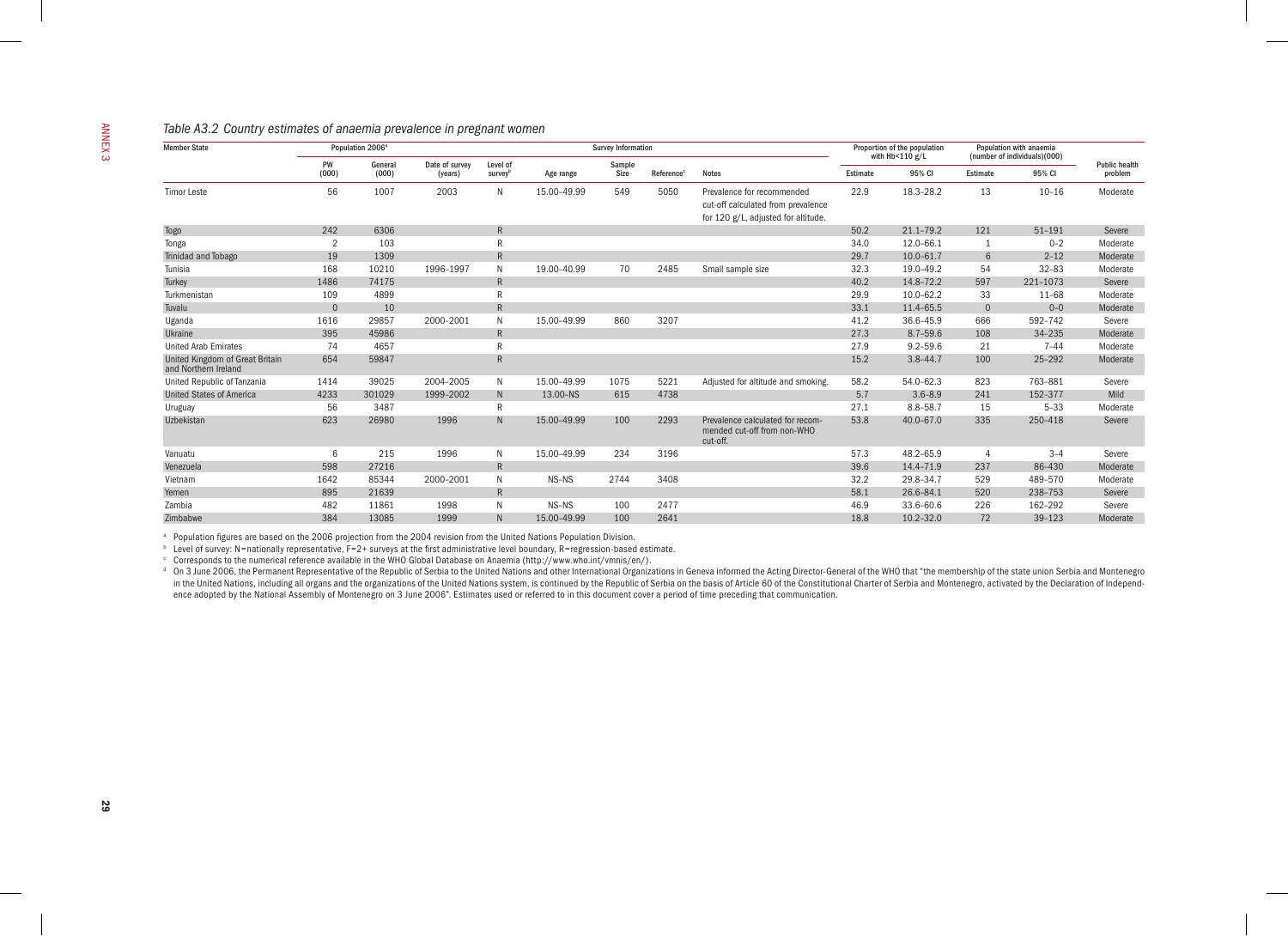| Table A3.3 Country estimates of anaemia prevalence in non-pregnant women of reproductive age |  |  |  |  |  |  |  |  |  |  |  |
|----------------------------------------------------------------------------------------------|--|--|--|--|--|--|--|--|--|--|--|
|----------------------------------------------------------------------------------------------|--|--|--|--|--|--|--|--|--|--|--|

| <b>Member State</b>      |                             | Population 2006 <sup>a</sup> |                           | <b>Survey Information</b>       |             |                |                        |                                                                                                                  |          | Proportion of the population<br>with $Hb < 120 g/L$ |                | Population with anaemia<br>(number of individuals)(000) |                                 |
|--------------------------|-----------------------------|------------------------------|---------------------------|---------------------------------|-------------|----------------|------------------------|------------------------------------------------------------------------------------------------------------------|----------|-----------------------------------------------------|----------------|---------------------------------------------------------|---------------------------------|
|                          | Women<br>15.00-49.99y (000) | General<br>(000)             | Date of survey<br>(years) | Level of<br>survey <sup>1</sup> | Age range   | Sample<br>Size | Reference <sup>c</sup> | <b>Notes</b>                                                                                                     | Estimate | 95% CI                                              | Estimate       | 95% CI                                                  | <b>Public health</b><br>problem |
| Afghanistan              | 6645                        | 31082                        | 2004                      | N                               | 15.00-49.99 | 1142           | 5173                   | Adjusted for altitude<br>and smoking.                                                                            | 24.7     | 21.3-28.4                                           | 1254           | 1084-1442                                               | Moderate                        |
| Albania                  | 831                         | 3147                         |                           | $\overline{R}$                  |             |                |                        |                                                                                                                  | 21.1     | $7.5 - 46.8$                                        | 164            | 58-364                                                  | Moderate                        |
| Algeria                  | 9524                        | 33354                        |                           | ${\sf R}$                       |             |                |                        |                                                                                                                  | 31.4     | 12.4-59.8                                           | 2770           | 1090-5272                                               | Moderate                        |
| Andorra                  | 17                          | 67                           |                           | $\mathsf{R}$                    |             |                |                        |                                                                                                                  | 16.2     | $5.5 - 39.0$                                        | $\overline{3}$ | $1 - 6$                                                 | Mild                            |
| Angola                   | 3764                        | 16400                        |                           | ${\sf R}$                       |             |                |                        |                                                                                                                  | 52.3     | 25.0-78.3                                           | 1544           | 737-2312                                                | Severe                          |
| Antigua and Barbuda      | 22                          | 82                           |                           | R                               |             |                |                        |                                                                                                                  | 26.5     | $9.9 - 54.0$                                        | 5              | $2 - 11$                                                | Moderate                        |
| Argentina                | 9828                        | 39134                        |                           | $\mathsf{R}$                    |             |                |                        |                                                                                                                  | 18.0     | $6.3 - 42.1$                                        | 1647           | 571-3841                                                | Mild                            |
| Armenia                  | 885                         | 3007                         | 2000                      | N                               | 15.00-49.99 | 5968           | 3208                   | Data pooled for NPNLW <sup>d</sup> and LW,<br>adjusted for altitude.                                             | 12.4     | $11.3 - 13.6$                                       | 105            | 96-116                                                  | Mild                            |
| Australia                | 5114                        | 20366                        |                           | R                               |             |                |                        |                                                                                                                  | 14.7     | $4.9 - 36.6$                                        | 714            | 238-1780                                                | Mild                            |
| Austria                  | 1993                        | 8205                         |                           | R                               |             |                |                        |                                                                                                                  | 14.8     | $5.0 - 36.5$                                        | 283            | 95-701                                                  | <b>Mild</b>                     |
| Azerbaijan               | 2551                        | 8471                         | 2001                      | N                               | 15.00-44.99 | 1749           | 4682                   |                                                                                                                  | 40.2     | 37.0-43.5                                           | 969            | 892-1048                                                | Severe                          |
| <b>Bahamas</b>           | 91                          | 327                          |                           | $\overline{R}$                  |             |                |                        |                                                                                                                  | 22.7     | $8.3 - 48.9$                                        | 19             | $7 - 42$                                                | Moderate                        |
| Bahrain                  | 185                         | 739                          | 2002                      | N                               | 14.00-49.99 | 384            | 5391                   |                                                                                                                  | 51.3     | 44.3-58.3                                           | 88             | 76-100                                                  | Severe                          |
| <b>Bangladesh</b>        | 37148                       | 144437                       | 2001                      | N                               | 15.00-45.99 | 1195           | 3256                   | National survey in rural areas;<br>data pooled for NPNLW, LW<br>adolescents.                                     | 33.2     | 29.5-37.1                                           | 11085          | 9863-12379                                              | Moderate                        |
| <b>Barbados</b>          | 76                          | 270                          |                           | $\mathsf{R}$                    |             |                |                        |                                                                                                                  | 17.2     | $5.9 - 40.6$                                        | 13             | $4 - 30$                                                | Mild                            |
| <b>Belarus</b>           | 2643                        | 9700                         |                           | $\overline{R}$                  |             |                |                        |                                                                                                                  | 19.4     | $6.7 - 44.5$                                        | 496            | 172-1136                                                | Mild                            |
| Belgium                  | 2421                        | 10437                        |                           | $\mathsf{R}$                    |             |                |                        |                                                                                                                  | 13.5     | $4.5 - 34.4$                                        | 313            | 104-795                                                 | Mild                            |
| <b>Belize</b>            | 72                          | 275                          |                           | R                               |             |                |                        |                                                                                                                  | 31.2     | 12.2-59.6                                           | 20             | $8 - 39$                                                | Moderate                        |
| Benin                    | 1988                        | 8703                         | 2001                      | N                               | 15.00-49.99 | 2762           | 3461                   | Data pooled for NPNLW and LW,<br>adjusted for altitude.                                                          | 63.2     | 60.6-65.7                                           | 1025           | 983-1065                                                | Severe                          |
| <b>Bhutan</b>            | 533                         | 2211                         | 2002                      | N                               | 16.00-NS    |                | 5150                   | 1800 subjects recruted, final<br>sample size not specified,<br>adjusted for altitude.                            | 54.8     | 41.0-67.9                                           | 256            | $191 - 317$                                             | Severe                          |
| Bolivia                  | 2308                        | 9354                         | 2003-2004                 | $\mathsf{N}$                    | 15.00-49.99 | 5577           | 5095                   | Data pooled for<br>NPNLW and LW                                                                                  | 32.9     | 31.2-34.7                                           | 673            | 638-709                                                 | Moderate                        |
| Bosnia and Herzegovina   | 1001                        | 3912                         |                           | R                               |             |                |                        |                                                                                                                  | 21.3     | $7.6 - 47.2$                                        | 206            | 73-455                                                  | Moderate                        |
| Botswana                 | 455                         | 1760                         | 1994                      | N                               | 15.00-49.99 | 315            | 2805                   |                                                                                                                  | 32.7     | 25.8-40.4                                           | 135            | 106-166                                                 | Moderate                        |
| <b>Brazil</b>            | 52301                       | 188883                       |                           | $\mathsf{R}$                    |             |                |                        |                                                                                                                  | 23.1     | $8.4 - 49.4$                                        | 11213          | 4093-24033                                              | Moderate                        |
| Brunei Darussalam        | 110                         | 382                          | 1996-1997                 | $\mathsf{N}$                    | 15.00-49.99 |                | 3334                   | Data disaggregated by age pooled,<br>prevalence calculated for recom-<br>mended cut-off from non-WHO<br>cut-off. | 20.4     | 11.4-33.8                                           | 21             | $12 - 34$                                               | Moderate                        |
| <b>Bulgaria</b>          | 1872                        | 7671                         |                           | $\mathsf{R}$                    |             |                |                        | No data available                                                                                                | 17.7     | $6.0 - 41.9$                                        | 319            | 108-757                                                 | Mild                            |
| <b>Burkina Faso</b>      | 3038                        | 13634                        | 2003                      | N                               | 15.00-49.99 | 3830           | 4948                   | Data pooled for NPNLW and LW                                                                                     | 52.0     | 49.8-54.2                                           | 1239           | 1186-1292                                               | Severe                          |
| <b>Burundi</b>           | 1856                        | 7834                         | 2003                      | N                               | NS-NS       | 973            | 5782                   |                                                                                                                  | 28.0     | $24.2 - 32.2$                                       | 409            | 354-470                                                 | Moderate                        |
| Cambodia                 | 3795                        | 14351                        | 2000                      | $\mathsf{N}$                    | 15.00-49.99 | 3402           | 3206                   | Data pooled for NPNLW and LW                                                                                     | 57.3     | 54.9-59.6                                           | 1920           | 1841-1999                                               | Severe                          |
| Cameroon                 | 4009                        | 16601                        | 2004                      | N                               | 15.00-49.99 | 4549           | 5214                   | Data pooled for NPNLW and LW,<br>adjusted for altitude.                                                          | 44.3     | $42.3 - 46.3$                                       | 1527           | 1457-1598                                               | Severe                          |
| Canada                   | 8166                        | 32566                        |                           | $\mathsf{R}$                    |             |                |                        |                                                                                                                  | 14.3     | $4.7 - 35.9$                                        | 1122           | 372-2812                                                | Mild                            |
| Cape Verde               | 137                         | 519                          |                           | $\mathsf{R}$                    |             |                |                        |                                                                                                                  | 32.5     | 12.8-61.0                                           | 39             | $16 - 74$                                               | Moderate                        |
| Central African Republic | 953                         | 4093                         | 1999                      | N                               | 15.00-49.99 | 2396           | 1722                   |                                                                                                                  | 49.8     | 47.0-52.6                                           | 399            | 376-422                                                 | Severe                          |
| Chad                     | 2202                        | 10032                        |                           | $\overline{R}$                  |             |                |                        |                                                                                                                  | 52.4     | 24.9-78.6                                           | 888            | 422-1331                                                | Severe                          |
| Chile                    | 4422                        | 16465                        | 2003                      | $\mathsf{N}$                    | 17.00-44.99 | 731            | 5783                   |                                                                                                                  | 4.8      | $3.0 - 7.5$                                         | 200            | 126-314                                                 | No public                       |
|                          |                             |                              |                           |                                 |             |                |                        |                                                                                                                  |          |                                                     |                |                                                         | health problem                  |
| China                    | 365828                      | 1331217                      | 2002                      | N                               | 15.00-49.99 | 52463          | 5287                   | Weighted prevalence                                                                                              | 19.9     | 19.4-20.4                                           | 69304          | 67638-71001                                             | Moderate                        |
| Colombia                 | 12541                       | 46279                        |                           | $\mathsf{R}$<br>R               |             |                |                        |                                                                                                                  | 23.6     | $8.6 - 50.2$                                        | 2729           | 998-5813                                                | Moderate                        |
| <b>Comoros</b>           | 200                         | 819                          |                           |                                 |             |                |                        |                                                                                                                  | 47.8     | 21.8-75.1                                           | 82             | $37 - 129$                                              | Severe                          |

 $\frac{30}{2}$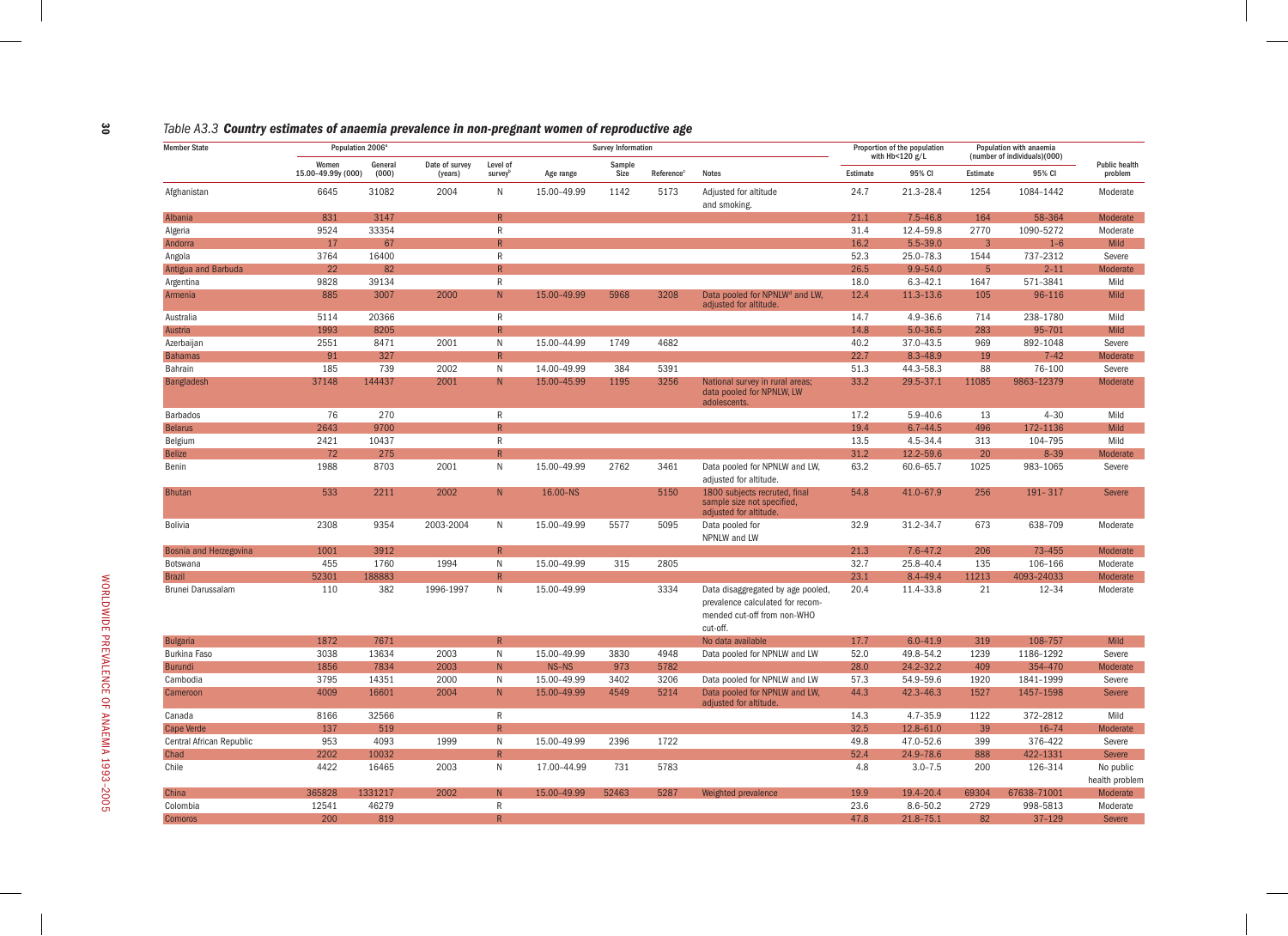|  |  | Table A3.3 Country estimates of anaemia prevalence in non-pregnant women of reproductive age |  |
|--|--|----------------------------------------------------------------------------------------------|--|
|  |  |                                                                                              |  |

| <b>Member State</b>                      | Population 2006 <sup>a</sup> |                  |                           |                     |             | <b>Survey Information</b> |                        |                                                                                                                                                    | Proportion of the population<br>with $Hb < 120$ g/L |               | Population with anaemia<br>(number of individuals)(000) |                      | <b>Public health</b> |
|------------------------------------------|------------------------------|------------------|---------------------------|---------------------|-------------|---------------------------|------------------------|----------------------------------------------------------------------------------------------------------------------------------------------------|-----------------------------------------------------|---------------|---------------------------------------------------------|----------------------|----------------------|
|                                          | Women<br>15.00-49.99y (000)  | General<br>(000) | Date of survey<br>(years) | Level of<br>surveyb | Age range   | Sample<br>Size            | Reference <sup>c</sup> | <b>Notes</b>                                                                                                                                       | Estimate                                            | 95% CI        | Estimate                                                | 95% CI               |                      |
| Congo                                    | 906                          | 4117             |                           | ${\sf R}$           |             |                           |                        |                                                                                                                                                    | 52.8                                                | $25.2 - 78.8$ | 378                                                     | 180-564              |                      |
| <b>Cook Islands</b>                      | $\overline{A}$               | 18               |                           | $\mathsf{R}$        |             |                           |                        |                                                                                                                                                    | 18.2                                                | $6.1 - 43.1$  | $\overline{1}$                                          | $0 - 2$              |                      |
| Costa Rica                               | 1195                         | 4399             | 1996                      | N                   | NS-NS       | 906                       | 3556,<br>4524          | Data pooled for women reproduct-<br>ive age and LW, adjusted for altitude.                                                                         | 18.9                                                | 15.6-22.8     | 211                                                     | 173-254              |                      |
| Cote d'Ivoire                            | 4307                         | 18454            |                           | $\mathsf{R}$        |             |                           |                        |                                                                                                                                                    | 47.4                                                | 21.5-74.8     | 1725                                                    | 783-2721             |                      |
| Croatia                                  | 1090                         | 4556             |                           | ${\sf R}$           |             |                           |                        |                                                                                                                                                    | 17.5                                                | $6.0 - 41.3$  | 183                                                     | 63-433               |                      |
| Cuba                                     | 3046                         | 11294            |                           | $\mathsf{R}$        |             |                           |                        |                                                                                                                                                    | 19.5                                                | $6.9 - 44.3$  | 570                                                     | 201-1292             |                      |
| Cyprus                                   | 224                          | 845              |                           | $\mathsf{R}$        |             |                           |                        |                                                                                                                                                    | 19.6                                                | $6.9 - 44.5$  | 42                                                      | 15-95                |                      |
| <b>Czech Republic</b>                    | 2503                         | 10209            |                           | R                   |             |                           |                        |                                                                                                                                                    | 16.9                                                | $5.8 - 40.2$  | 408                                                     | 140-971              |                      |
| Democratic People's Republic<br>of Korea | 6145                         | 22583            | 2004                      | $\mathsf{N}$        | 20.00 NS    | 1253                      | 5068                   |                                                                                                                                                    | 34.7                                                | 31.1-38.5     | 2019                                                    | 1808-2241            |                      |
| <b>Democratic Republic of Congo</b>      | 13096                        | 59320            | 2005                      | N                   | NS-NS       | 1366                      | 5764                   |                                                                                                                                                    | 52.8                                                | 49.0-56.5     | 5281                                                    | 4906-5653            |                      |
| Denmark                                  | 1239                         | 5446             |                           | $\mathsf{R}$        |             |                           |                        |                                                                                                                                                    | 14.3                                                | $4.8 - 35.6$  | 168                                                     | 56-420               |                      |
| <b>Djibouti</b>                          | 195                          | 807              |                           | R                   |             |                           |                        |                                                                                                                                                    | 46.4                                                | 20.9-73.9     | 78                                                      | $35 - 124$           |                      |
| Dominica                                 | 21                           | 80               |                           | $\mathsf{R}$        |             |                           |                        |                                                                                                                                                    | 23.7                                                | $8.7 - 50.4$  | 5                                                       | $2 - 10$             |                      |
| <b>Dominican Republic</b>                | 2447                         | 9021             |                           | R                   |             |                           |                        |                                                                                                                                                    | 27.1                                                | $10.3 - 54.7$ | 607                                                     | 231-1222             |                      |
| Ecuador                                  | 3486                         | 13419            |                           | $\mathsf{R}$        |             |                           |                        |                                                                                                                                                    | 29.2                                                | 11.3-57.2     | 931                                                     | 359-1827             |                      |
| Egypt                                    | 19480                        | 75437            | 2000                      | ${\sf N}$           | 15.00-49.99 | 9210                      | 1940                   | Data pooled for NPW, LW and women<br>15.00-19.99 yrs.                                                                                              | 27.6                                                | 26.3-28.9     | 4841                                                    | 4618-5071            |                      |
| El Salvador                              | 1865                         | 6999             | 2002-2003                 | $\mathsf{N}$        | 15.00-49.99 | 3777                      | 5171                   | Adjusted for altitude.                                                                                                                             | 26.8                                                | 24.9-28.8     | 455                                                     | 422-490              |                      |
| <b>Equatorial Guinea</b>                 | 114                          | 515              |                           | $\mathsf{R}$        |             |                           |                        |                                                                                                                                                    | 38.4                                                | 15.8-67.4     | 35                                                      | $14 - 61$            |                      |
| Eritrea                                  | 1081                         | 4560             |                           | $\mathsf{R}$        |             |                           |                        |                                                                                                                                                    | 52.1                                                | 24.7-78.2     | 469                                                     | 223-705              |                      |
| Estonia                                  | 337                          | 1325             |                           | $\mathsf{R}$        |             |                           |                        |                                                                                                                                                    | 17.7                                                | $6.0 - 42.1$  | 57                                                      | 19-136               |                      |
| Ethiopia                                 | 18358                        | 79289            |                           | $\mathsf{R}$        |             |                           |                        |                                                                                                                                                    | 52.3                                                | 24.9-78.4     | 7927                                                    | 3776-11878           |                      |
| Fiji                                     | 224                          | 854              | 1993                      | N                   | 15.00-44.99 | 1039                      | 2699                   |                                                                                                                                                    | 31.8                                                | 27.9-35.9     | 65                                                      | $57 - 74$            |                      |
| Finland                                  | 1174                         | 5262             |                           | $\mathsf{R}$        |             |                           |                        |                                                                                                                                                    | 15.3                                                | $5.2 - 37.4$  | 171                                                     | 58-419               |                      |
| France                                   | 14086                        | 60723            | 1994                      | ${\sf N}$           | 35.00-49.99 | 4000                      | 2392                   | Data disaggregated by age pooled,<br>prevalence calculated from mean<br>and SD.                                                                    | 9.1                                                 | $7.9 - 10.4$  | 1215                                                    | 1057-1394            |                      |
| Gabon                                    | 343                          | 1406             |                           | $\mathsf{R}$        |             |                           |                        |                                                                                                                                                    | 36.7                                                | 15.1-65.3     | 111                                                     | 46-197               |                      |
| Gambia                                   | 377                          | 1556             | 1999                      | ${\sf N}$           | 15.00-49.99 | 572                       | 2806                   | LW                                                                                                                                                 | 59.1                                                | 53.3-64.7     | 192                                                     | 173-210              |                      |
| Georgia                                  | 1194                         | 4434             |                           | $\mathsf{R}$        |             |                           |                        |                                                                                                                                                    | 22.7                                                | $7.8 - 50.3$  | 260                                                     | 90-578               |                      |
| Germany                                  | 19505                        | 82716            |                           | $\overline{R}$      |             |                           |                        |                                                                                                                                                    | 12.3                                                | $4.0 - 32.3$  | 2322                                                    | 749-6087             |                      |
| Ghana                                    | 5558                         | 22556            | 2003                      | $\mathsf{N}$        | 15.00-49.99 | 4872                      | 4943                   | Data pooled for NPNLW and LW                                                                                                                       | 43.1                                                | $41.1 - 45.1$ | 2099                                                    | 2004-2195            |                      |
| <b>Greece</b>                            | 2723                         | 11140            |                           | R                   |             |                           |                        |                                                                                                                                                    | 14.6                                                | $4.9 - 36.4$  | 384                                                     | 128-954              |                      |
| Grenada                                  | 28                           | 104              |                           | $\mathsf{R}$        |             |                           |                        |                                                                                                                                                    | 24.0                                                | $8.8 - 50.9$  | 5                                                       | $2 - 11$             |                      |
| Guatemala                                | 3103                         | 12911            | 2002                      | ${\sf N}$           | 15.00-49.99 | 3062                      | 4586                   | NPW, adjusted for altitude.                                                                                                                        | 20.2                                                | 18.3-22.3     | 537                                                     | 485-592              |                      |
| Guinea                                   | 2110                         | 9603             | 2000                      | $\mathsf{N}$        | NS-49.99    | 1887                      | 2780                   | <b>NPW</b>                                                                                                                                         | 50.4                                                | 47.2-53.6     | 864                                                     | 809-918              |                      |
| Guinea-Bissau                            | 356                          | 1634             |                           | R                   |             |                           |                        |                                                                                                                                                    | 52.9                                                | 25.3-78.9     | 143                                                     | 69-214               |                      |
| Guyana                                   | 217                          | 752              | 1996-1997                 | $\mathsf{N}$        | 15.00-50.99 | 447                       | 3094                   | Data disaggregated by age pooled.                                                                                                                  | 53.9                                                | 47.3-60.3     | 109                                                     | 96-122               |                      |
| Haiti                                    | 2252                         | 8650             | 2000                      | ${\sf N}$           | 15.00-49.99 | 4449                      | 3264                   | Data pooled for NPNLW and LW,<br>adjusted for altitude.                                                                                            | 54.4                                                | 52.3-56.5     | 1086                                                    | 1044-1127            |                      |
| Honduras                                 | 1838                         | 7362             | 2001                      | $\mathsf{N}$        | 15.00-49.99 | 3589                      | 3096                   | <b>NPW</b>                                                                                                                                         | 14.7                                                | $13.1 - 16.4$ | 239                                                     | 214-267              |                      |
| Hungary                                  | 2433                         | 10071            |                           | $\mathsf{R}$        |             |                           |                        |                                                                                                                                                    | 16.6                                                | $5.6 - 39.7$  | 388                                                     | 132-930              |                      |
| Iceland                                  | 74                           | 297              |                           | $\mathsf{R}$        |             |                           |                        |                                                                                                                                                    | 14.1                                                | $4.7 - 35.6$  | 10                                                      | $3 - 25$             |                      |
| India                                    | 284397                       | 1119538          | 1998-1999,<br>2000        | N, F                | 15.00-49.99 | 74974                     | 2972,<br>3780a         | Data pooled from national survey<br>and 1 state survey excluded from<br>national survey completed later; data<br>pooled for NPNLW and LW, adjusted | 52.0                                                | $51.5 - 52.5$ |                                                         | 134495 133187-135802 |                      |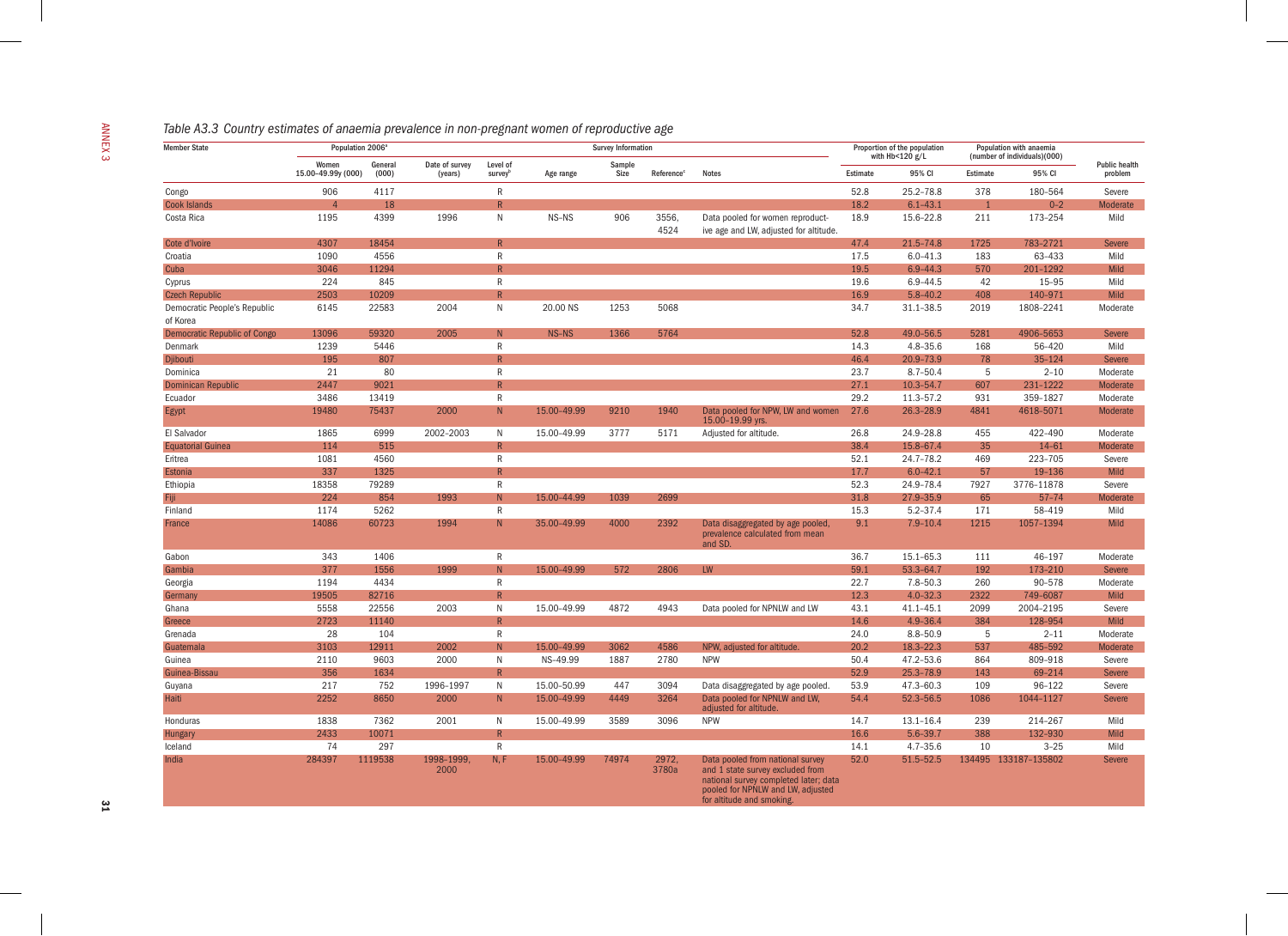| Table A3.3 Country estimates of anaemia prevalence in non-pregnant women of reproductive age |  |  |
|----------------------------------------------------------------------------------------------|--|--|
|                                                                                              |  |  |

| <b>Member State</b>              | Population 2006 <sup>a</sup> |                  |                           |                                        |             | <b>Survey Information</b> |                        |                                                                                                                           |          | Proportion of the population  |                | Population with anaemia                |                                 |
|----------------------------------|------------------------------|------------------|---------------------------|----------------------------------------|-------------|---------------------------|------------------------|---------------------------------------------------------------------------------------------------------------------------|----------|-------------------------------|----------------|----------------------------------------|---------------------------------|
|                                  | Women<br>15.00-49.99y (000)  | General<br>(000) | Date of survey<br>(years) | Level of<br><b>survey</b> <sup>b</sup> | Age range   | Sample<br>Size            | Reference <sup>c</sup> | <b>Notes</b>                                                                                                              | Estimate | with $Hb < 120 g/L$<br>95% CI | Estimate       | (number of individuals)(000)<br>95% CI | <b>Public health</b><br>problem |
| Indonesia                        | 62530                        | 225465           |                           | ${\sf R}$                              |             |                           |                        | 1 study at state level and 3 local<br>studies                                                                             | 33.1     | 13.1-61.8                     | 19240          | 7638-35925                             | Moderate                        |
| Iran (Islamic Republic of)       | 20354                        | 70324            | 1994-1995                 | N <sub>1</sub>                         | 15.00-49.99 | 1351                      | 3015                   | NPW, adjusted for altitude.                                                                                               | 33.0     | 29.6-36.6                     | 6239           | 5588-6926                              | Moderate                        |
| Iraq                             | 7263                         | 29551            |                           | R                                      |             |                           |                        |                                                                                                                           | 45.3     | 19.8-73.5                     | 2842           | 1245-4610                              | Severe                          |
| Ireland                          | 1117                         | 4210             |                           | R                                      |             |                           |                        |                                                                                                                           | 17.5     | $6.0 - 41.2$                  | 183            | 63-433                                 | Mild                            |
| Israel                           | 1650                         | 6847             |                           | $\mathsf{R}$                           |             |                           |                        |                                                                                                                           | 18.6     | $6.3 - 43.6$                  | 282            | 96-661                                 | Mild                            |
| Italy                            | 13479                        | 58140            |                           | R                                      |             |                           |                        |                                                                                                                           | 14.4     | $4.8 - 35.9$                  | 1868           | 625-4654                               | <b>Mild</b>                     |
| Jamaica                          | 709                          | 2662             |                           | $\mathsf{R}$                           |             |                           |                        |                                                                                                                           | 23.8     | $8.8 - 50.5$                  | 157            | 58-332                                 | Moderate                        |
| Japan                            | 28009                        | 128219           | 2002                      | N                                      | 20.00-49.99 | 1164                      | 5177a                  | Data disaggregated by age pooled.                                                                                         | 21.3     | 18.2-24.8                     | 5722           | 4879-6665                              | Moderate                        |
| Jordan                           | 1474                         | 5837             | 2002                      | N                                      | 15.00-49.99 |                           | 2925 3389, 4382        | Data pooled for NPNLW, LW and<br>NPW from 2 national surveys from<br>the same year. Adjusted for altitude<br>(3389 only). | 28.6     | 26.3-31.0                     | 378            | 349-410                                | Moderate                        |
| Kazakhstan                       | 4243                         | 14812            | 1999                      | N                                      | 15.00-49.99 | 2269                      | 2675                   | Sample includes PW                                                                                                        | 35.5     | 32.8-38.3                     | 1422           | 1312-1535                              | Moderate                        |
| Kenya                            | 8454                         | 35106            | 1999                      | N                                      | NS-50.99    | 2735                      | 3442                   | Prevalence calculated for recom-<br>mended cut-off from mean and SD,<br>adjusted for altitude.                            | 46.4     | 43.8-49.0                     | 3251           | 3067-3437                              | Severe                          |
| Kiribati                         | 26                           | 101              |                           | R                                      |             |                           |                        |                                                                                                                           | 30.7     | 11.9-59.1                     |                | $3 - 14$                               | Moderate                        |
| Kuwait                           | 690                          | 2765             | 1998-2002                 | N                                      | 15.00-50.99 | 2993                      | 4375                   | Data disaggregated by age pooled,<br>prevalence calculated from mean<br>(15.00-18.99 years)                               | 28.7     | 26.5-31.0                     | 183            | 168-197                                | Moderate                        |
| Kyrgyzstan                       | 1456                         | 5325             | 1997                      | N                                      | 15.00-49.99 | 3767                      | 2295                   | Sample includes PW, adjusted<br>for altitude.                                                                             | 38.0     | 35.8-40.2                     | 509            | 480-539                                | Moderate                        |
| Lao People's Democratic Republic | 1480                         | 6058             |                           | $\mathsf{R}$                           |             |                           |                        |                                                                                                                           | 46.1     | $20.7 - 73.7$                 | 587            | 263-938                                | Severe                          |
| Latvia                           | 587                          | 2295             |                           | $\mathsf{R}$                           |             |                           |                        |                                                                                                                           | 18.9     | $6.4 - 44.0$                  | 107            | 36-249                                 | <b>Mild</b>                     |
| Lebanon                          | 985                          | 3614             | 1997-1998                 | $\mathsf{N}$                           | 15.00-49.99 | 539                       | 3221                   | Data pooled for NPNLW and LW,<br>adjusted for altitude and smoking.                                                       | 25.2     | 20.4-30.7                     | 232            | 187-282                                | Moderate                        |
| Lesotho                          | 474                          | 1791             | 2004                      | N <sub>1</sub>                         | 15.00-49.99 | 2532                      | 5356                   | Data pooled for NPNLW and LW,<br>prevalence adjusted for altitude<br>and smoking.                                         | 27.3     | 24.9-29.8                     | 116            | 106-127                                | <b>Moderate</b>                 |
| Liberia                          | 748                          | 3356             | 1999                      | N                                      | 14.00-49.99 | 1376                      | 1242                   |                                                                                                                           | 58.0     | 54.3-61.6                     | 333            | 311-353                                | Severe                          |
| Libyan Arab Jamahiriya           | 1647                         | 5968             |                           | $\overline{R}$                         |             |                           |                        |                                                                                                                           | 29.9     | 11.5-58.5                     | 451            | 173-881                                | <b>Moderate</b>                 |
| Lithuania                        | 893                          | 3417             |                           | $\mathsf{R}$                           |             |                           |                        |                                                                                                                           | 17.9     | $6.1 - 42.1$                  | 154            | 53-363                                 | Mild                            |
| Luxembourg                       | 118                          | 471              |                           | $\overline{R}$                         |             |                           |                        |                                                                                                                           | 18.8     | $6.5 - 43.3$                  | 21             | $7 - 49$                               | <b>Mild</b>                     |
| Madagascar                       | 4442                         | 19105            | 2003-2004                 | $\mathsf{N}$                           | 15.00-49.99 | 2383                      | 5190                   | Data pooled for NPNLW and LW,<br>adjusted for altitude and smoking.                                                       | 45.6     | 42.8-48.4                     | 1691           | 1587-1797                              | Severe                          |
| <b>Malawi</b>                    | 2883                         | 13166            | 2004-2005                 | N                                      | 15.00-49.99 | 2268                      | 5201                   | Data pooled for NPW and LW.<br>adjusted for altitude and smoking.                                                         | 43.9     | 41.0-46.8                     | 1017           | 950-1084                               | Severe                          |
| Malaysia                         | 6670                         | 25796            |                           | $\mathsf{R}$                           |             |                           |                        |                                                                                                                           | 30.1     | 11.5-58.7                     | 1844           | 708-3596                               | Moderate                        |
| <b>Maldives</b>                  | 82                           | 337              | 2001                      | N                                      | 15.00-49.99 | 1287                      | 2987                   |                                                                                                                           | 49.6     | 45.7-53.5                     | 35             | $33 - 38$                              | Severe                          |
| Mali                             | 3066                         | 13918            | 2001                      | N                                      | 15.00-49.99 | 3264                      | 3446                   | Data pooled for NPNLW and LW                                                                                              | 61.0     | 58.6-63.3                     | 1444           | 1388-1499                              | Severe                          |
| <b>Malta</b>                     | 96                           | 403              |                           | $\mathsf{R}$                           |             |                           |                        |                                                                                                                           | 15.6     | $5.3 - 38.1$                  | 14             | $5 - 35$                               | <b>Mild</b>                     |
| Marshall Islands                 | 17                           | 64               |                           | $\mathsf{R}$                           |             |                           |                        |                                                                                                                           | 24.1     | $8.7 - 51.4$                  | $\overline{4}$ | $1 - 8$                                | Moderate                        |
| <b>Mauritania</b>                | 745                          | 3158             |                           | $\mathsf{R}$                           |             |                           |                        |                                                                                                                           | 50.4     | 23.6-76.9                     | 310            | 145-473                                | Severe                          |
| Mauritius                        | 344                          | 1256             | 1995                      | N                                      | 25.00-50.99 | 128                       | 395                    | Only Mauritius Island.                                                                                                    | 14.0     | $7.4 - 24.8$                  | 45             | $24 - 80$                              | Mild                            |
| <b>Mexico</b>                    | 30363                        | 108327           | 1998-1999                 | N                                      | 15.00-49.99 | 14451                     | 2997                   | Data disaggregated by age pooled,<br>adjusted for altitude.                                                               | 20.8     | 19.9-21.8                     | 5879           | 5619-6148                              | Moderate                        |
| Micronesia (Federated States of) | 28                           | 111              |                           | $\mathsf{R}$                           |             |                           |                        |                                                                                                                           | 24.2     | $8.9 - 51.2$                  | 6              | $2 - 12$                               | Moderate                        |
| <b>Monaco</b>                    | 8                            | 36               |                           | $\mathsf{R}$                           |             |                           |                        |                                                                                                                           | 13.3     | $4.3 - 34.3$                  |                | $0 - 3$                                | <b>Mild</b>                     |

 $32$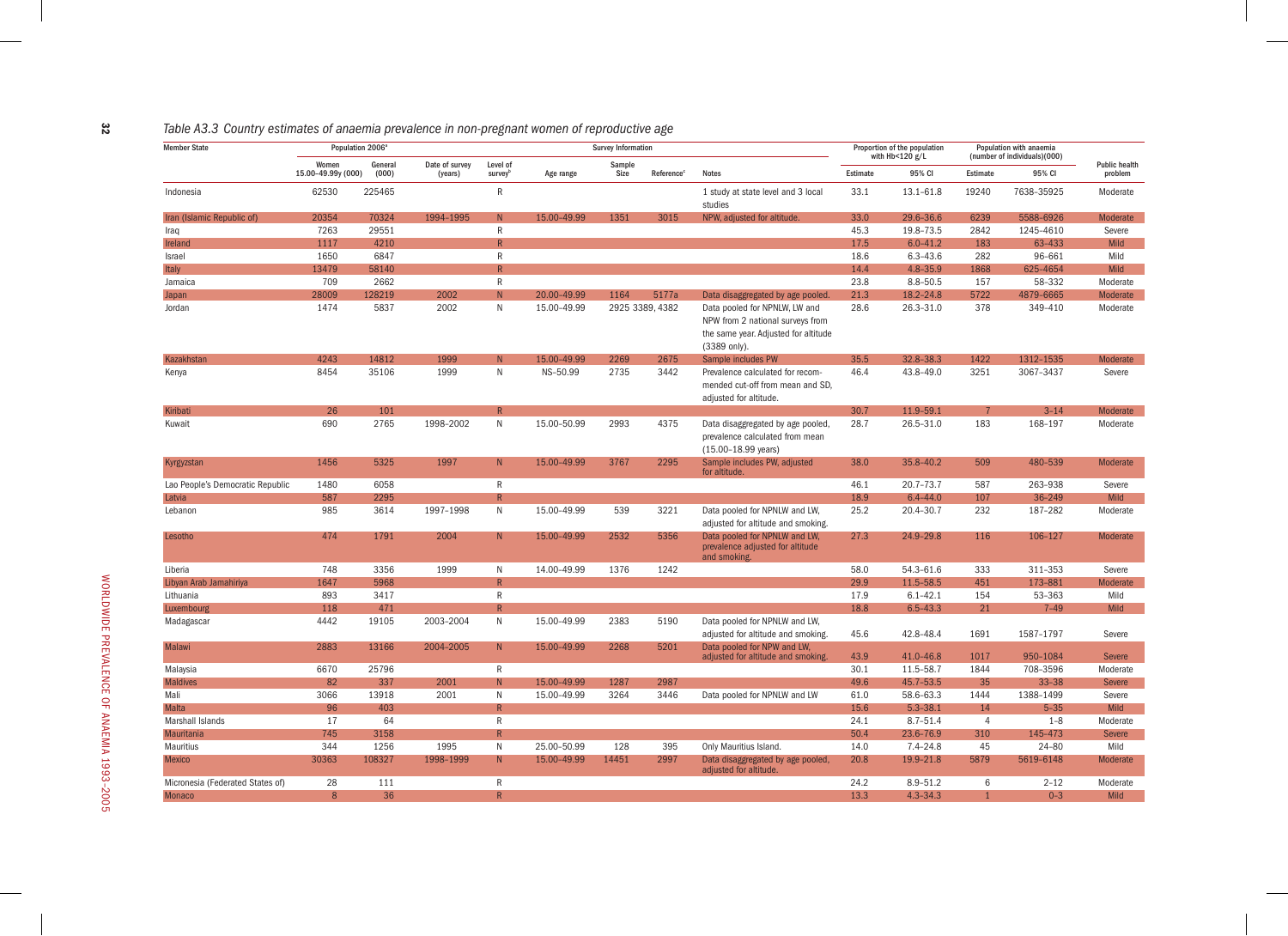|  | Table A3.3 Country estimates of anaemia prevalence in non-pregnant women of reproductive age |
|--|----------------------------------------------------------------------------------------------|
|  |                                                                                              |

| <b>Member State</b>                | Population 2006 <sup>a</sup> |                  |                           |                         |             | <b>Survey Information</b> |                        |                                                                       |          | Proportion of the population<br>with $Hb < 120 g/L$ | Population with anaemia<br>(number of individuals)(000) |             |  |
|------------------------------------|------------------------------|------------------|---------------------------|-------------------------|-------------|---------------------------|------------------------|-----------------------------------------------------------------------|----------|-----------------------------------------------------|---------------------------------------------------------|-------------|--|
|                                    | Women<br>15.00-49.99y (000)  | General<br>(000) | Date of survey<br>(years) | Level of<br>surveyb     | Age range   | Sample<br>Size            | Reference <sup>c</sup> | <b>Notes</b>                                                          | Estimate | 95% CI                                              | Estimate                                                | 95% CI      |  |
| Mongolia                           | 787                          | 2679             | 2004                      | N                       | 15.00-49.99 | 211                       | 5247                   | Adjusted for altitude.                                                | 13.6     | $8.3 - 21.5$                                        | 99                                                      | 60-157      |  |
| Morocco                            | 8839                         | 31943            | 2000                      | ${\sf N}$               | 15.00-49.99 | 1784                      | 3469                   |                                                                       | 32.6     | 29.6-35.7                                           | 2646                                                    | 2403-2901   |  |
| Mozambique                         | 4843                         | 20158            | 2001-2002                 | ${\sf N}$               | NS-NS       | 707                       | 589                    |                                                                       | 48.2     | 43.0-53.4                                           | 1958                                                    | 1748-2169   |  |
| Myanmar                            | 14248                        | 51009            | 2001                      | N                       | 15.00-44.99 | 1200                      | 5246                   | <b>NPNLW</b>                                                          | 44.9     | 41.0-48.9                                           | 5976                                                    | 5452-6509   |  |
| Namibia                            | 499                          | 2052             |                           | $\mathsf{R}$            |             |                           |                        |                                                                       | 35.0     | 14.3-63.6                                           | 156                                                     | 63-283      |  |
| Nauru                              | $\overline{4}$               | 14               |                           | $\overline{R}$          |             |                           |                        |                                                                       | 25.7     | $9.5 - 53.3$                                        | $\overline{1}$                                          | $0 - 2$     |  |
| Nepal                              | 6969                         | 27678            | 1997-1998                 | $\mathsf{N}$            | NS-NS       | 3437                      | 1083                   | NPW, adjusted for altitude.                                           | 66.7     | 64.4-68.9                                           | 4120                                                    | 3980-4255   |  |
| <b>Netherlands</b>                 | 3872                         | 16367            |                           | ${\sf R}$               |             |                           |                        |                                                                       | 14.2     | $4.8 - 35.6$                                        | 526                                                     | 176-1316    |  |
| New Zealand                        | 1022                         | 4063             | 1996-1997                 | N                       | 15.00-44.99 | 1088                      | 3192                   | Data disaggregated by age pooled,<br>prevalence calculated from mean. | 10.2     | $7.9 - 13.0$                                        | 99                                                      | $77 - 126$  |  |
| Nicaragua                          | 1447                         | 5600             | 2002-2003                 | ${\sf N}$               | NS-NS       | 432                       | 4466                   | Adjusted for altitude.                                                | 9.0      | $5.8 - 13.6$                                        | 116                                                     | 76-176      |  |
| Niger                              | 3043                         | 14426            |                           | ${\sf R}$               |             |                           |                        |                                                                       | 62.2     | 32.8-84.7                                           | 1398                                                    | 739-1904    |  |
| Nigeria                            | 30591                        | 134375           | 1993                      | N                       | 15.00-45.99 | 1859                      | 50                     |                                                                       | 62.0     | 58.8-65.1                                           | 15568                                                   | 14774-16338 |  |
| Niue                               | $\mathbf 0$                  | 1                |                           | $\mathsf{R}$            |             |                           |                        |                                                                       | 11.9     | $3.6 - 32.6$                                        | $\overline{0}$                                          | $0-0$       |  |
| Norway                             | 1078                         | 4643             |                           | $\overline{\mathsf{R}}$ |             |                           |                        |                                                                       | 13.3     | 4.4-34.0                                            | 136                                                     | 45-348      |  |
| Oman                               | 611                          | 2612             | 2000                      | $\mathsf{N}$            | 15.00-49.99 | 2766                      | 4218                   | Data pooled for women and female<br>adolescents 15-19 years.          | 34.0     | 31.6-36.5                                           | 185                                                     | 172-199     |  |
| Pakistan                           | 39205                        | 161209           | 2001                      | ${\sf N}$               | NS-NS       | 1022                      | 4640                   |                                                                       | 27.9     | 24.2-31.9                                           | 9574                                                    | 8298-10962  |  |
| Palau                              | $5\phantom{.0}$              | 20               |                           | ${\sf R}$               |             |                           |                        |                                                                       | 21.1     | $7.5 - 46.8$                                        | $\overline{1}$                                          | $0 - 2$     |  |
| Panama                             | 865                          | 3288             | 1999                      | N                       | NS-NS       | 1523                      | 3097                   |                                                                       | 40.3     | 36.9-43.8                                           | 320                                                     | 293-348     |  |
| Papua New Guinea                   | 1483                         | 6001             |                           | $\mathsf{R}$            |             |                           |                        |                                                                       | 43.1     | 18.9-71.1                                           | 565                                                     | 248-933     |  |
| Paraguay                           | 1580                         | 6301             |                           | $\overline{\mathsf{R}}$ |             |                           |                        |                                                                       | 26.2     | $9.7 - 54.0$                                        | 367                                                     | 136-756     |  |
| Peru                               | 7469                         | 28380            | 2004                      | $\mathsf{N}$            | 15.00-49.99 | 17058                     | 5359                   | Data pooled for NPNLW and LW,<br>adjusted for altitude.               | 40.4     | 39.4-41.4                                           | 2762                                                    | 2691-2834   |  |
| Philippines                        | 21977                        | 84477            | 2003                      | N                       | NS-NS       | 1189                      | 5242                   | Only LW                                                               | 42.1     | $38.2 - 46.1$                                       | 8412                                                    | 7631-9213   |  |
| Poland                             | 9975                         | 38499            |                           | ${\sf R}$               |             |                           |                        |                                                                       | 18.7     | $6.5 - 43.1$                                        | 1792                                                    | 624-4138    |  |
| Portugal                           | 2580                         | 10545            |                           | $\mathsf R$             |             |                           |                        |                                                                       | 15.0     | $5.0 - 36.9$                                        | 370                                                     | 124-912     |  |
| Qatar                              | 165                          | 839              |                           | ${\sf R}$               |             |                           |                        |                                                                       | 36.2     | 13.7-67.0                                           | 54                                                      | $21 - 100$  |  |
| <b>Republic of Korea</b>           | 13219                        | 47983            | 2001                      | $\overline{N}$          | 15.00-49.99 |                           | 5249                   | Data disaggregated by age pooled;<br>sample includes PW.              | 14.0     | $6.8 - 26.6$                                        | 1788                                                    | 872-3393    |  |
| Republic of Moldova                | 1193                         | 4195             |                           | $\mathsf{R}$            |             |                           |                        |                                                                       | 23.4     | 8.4-50.5                                            | 269                                                     | 97-580      |  |
| Romania                            | 5611                         | 21629            |                           | $\overline{R}$          |             |                           |                        |                                                                       | 20.1     | $7.0 - 45.5$                                        | 1085                                                    | 379-2461    |  |
| <b>Russian Federation</b>          | 39140                        | 142537           |                           | $\mathsf R$             |             |                           |                        |                                                                       | 19.8     | $6.9 - 45.1$                                        | 7448                                                    | 2605-16931  |  |
| Rwanda                             | 2335                         | 9230             |                           | $\overline{\mathsf{R}}$ |             |                           |                        |                                                                       | 59.4     | 29.1-83.9                                           | 1153                                                    | 565-1629    |  |
| Saint Kitts and Nevis              | 12                           | 43               |                           | ${\sf R}$               |             |                           |                        |                                                                       | 20.8     | $7.4 - 46.2$                                        | $\overline{2}$                                          | $1 - 5$     |  |
| <b>Saint Lucia</b>                 | 45                           | 162              |                           | R                       |             |                           |                        |                                                                       | 25.0     | $9.3 - 52.1$                                        | 10                                                      | $4 - 22$    |  |
| Saint Vincent and the Grenadines   | 33                           | 120              |                           | ${\sf R}$               |             |                           |                        |                                                                       | 24.1     | 8.9-50.9                                            | $\overline{7}$                                          | $3 - 16$    |  |
| Samoa                              | 42                           | 186              | 1999                      | ${\sf N}$               | NS-NS       | 240                       | 3226                   |                                                                       | 19.7     | $13.5 - 27.8$                                       |                                                         | $5 - 10$    |  |
| San Marino                         | $\overline{7}$               | 28               |                           | $\mathsf{R}$            |             |                           |                        |                                                                       | 16.5     | $5.7 - 39.5$                                        | $\mathbf{1}$                                            | $0 - 2$     |  |
| Sao Tome and Principe              | 41                           | 160              |                           | $\overline{\mathsf{R}}$ |             |                           |                        |                                                                       | 26.2     | $9.5 - 54.4$                                        | 9                                                       | $3 - 19$    |  |
| Saudi Arabia                       | 6031                         | 25193            |                           | ${\sf R}$               |             |                           |                        |                                                                       | 32.3     | 12.6-61.2                                           | 1727                                                    | 673-3275    |  |
| Senegal                            | 2923                         | 11936            |                           | R                       |             |                           |                        |                                                                       | 48.4     | $22.3 - 75.4$                                       | 1206                                                    | 555-1879    |  |
| Serbia and Montenegro <sup>e</sup> | 2545                         | 10497            | 2000                      | ${\sf N}$               | 15.00-49.99 | 1296                      | 2441                   |                                                                       | 26.7     | 23.4-30.2                                           | 648                                                     | 569-734     |  |
| <b>Seychelles</b>                  | 22                           | 81               |                           | $\overline{\mathsf{R}}$ |             |                           |                        |                                                                       | 21.1     | $7.6 - 46.8$                                        | $\overline{4}$                                          | $1-9$       |  |
| Sierra Leone                       | 1315                         | 5679             |                           | ${\sf R}$               |             |                           |                        |                                                                       | 62.9     | 33.5-85.1                                           | 658                                                     | 350-891     |  |
| Singapore                          | 1160                         | 4380             | 1998                      | ${\sf N}$               | 18.00-69.99 | 2467                      | 760                    | Sample includes PW.                                                   | 18.4     | $16.3 - 20.7$                                       | 207                                                     | 183-232     |  |
| Slovakia                           | 1433                         | 5401             |                           | ${\sf R}$               |             |                           |                        |                                                                       | 19.4     | $6.8 - 44.2$                                        | 268                                                     | 94-610      |  |
| Slovenia                           | 489                          | 1966             |                           | $\overline{R}$          |             |                           |                        |                                                                       | 15.1     | $5.1 - 37.1$                                        | 71                                                      | $24 - 175$  |  |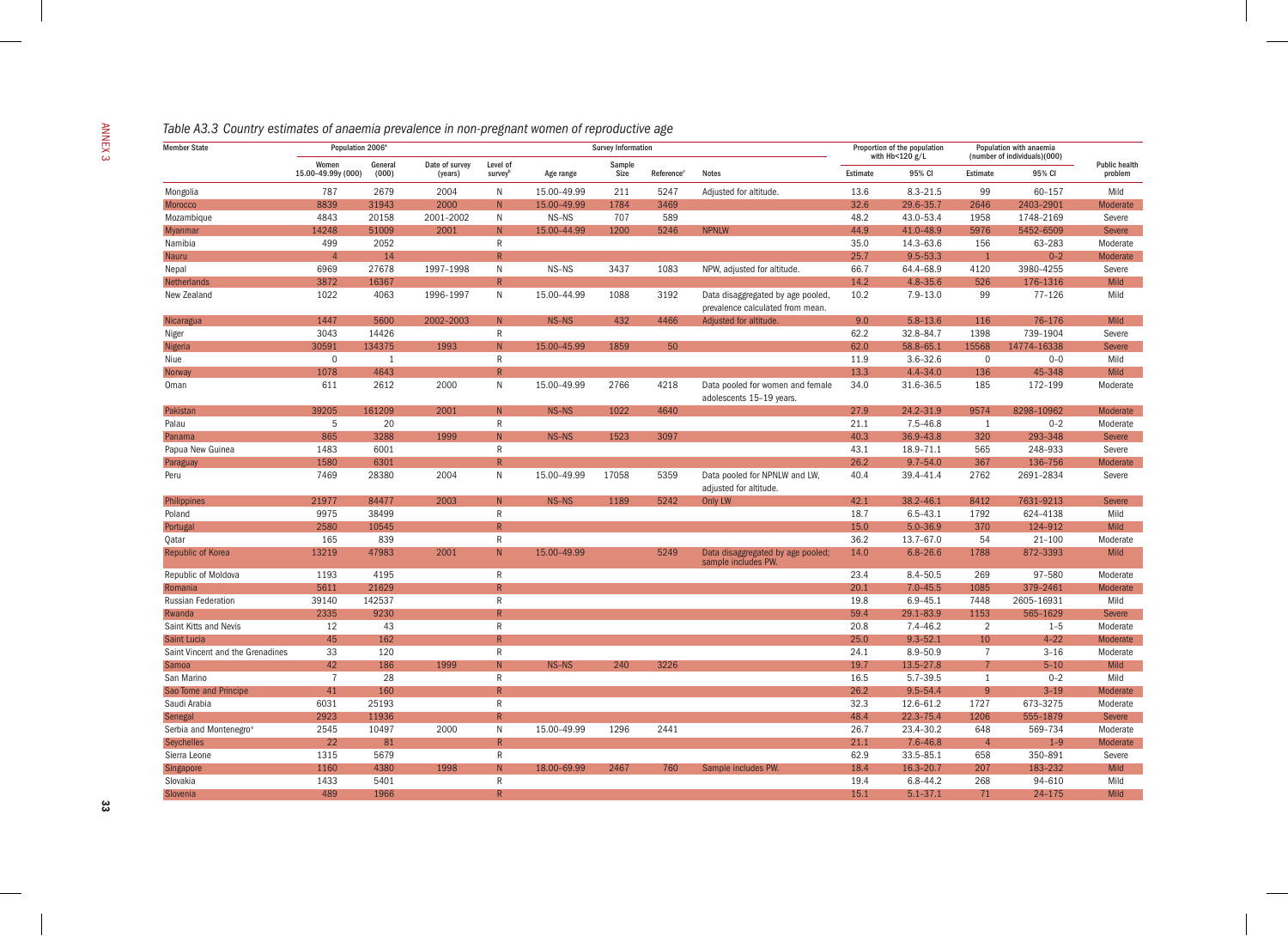#### *Table A3.3 Country estimates of anaemia prevalence in non-pregnant women of reproductive age*

| <b>Member State</b>                                            | Population 2006 <sup>a</sup> |                  |                           |                |             | <b>Survey Information</b> |                        | Proportion of the population                                        |                     | Population with anaemia |                              |                      |             |
|----------------------------------------------------------------|------------------------------|------------------|---------------------------|----------------|-------------|---------------------------|------------------------|---------------------------------------------------------------------|---------------------|-------------------------|------------------------------|----------------------|-------------|
|                                                                |                              |                  |                           | Level of       |             |                           |                        |                                                                     | with $Hb < 120 g/L$ |                         | (number of individuals)(000) | <b>Public health</b> |             |
|                                                                | Women<br>15.00-49.99y (000)  | General<br>(000) | Date of survey<br>(years) | surveyb        | Age range   | Sample<br>Size            | Reference <sup>c</sup> | <b>Notes</b>                                                        | Estimate            | 95% CI                  | Estimate                     | 95% CI               | problem     |
| Solomon Islands                                                | 120                          | 490              |                           | R              |             |                           |                        |                                                                     | 39.2                | 16.5-67.8               | 41                           | $17 - 71$            | Moderate    |
| Somalia                                                        | 2000                         | 8496             |                           |                |             |                           |                        | No estimate possible.                                               |                     |                         |                              |                      |             |
| South Africa                                                   | 12675                        | 47594            |                           | $\mathsf{R}$   |             |                           |                        |                                                                     | 26.4                | $9.9 - 54.0$            | 3074                         | 1151-6282            | Moderate    |
| Spain                                                          | 11200                        | 43379            |                           | $\mathsf{R}$   |             |                           |                        |                                                                     | 16.3                | $5.6 - 39.1$            | 1751                         | 598-4203             | Mild        |
| Sri Lanka                                                      | 5665                         | 20912            | 2001                      | $\mathsf{N}$   | 15.00-49.99 | 4625                      | 4972                   | Adjusted for altitude.                                              | 31.6                | 29.7-33.5               | 1688                         | 1588-1790            | Moderate    |
| Sudan                                                          | 9083                         | 36992            |                           | $\mathsf{R}$   |             |                           |                        |                                                                     | 43.5                | $19.1 - 71.5$           | 3443                         | 1515-5656            | Severe      |
| Suriname                                                       | 121                          | 452              |                           | R              |             |                           |                        |                                                                     | 20.4                | $7.3 - 45.7$            | 23                           | $8 - 51$             | Moderate    |
| Swaziland                                                      | 263                          | 1029             |                           |                |             |                           |                        |                                                                     | 36.5                | 14.9-65.4               | 85                           | $35 - 153$           | Moderate    |
| Sweden                                                         | 2036                         | 9070             |                           | R              |             |                           |                        |                                                                     | 13.3                | $4.4 - 33.8$            | 257                          | 85-656               | Mild        |
| Switzerland                                                    | 1759                         | 7264             |                           |                |             |                           |                        |                                                                     | 12.2                | $3.9 - 32.1$            | 207                          | 66-544               | Mild        |
| Syrian Arab Republic                                           | 5199                         | 19512            |                           | $\mathsf{R}$   |             |                           |                        |                                                                     | 33.4                | 13.3-62.1               | 1555                         | 619-2891             | Moderate    |
| Tajikistan                                                     | 1739                         | 6591             | 2003                      | N              | 15.00-49.99 | 2042                      | 4182                   | Adjusted for altitude.                                              | 41.2                | $38.2 - 44.2$           | 640                          | 594-687              | Severe      |
| Thailand                                                       | 18156                        | 64762            | 1995                      | N              | 15.00-59.99 | 2953                      | 3961                   | Data pooled for NPNLW, LW and<br>women of working population.       | 17.8                | 15.9-19.8               | 3055                         | 2735-3404            | Moderate    |
| The former Yugoslav Republic<br>of Macedonia                   | 530                          | 2037             | 1999                      | N              | 15.00-45.99 | 1018                      | 1609                   |                                                                     | 12.2                | $9.6 - 15.3$            | 62                           | $49 - 78$            | Mild        |
| <b>Timor Leste</b>                                             | 230                          | 1007             | 2003                      | N              | 15.00-49.99 | 3745                      | 5050                   | Adjusted for altitude.                                              | 31.5                | 29.4-33.6               | 55                           | 51-59                | Moderate    |
| <b>Togo</b>                                                    | 1494                         | 6306             |                           | R              |             |                           |                        |                                                                     | 38.4                | 15.5-68.0               | 481                          | 194-851              | Moderate    |
| Tonga                                                          | 24                           | 103              |                           | $\mathsf{R}$   |             |                           |                        |                                                                     | 21.5                | $7.7 - 47.2$            | 5                            | $2 - 10$             | Moderate    |
| <b>Trinidad and Tobago</b>                                     | 381                          | 1309             |                           | R              |             |                           |                        |                                                                     | 24.3                | $8.9 - 51.5$            | 88                           | $32 - 187$           | Moderate    |
| Tunisia                                                        | 2939                         | 10210            | 1996-1997                 | N              | 17.00-59.99 | 1951                      | 2485                   | Data pooled for women and LW.                                       | 26.3                | 23.6-29.2               | 729                          | 655-808              | Moderate    |
| <b>Turkey</b>                                                  | 20065                        | 74175            |                           | $\overline{R}$ |             |                           |                        |                                                                     | 26.3                | $9.9 - 53.6$            | 4885                         | 1841-9966            | Moderate    |
| Turkmenistan                                                   | 1392                         | 4899             | 2000                      | N              | 15.00-49.99 | 7714                      | 3209                   | Sample includes PW.                                                 | 47.3                | 45.7-48.9               | 607                          | 586-627              | Severe      |
| Tuvalu                                                         | 3                            | 10               |                           | $\mathsf{R}$   |             |                           |                        |                                                                     | 26.3                | $9.8 - 53.9$            | $\mathbf{1}$                 | $0 - 1$              | Moderate    |
| Uganda                                                         | 6254                         | 29857            | 2000-2001                 | $\mathsf{N}$   | 15.00-49.99 | 5688                      | 3207                   | Data pooled for NPNLW and LW.                                       | 28.7                | 27.1-30.4               | 1331                         | 1255-1410            | Moderate    |
| <b>Ukraine</b>                                                 | 12180                        | 45986            | 2002                      | N              | 15.00-44.99 | 859                       | 5172                   |                                                                     | 9.2                 | $6.8 - 12.3$            | 1084                         | 802-1452             | <b>Mild</b> |
| <b>United Arab Emirates</b>                                    | 922                          | 4657             |                           | $\mathsf R$    |             |                           |                        |                                                                     | 43.9                | 16.2-76.0               | 372                          | 138-644              | Severe      |
| <b>United Kingdom of Great Britain</b><br>and Northern Ireland | 14426                        | 59847            | 200-2001                  | N.             | 19.00-49.99 | 486                       | 4154                   | <b>NPNLW</b>                                                        | 8.8                 | $5.8 - 13.1$            | 1212                         | 803-1800             | Mild        |
| United Republic of Tanzania                                    | 9226                         | 39025            | 2004-2005                 | N              | 15.00-49.99 | 9065                      | 5221                   | Data pooled for NPNLW and LW,<br>adjusted for altitude and smoking. | 47.2                | 45.8-48.7               | 3687                         | 3574-3801            | Severe      |
| <b>United States of America</b>                                | 74273                        | 301029           | 1999-2002                 | N              | 15.00-59.99 | 3866                      | 4738                   | Data disaggregated by age pooled,<br>weighted prevalence.           | 6.9                 | $5.9 - 8.1$             | 4833                         | 4099-5686            | Mild        |
| Uruguay                                                        | 842                          | 3487             |                           | $\mathsf{R}$   |             |                           |                        |                                                                     | 16.9                | $5.8 - 40.3$            | 133                          | 45-317               | Mild        |
| <b>Uzbekistan</b>                                              | 7476                         | 26980            | 1996                      | N              | 15.00-49.99 |                           | 2293                   | Prevalence calculated for recom-<br>mended cut-off; NPNLW.          | 64.8                | $50.8 - 76.7$           | 4440                         | 3478-5255            | Severe      |
| Vanuatu                                                        | 53                           | 215              | 1996                      | N              | 15.00-49.99 | 1685                      | 3196                   | Data pooled for NPNLW and LW.                                       | 54.1                | 50.7-57.4               | 25                           | $24 - 27$            | Severe      |
| Venezuela                                                      | 7221                         | 27216            |                           | $\overline{R}$ |             |                           |                        |                                                                     | 28.3                | 10.8-56.3               | 1874                         | 714-3727             | Moderate    |
| Viet Nam                                                       | 24297                        | 85344            | 2000-2001                 | N              | 15.00-49.99 | 7135                      | 3408                   |                                                                     | 24.3                | 22.9-25.7               | 5505                         | 5193-5830            | Moderate    |
| Yemen                                                          | 4895                         | 21639            |                           | $\mathsf{R}$   |             |                           |                        |                                                                     | 51.0                | 24.0-77.5               | 2042                         | 961-3099             | Severe      |
| Zambia                                                         | 2657                         | 11861            | 2003                      | N              | 15.00-49.99 | 623                       | 5098                   |                                                                     | 29.1                | 24.3-34.4               | 633                          | 529-748              | Moderate    |
| Zimbabwe                                                       | 3281                         | 13085            | 1999                      | N              | 15.00-49.99 |                           | 2641                   |                                                                     |                     |                         | 994                          | 653-1400             |             |

<sup>a</sup> Population figures are based on the 2006 projection from the 2004 revision from the United Nations Population Division.

b Level of survey: N=nationally representative, F=2+ surveys at the first administrative level boundary, R=regression-based estimate.

c Corresponds to the numerical reference available in the WHO Global Database on Anaemia (http://www.who.int/vmnis/en/).

<sup>d</sup> LW = lactating women, NPNLW = non-pregnant non-lactating women, PW = pregnant women

° On 3 June 2006, the Permanent Representative of the Republic of Serbia to the United Nations and other International Organizations in Geneva informed the Acting Director-General of the WHO that "the membership of the sta in the United Nations, including all organs and the organizations of the United Nations system, is continued by the Republic of Serbia on the basis of Article 60 of the Constitutional Charter of Serbia and Montenegro, acti ence adopted by the National Assembly of Montenegro on 3 June 2006". Estimates used or referred to in this document cover a period of time preceding that communication.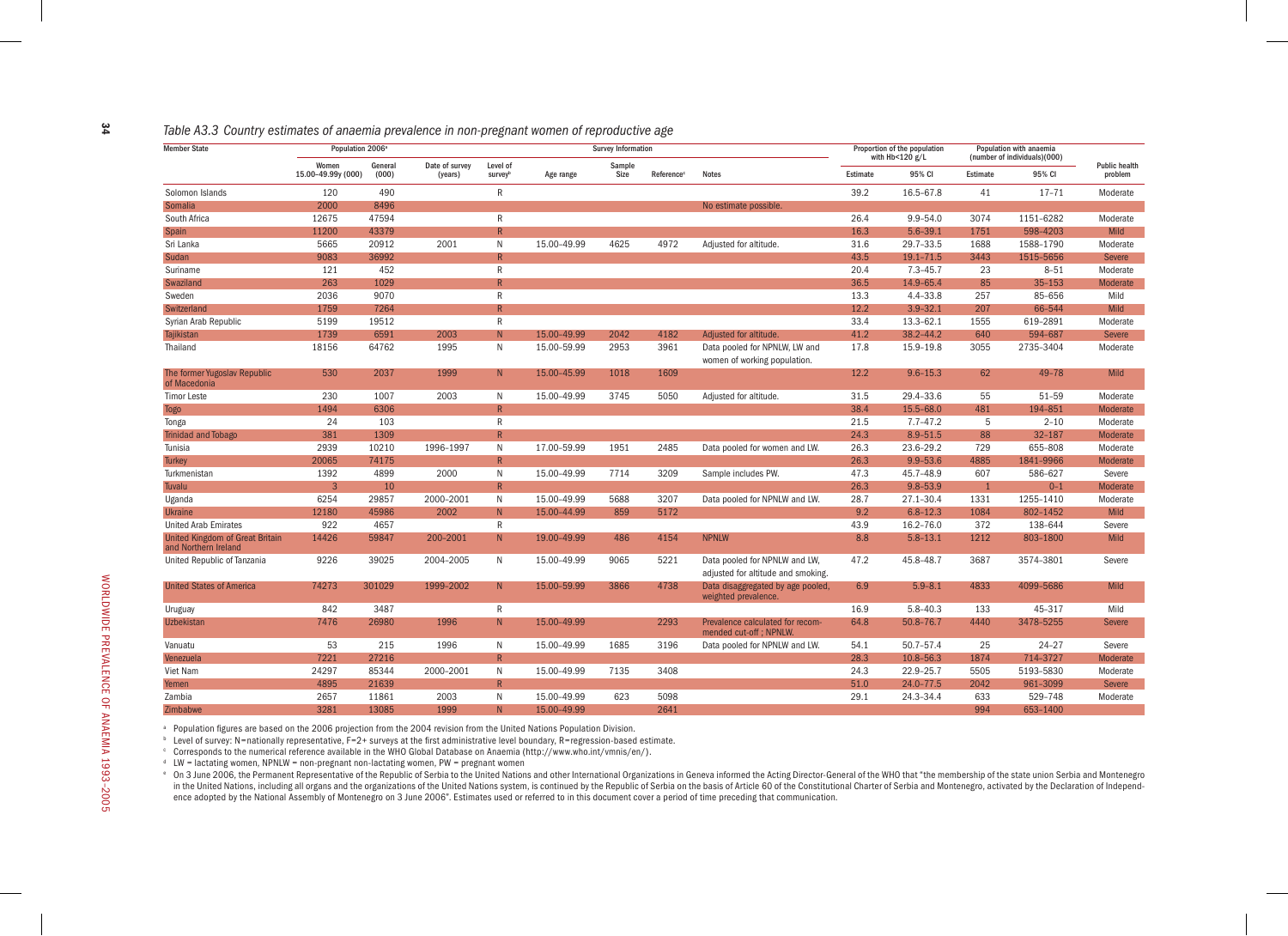#### A3.4 Country references *Afghanistan*

Ministry of Public Health of the Islamic Republic of Afghanistan et al. *Summary Report of the National Nutrition Survey, Afghanistan, 2004*. Ministry of Public Health of the Islamic Republic of Afghanistan, 2005. *Ref 5173*.

#### *Angola*

Ministry of Health et al. *Assessing vitamin A and iron deficiency anaemia, nutritional anaemia among children aged 0–60 months in the Republic of Angola [technical report]*. Ministry of Health, 2000. *Ref 2839*.

#### *Antigua and Barbuda*

Micronutrient Working Group. Iron and vitamin A status in five Caribbean countries. *Cajanus*, 2002, 35 (1): 4–34. *Ref 3758*.

#### *Armenia*

National Statistical Service et al. *Armenia Demographic and Health Survey 2000*. Calverton, MD, National Statistical Service, 2001. *Ref 3208*.

#### *Azerbaijan*

Serbanescu F et al., eds. *Reproductive health survey Azerbaijan, 2001*. Atlanta, Centers for Disease Control and Prevention, 2003. *Ref 4682*.

#### *Bahrain*

Al-Dallal ZS et al. *Impact of the national flour fortification program on the prevalence of iron deficiency and anemia among women at reproductive age in the Kingdom of Bahrain*. Kingdom of Bahrain, Ministry of Health, Public Health Directorate, Nutrition Section, 2003. *Ref 5391*.

#### *Bangladesh*

Helen Keller International et al. Anemia: a severe public health problem in pre-school children and pregnant women in rural Bangladesh. *HKI-Nutrition Surveillance Project Bulletin*, 2002. *Ref 3256*.

#### *Belize*

Ministry of Health et al. *Study of iron deficiency anaemia among pregnant women in Belize*. Belmopan, Ministry of Health, 1996. (BZ-NUT/F/003). *Ref 1062*.

#### *Benin*

Institut National de la Statistique et de l'Analyse Économique et al. *Enquête Démographique et de Santé au Bénin*, 2001. Calverton, MD, Institut National de la Statistique et de l'Analyse Économique et ORC Macro, 2002. *Ref 3461*.

#### *Bhutan*

Royal Government of Bhutan – Ministry of Health and Education. *Anemia among men, women and children in Bhutan: How big is the problem?* Bhutan, Ministry of Health and Education, 2003. *Ref 5150*.

#### *Bolivia*

Gutiérrez Sardán M et al. *Bolivia Encuesta Nacional de Demografía y Salud 2003 [Bolivia National Demographic and Health Survey 2003]*. La Paz, Ministerio de Salud y Deportes, Instituto Nacional de Estadística, 2004. *Ref 5095*.

#### *Botswana*

Ministry of Health Botswana et al. *Micronutrient malnutrition in Botswana. A national survey to assess the status of iodine, iron, and vitamin A*. Gaborone, Ministry of Health, 1996. *Ref 2805*.

#### *Brazil*

Governo de Sergipe et al. *III Pesquisa de saúde materno-infantil e nutrição do estado de Sergipe. Pesmise 98*. Brasilia, Governo de Sergipe, Secretaria de Estado da Saúde, 2001. *Ref 614*.

Torres MAA et al. Anemia em crianças menores de dois anos atendidas nas unidades básicas de saúde no Estado de São Paulo, Brasil [Anemia in children under 2 years in basic health care units in the State of São Paulo, Brazil]. *Revista de Saúde Pública*, 1994, 28 (4): 290–294. *Ref 2375*.

Osório MM et al. Prevalence of anemia in children 6–59 months old in the state of Pernambuco, Brazil. *Revista Panamericana de Salud Pública*, 2001, 10 (21): 101–107. *Ref 2843*.

#### *Brunei Darussalam*

Ministry of Health. *National Nutritional Status Survey*, 1997. Negara, Ministry of Health, 1997. *Ref 3334*.

*Nutritional status of children under five years old and pregnant women in Brunei Darussalam. A collaborative study between Institute of Medical Research, Ministry of Health, Malaysia, Ministry of Health, Brunei Darussalam, Ministry of Health, Lao PDR,1995–1996*. Negara, Brunei Darussalam, 1996. *Ref 3328*.

#### *Burkina Faso*

Institut National de la Statistique et de la Démographie [Burkina Faso] et al. *Burkina Faso Enquête Démographique et de Santé 2003 [Burkina Faso Demographic and Health Survey 2003]*. Calverton, MD, ORC Macro, 2004. *Ref 4948*.

#### *Burundi*

Kimboka S. *Burundi National Anaemia Survey*. Bujumbura, Burundi, Ministere de la Sante Publique, 2004. Ref *5782*.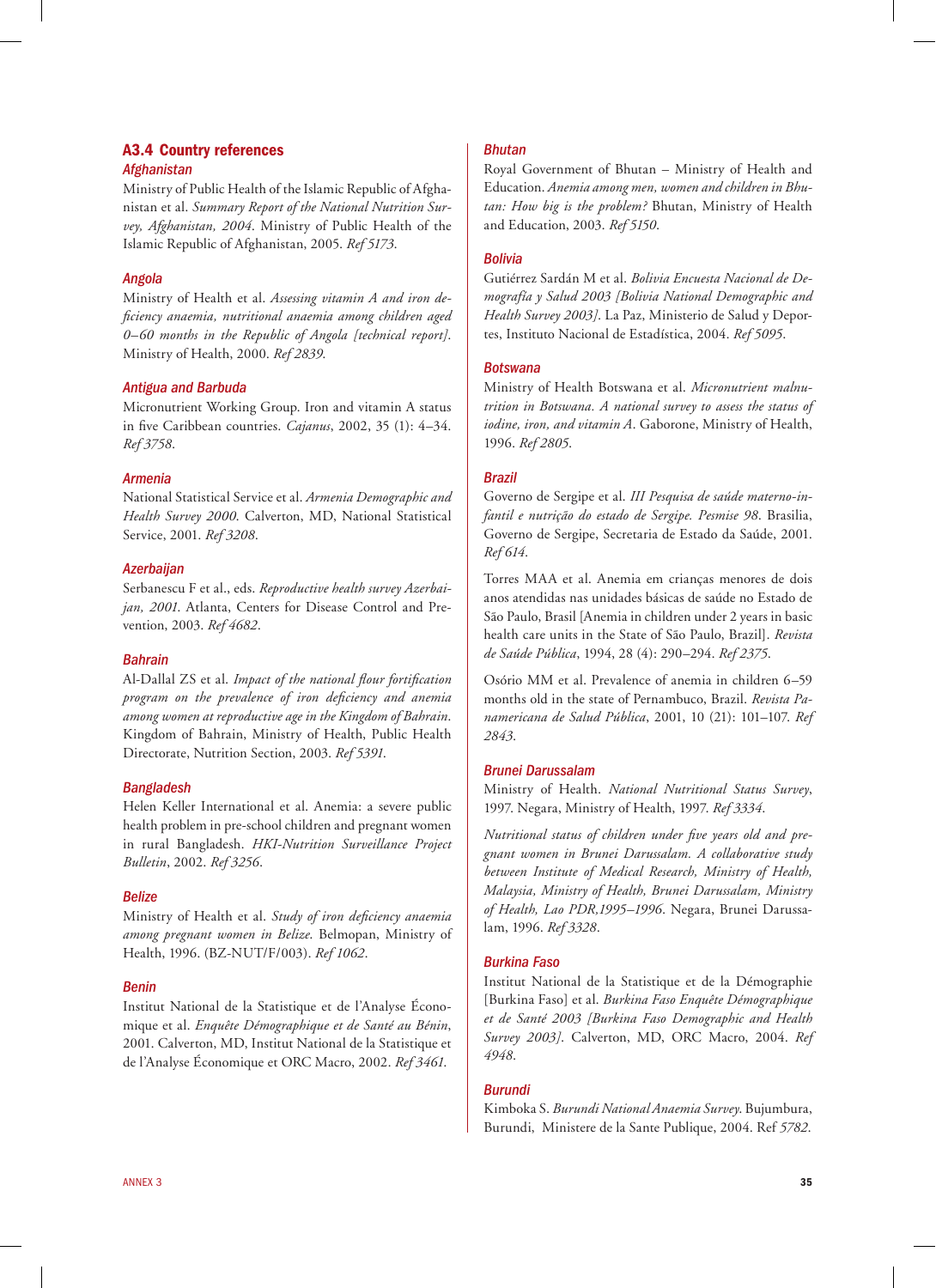#### *Cambodia*

Ministry of Health et al. *Cambodia Demographic and Health Survey 2000*. Phnom Penh, Ministry of Health, 2001. *Ref 3206*.

#### *Cameroon*

Institut National de la Statistique et al. *Enquête Démographique et de Santé: Cameroon 2004. [Demographic Health Survey: Cameroon 2004]*. Calverton, MD, ORC Macro, 2005. *Ref 5214*.

#### *Central African Republic*

Ministere Delegue a l'Economie au Plan et a la Cooperation Internationale et al. *Enquête nationale sur l'avitaminose A, la carence en fer et la consommation du sel iode*. Republique Centrafricaine, 2000. *Ref 1722.*

#### *Chile*

Ministerio de Salud. *Resultados 1: Encuesta de Salud, Chile 2003*. Santiago, Departmento de Epidemiología, Ministerio de Salud, 2003. *Ref 5783*.

#### *China*

Chinese Center for Disease Control and Prevention. *The prevalence of anemia in China, 2002, by age and gender*. Beijing, Chinese Center for Disease Control and Prevention, 2005. *Ref 5287*.

#### *Costa Rica*

Ministerio de Salud. *Encuesta Nacional de Nutrición: 2 Fascículo Micronutrientes [National nutrition survey: Part 2 micronutrients]*. San José, Ministerio de Salud, 1996. *Ref 1634*.

Cunningham L et al. Prevalencia de anemia, deficiencia de hierro y folatos en niños menores de siete años: Costa Rica, 1996 [Prevalence of anemia, iron and folate deficiency in children smaller than seven years: Costa Rica, 1996]. *Archivos Latinoamericanos de Nutrición*, 2001, 51 (1): 37–43. *Ref 3555*.

Rodriguez S et al. Prevalencia de las anemias nutricionales de mujeres en edad fértil, Costa Rica: encuesta nacional de nutrición, 1996 [Prevalence of nutritional anemia in women of reproductive age, Costa Rica: national nutrition survey, 1996]. *Archivos Latinoamericanos de Nutrición*, 2001, 51 (1): 19–24. *Ref 3556*.

Blanco A et al. Anemias nutricionales en mujeres lactantes de Costa Rica [Nutritional anemia in nursing women in Costa Rica]. *Archivos Latinoamericanos de Nutrición*, 2003, 53 (1): 28–34. *Ref 4524*.

#### *Democratic People's Republic of Korea*

UNICEF et al. *The Multiple Indicator Cluster Survey in the Democratic People's Republic of Korea, 1998*. Pyongyang, United Nations Children's Fund, 1998. *Ref 3090*.

Central Bureau of Statistics et al. *DPRK 2004 Nutrition assessment report of survey results*. The Democratic People's Republic of Korea, Central Bureau of Statistics, Institute of Child Nutrition, 2005. *Ref 5068*.

#### *Democratic Republic of Congo*

Ministère du Santé, Programme National de Nutrition "PRONANUT". *Enquete sur la prevalence de l'anemie en République Démographique du Congo*. République Démocratique du Congo, Programme National de Nutrition "PRONANUT", 2005. *Ref 5764*.

#### *Dominica*

Micronutrient Working Group. *Iron and vitamin A status in five Caribbean countries*. Cajanus, 2002, 35 (1):4–34. *Ref 3758*.

#### *Egypt*

El-Zanaty F et al. *Egypt Demographic and Health Survey*. Calverton, MD, Ministry of Health and Population, Egypt, National Population Council and ORC Macro, 2001. *Ref 1940*.

#### *El Salvador*

Salvadoran Demographic Association (ADS) et al. *Encuesta Nacional de Salud Familiar FESAL-98. [National Family Health Survey FESAL-98]*. San Salvador, Salvadoran Demographic Association, 2000. *Ref 3107*.

Salvadoran Demographic Association (ADS) et al. *Encuesta Nacional de Salud Familiar FESAL 2002–2003: Informe final*. San Salvador, 2004. *Ref 5171*.

#### *Fiji*

Saito S. *1993 national nutrition survey*. Suva, National Food and Nutrition Committee, 1995. *Ref 2699*.

#### *France*

Galán P et al. Determining factors in the iron status of adult women in the SU.VI.MAX study. *European Journal of Clinical Nutrition*, 1998, 52 (6): 383–388. *Ref 2392*.

#### *Gambia*

Bah A et al. *Nationwide survey on the prevalence of vitamin A and iron deficiency in women and children in the Gambia*. Banjul, National Nutrition Agency, 2001. *Ref 2806*.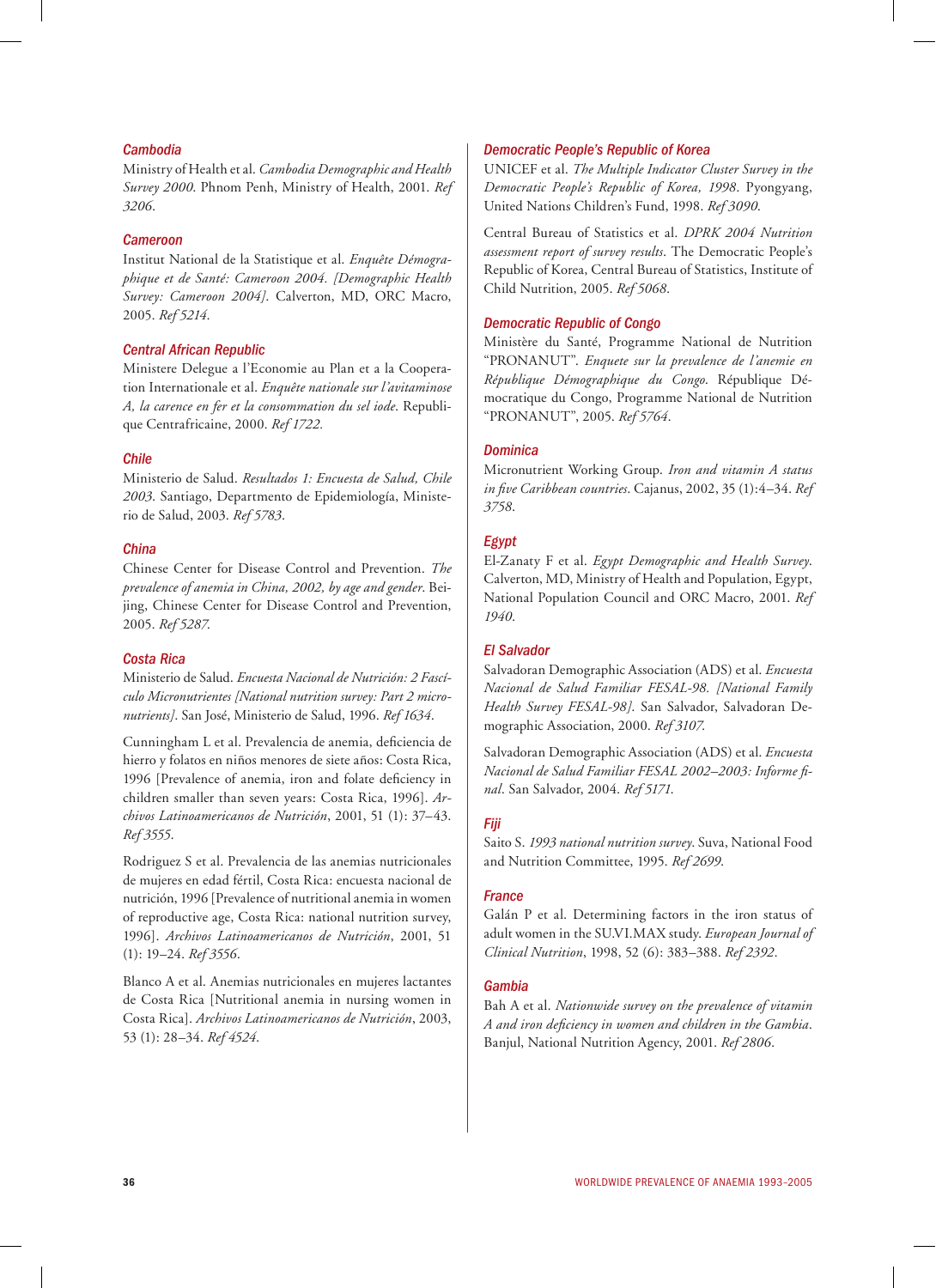#### *Ghana*

Ghana Statistical Service (GSS) et al. *Ghana Demographic and Health Survey 2003*. Calverton, MD, ORC Macro, 2004. *Ref 4943*.

#### *Guatemala*

Ministerio de Salud Publica y Asistencia Social et al. *Guatemala, Encuesta Nacional de Salud Materno Infantil 2002*. Guatemala, Ministerio de Salud Publica y Asistencia Social, 2003. *Ref 4586*.

#### *Guinea*

Ministère de la Santé Publique. *Enquête nationale sur l'anémie ferriprive en Guinée. Rapport Final: résumé*. Guinee, 2001. *Ref 2780*.

#### *Guyana*

Ministry of Health [Guyana] et al. *Executive summary micronutrient study report – Guyana. An assessment of the vitamin A, E, beta-carotene, iron and iodine status in the population*. Georgetown, Ministry of Health, 1997. *Ref 3094*.

#### *Haiti*

Republique d'Haiti et al. *Enquête Mortalité, Morbidité et Utilisation des Services EMMUS-III Haïti 2000*. Republique d'Haiti, 2001. *Ref 3264*.

#### *Honduras*

Ministerio de Salud Pública et al. *Encuesta Nacional de Micronutrientes Honduras, 1996*. Tegucigalpa, Secretaria de Salud, Ministerio de Salud Pública, 1997. *Ref 3095*.

Secretaría de Salud et al. *Encuesta Nacional de Salud Masculina ENSM-2001*. Tegucigalpa, Secretaría de Salud, 2002. *Ref 3096*.

#### *India*

International Institute for Population Sciences et al. *National Family Health Survey (NFHS-2), 1998–1999: India*. Mumbai, International Institute for Population Sciences, 2000. *Ref 2972*.

International Institute for Population Sciences et al. *National Family Health Survey (NFHS-2), India, 1998–1999, Northeastern States: Arunachal Pradesh, Manipur, Meghalaya, Mizoram, Nagaland and Tripura*. Mumbai, International Institute for Population Sciences, 2002. *Ref 3780*.

#### *Iran (Islamic Republic of)*

Ministry of Health and Medical Education et al. *Multicentre study on iron deficiency anemia among 15 to 49 year old women in the Islamic Republic of Iran*. Islamic Republic of Iran, Nutrition Department, Ministry of Health and Medical Education, 1995. *Ref 3015*.

#### *Jamaica*

WHO Pan American Health Organization et al. *Micronutrient study report: an assessment of the vitamin A, E, betacarotene, and iron status in Jamaica*. Kingston, WHO, Pan American Health Organization, Caribbean Food and Nutrition Institute, 1998 (PAHO/CFNI/98.J1). *Ref 3093*.

Micronutrient Working Group. *Assessment of the iron supplementation programme for pregnant women in Jamaica*. Cajanus, 2002, 35 (1): 35–49. *Ref 3759*.

#### *Japan*

National Institute of Health and Nutrition. *National Nutrition Survey of Japan in 2001 and 2002*. Japan, National Institute of Health and Nutrition, 2002. *Ref 5177*.

#### *Jordan*

Department of Statistics et al. *Jordan Population and Family Health Survey 2002*. Calverton, MD, Department of Statistics Jordan, ORC Macro, 2003. *Ref 3389*.

Ministry of Health Jordan et al. *National baseline survey on iron deficiency anemia and vitamin A deficiency*. Amman, Ministry of Health, 2002. *Ref 4382*.

#### *Kazakhstan*

Academy of Preventive Medicine Kazakhstan et al. *Kazakhstan Demographic and Health Survey 1999*. Calverton, MD, Academy of Preventive Medicine and Macro International Inc, 1999. *Ref 2675*.

#### *Kenya*

Mwaniki DL et al. *Anaemia and status of iron, vitamin A and zinc in Kenya. The 1999 National Survey*. Nairobi, Ministry of Health, 2002. *Ref 3442*.

#### *Kuwait*

Jackson RT et al. Gender and age differences in anemia prevalence during the lifecycle in Kuwait. *Ecology of Food and Nutrition*, 2004, 43 (1–2):61–75. *Ref 4375*.

#### *Kyrgyzstan*

Research Institute of Obstetrics and Pediatrics et al. *Kyrgyz Republic Demographic and Health Survey, 1997*. Calverton, MD, Research Institute of Obstetrics and Pediatrics, Ministry of Health of the Kyrgyz Republic and Macro International Inc, 1998. *Ref 2295*.

#### *Lao People's Democratic Republic*

Ministry of Health, Lao People's Democratic Republic. *Report on national health survey: health status of the People of LAO PDR*. Vientiane, Ministry of Health, 2001. *Ref 770*.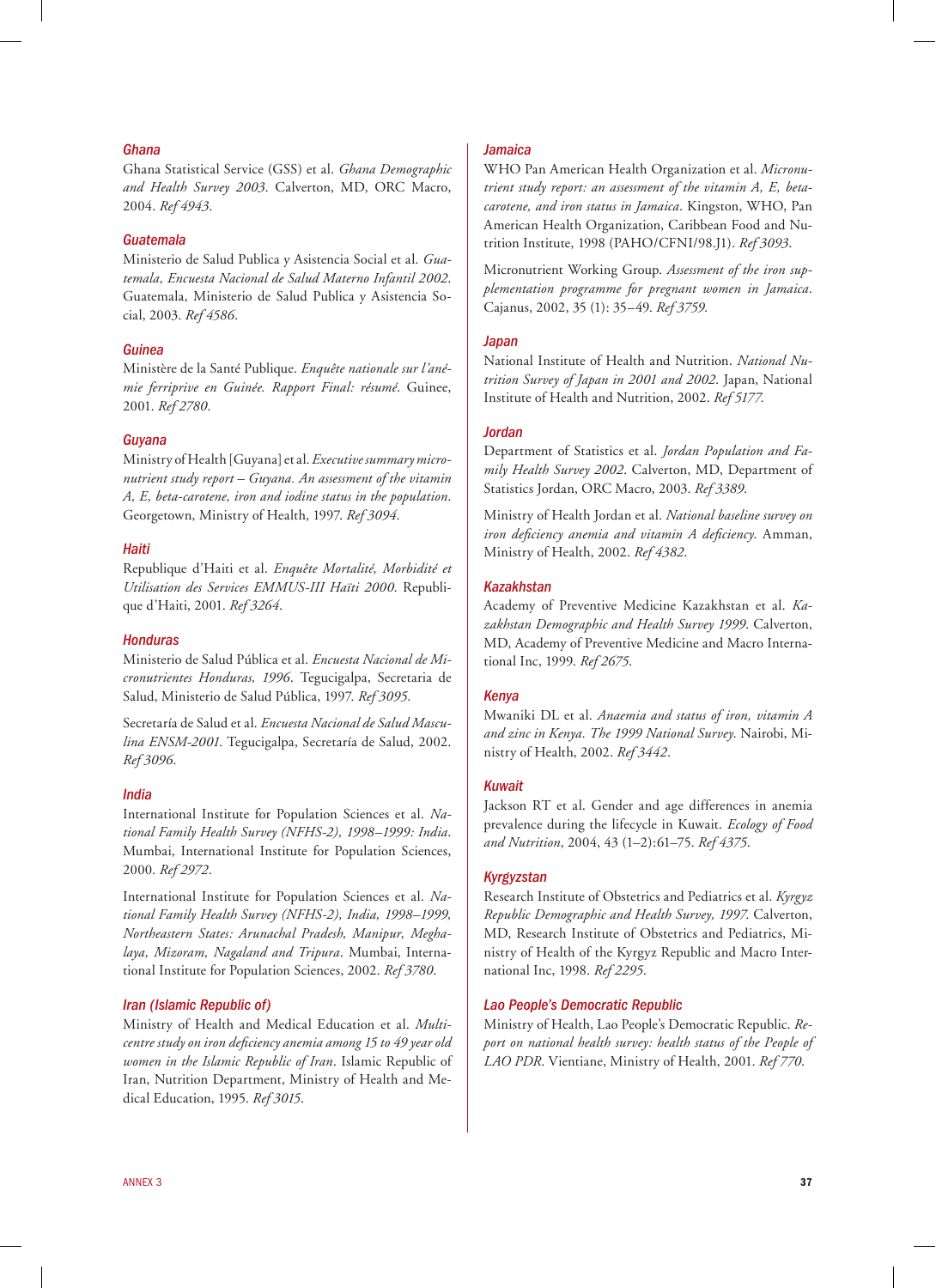#### *Lebanon*

Hwalla N et al. *Prevalence and selected determinant of iron deficiency anemia in women and under five children in Lebanon*. Beirut, 1998. *Ref 3221*.

#### *Lesotho*

Ministry of Health and Social Welfare et al. *Lesotho Demographic and Health Survey 2004*. Calverton, MD, ORC Macro, 2005. *Ref 5356*.

#### *Liberia*

Mulder-Sibanda M et al. *National Micronutrient Survey. A national prevalence study on vitamin A deficiency, iron deficiency anemia, iodine deficiency*. Monrovia, Ministry of Health and Social Welfare, Family Health Division, United Nations Children's Fund, 1999. *Ref 1242*.

#### *Madagascar*

Institut National de la Statistique et al. *Enquête Démographique et de Santé de Madagascar 2003–2004*. Calverton, MD, ORC Macro, 2005. *Ref 5190*.

#### *Malaysia*

Ministry of Health Malaysia. Family Health. Sub System Health Management Information System, 2004. Malaysia, Ministry of Health, 2005. *Ref 5795*.

#### *Malawi*

National Statistical Office et al. *Malawi Demographic and Health Survey 2004*. Calverton, MD, ORC Macro, 2005. *Ref 5201*.

#### *Maldives*

Ministry of Health and Welfare et al. *Nutritional status and child feeding practices of Maldivian children – Report of the National Nutrition Survey*. Malé, 1994. *Ref 831*.

Minister of Health, Republic of Maldives. *Multiple Indicator Cluster Survey (MICS 2), Maldives*. Malé, Ministry of Health, 2001. *Ref 2987*.

#### *Mali*

Cellule de Planification et de Statistique du Ministère de la Santé et al. *Enquête Démographique et de Santé au Mali 2001*. Calverton, MD, ORC Macro, 2002. *Ref 3446*.

#### *Mauritius*

Ministry of Health Mauritius. *A survey of nutrition in Mauritius and Rodrigues (1995)*. Port Louis, Ministry of Health, 1995. *Ref 395*.

#### *Mexico*

Instituto Nacional de Salud Publica. *Encuesta Nacional de Nutrición 1999*. Mexico City, Instituto Nacional de Salud Publica, 1999. *Ref 2997*.

#### *Micronesia (Federated States of)*

Auerbach SB. *Maternal-Child Health Survey: Pohnpei, Federated States of Micronesia, 1993 [summary table]*. Palikir, Pohnpei, US Public Health Service/Department of Health Services [Federated States of Micronesia], 1999. *Ref 4942*.

Socorro P et al. *Results of vitamin A, anemia and blood lead survey among 2–4 year old children and reproductive-aged women in Yap proper and Kosrae State, Federated States of Micronesia*. Atlanta, Centers for Disease Control and Prevention, 2000. *Ref 2548*.

#### *Mongolia*

Enkhbat S. *Third National Nutrition Survey 2004* [personal communication]. Mongolia, Ministry of Health, 2004. *Ref 5247*.

#### *Morocco*

Ministère de la Santé Maroc. *Enquête nationale sur la carence en fer l'utilisation du sel iodé et la supplémentation par la vitamine A, 2000*. Morocco, 2000. *Ref 3469*.

#### *Mozambique*

Ministério da Saúde et al. *Inquérito nacional seovre a deficiência de vitamina A, prevalência de anemia e malária em crianças dos 6–59 meses e respectivas mães*. Maputo, Instituto Nacional de Saúde, 2003. *Ref 589*.

#### *Myanmar*

National Nutrition Center et al. *A study on hemoglobin status and food practices of Myanmar women*. Myanmar, National Nutrition Center, Department of Health, 2001. *Ref 5246*.

#### *Nepal*

Ministry of Health Nepal et al. *Nepal Micronutrient Status Survey 1998*. Kathmandu, Ministry of Health, 1999. *Ref 1083*.

#### *New Zealand*

Russell D et al. *NZ Food: NZ People: key results of the 1997 National Nutrition Survey*. New Zealand, Ministry of Health, 1999. *Ref 3192*.

#### *Nicaragua*

Ministerio de Salud. *Encuesta nacional de micronutrientes (ENM 2000) [National survey of micronutrients (ENM 2000)]*. Managua, Ministerio de Salud, 2002. *Ref 3109*.

Ministerio de Salud. *Sistema integrado de vigilancia de intervenciones nutricionales (SIVIN): primer informe de progreso 2002–2003 [Integrated system of monitoring nutrition interventions (SIVIN): first progress report 2002–2003]*. Managua, Ministerio de Salud, 2004. *Ref 4466*.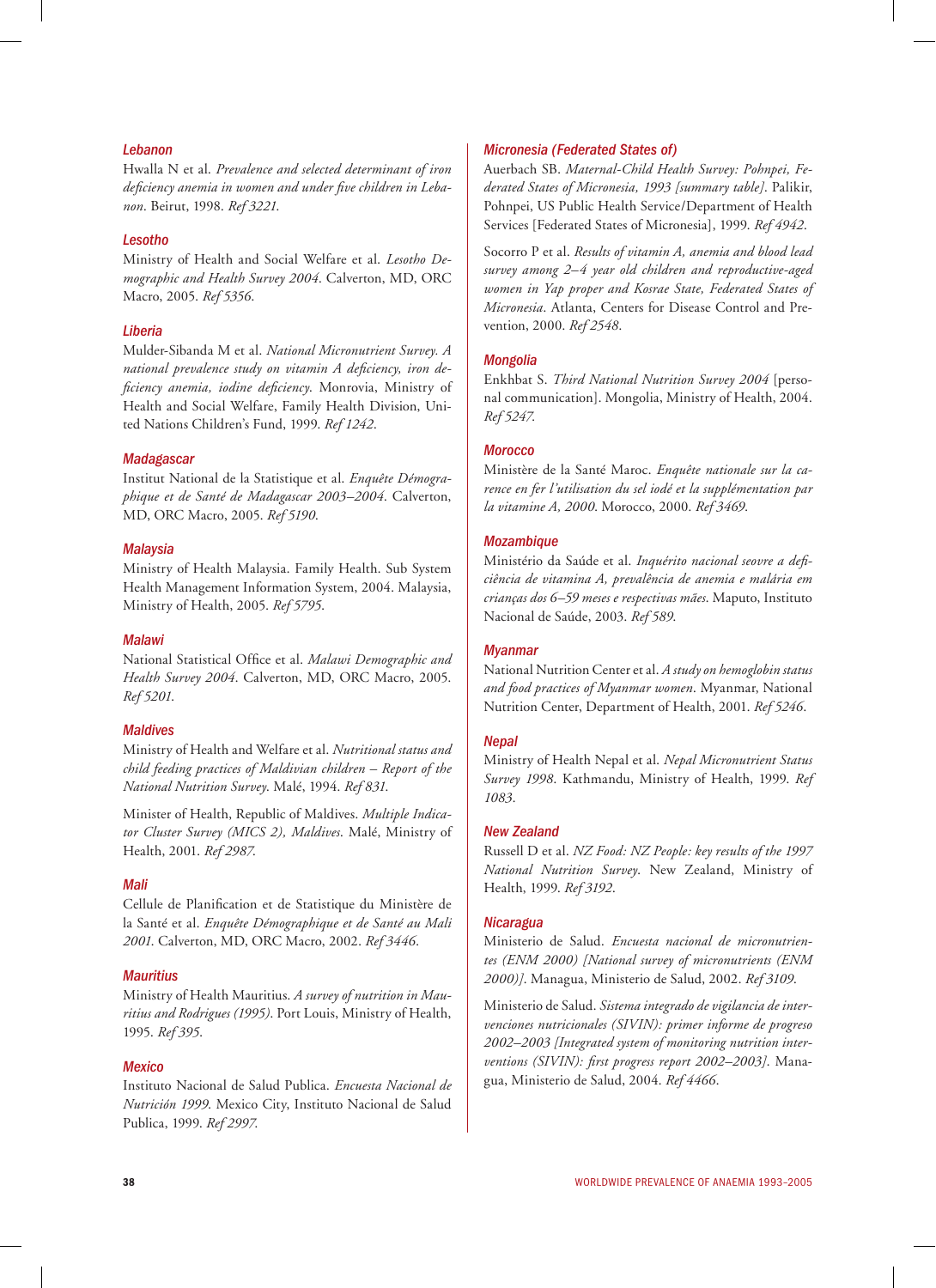#### *Nigeria*

Federal Ministry of Health and Social Services et al. *Nigeria National Micronutrient Survey, 1993*. Nigeria, Federal Ministry of Health and Social Services, 1996. *Ref 50*.

#### *Oman*

Al-Riyami A et al. *National Health Survey, 2000. Volume II – Reproductive Health Study*. Ministry of Health the Sultanate of Oman, 2000. *Ref 4218*.

Al-Riyami A et al. Genetic Blood Disorders Survey in the Sultanate of Oman. *Journal of Tropical Pediatrics*, 2003, 49 (Suppl 1): i1–20. *Ref 5204*.

#### *Pakistan*

Pakistan Institute of Development Economics et al. *National Nutrition Survey 2001–2002*. Islamabad, Government of Pakistan, Planning Commission, 2003. *Ref 4640*.

#### *Panama*

Ministerio de Salud, et al. *Encuesta nacional de vitamina A y anemia por deficiencia de hierro [National survey of vitamin A and iron deficiency anemia]*. Panama City, Ministerio de Salud, 2000. *Ref 3097*.

#### *Peru*

Ministerio de Salud Publica et al. *Monitoreo nacional de indicadores nutricionales 2004*. Lima, Ministerio de Salud Publica, Instituto Nacional de Salud, 2004. *Ref 5359*.

#### *Philippines*

Food and Nutrition Research Institute, Philippines. *The Sixth National Survey 2003* [personal communication]. Manila, 2003. *Ref 5242*.

#### *Qatar*

Amine EK. *Nutritional assessment in Qatar; 1995 Oct 20– Nov 3 [assignment report]*. Qatar, WHO Regional Office for the Eastern Mediterranean, 1995. *Ref 820*.

#### *Republic of Korea*

WHO Regional Office for the Eastern Mediterranean. *1995 National Nutrition Survey Report*. Republic of Korea, Ministry of Health and Welfare, 1997. *Ref 3327*.

Korean Ministry of Health and Welfare. *National Health and Nutrition Survey, 2001*. Seoul, Korean Ministry of Health and Welfare, 2005. *Ref 5249*.

#### *Romania*

"Alfred Rusescu" Institute for Mother and Child Protection. *Nutritional status of pregnant women, children under 5 years and school children aged 6–7 years*. "Alfred Rusescu" Institute for Mother and Child Protection, 2005. *Ref 164*.

#### *Rwanda*

Ministère de la Santé et al. *National Nutrition Survey of Women and Children in Rwanda in 1996 [final report]*. Kigali, Ministère de la Santé, 1997. *Ref 2558*.

#### *Samoa*

Mackerras D et al. *Samoa national nutritional survey 1999, part 1: anaemia survey [technical report]*. Apia, Department of Health, 2002. *Ref 3226*.

#### *Serbia and Montenegro1*

Petrovic O et al. *Multiple Indicator Cluster Survey II. The report for the Federal Republic of Yugoslavia*. Belgrade, UNICEF, 2000. *Ref 2441*.

#### *Singapore*

Department of Nutrition et al. *National Nutrition Survey 1998*. Singapore, Ministry of Health, 2001. *Ref 760*.

#### *South Africa*

South African Vitamin A Consultation Group (SAVACG). *Children aged 6 to 71 months in South Africa, 1994: their anthropometric, vitamin A, iron and immunisation coverage status*. Johannesburg, South African Vitamin A Consultative Group, 1995. *Ref 48*.

#### *Sri Lanka*

Piyasena C et al. *Assessment of anaemia status in Sri Lanka 2001 [survey report]*. Colombo, Ministry of Health, Nutrition and Welfare, Department of Health Services, Medical Research Institute, 2003. *Ref 4972*.

#### *Sudan*

Federal Ministry of Health et al. *Comprehensive Nutrition Survey*. Khartoum, Federal Ministry of Health, National Nutrition Department, 1997. *Ref 1443*.

Elnour A et al. Endemic goiter with iodine sufficiency: a possible role for the consumption of pearl millet in the etiology of endemic goiter. *American Journal of Clinical Nutrition*, 2000, 71 (1): 59–66. *Ref 1553*.

On 3 June 2006, the Permanent Representative of the Republic of Serbia to the United Nations and other International Organizations in Geneva informed the Acting Director-General of the WHO that "the membership of the state union Serbia and Montenegro in the United Nations, including all organs and the organizations of the United Nations system, is continued by the Republic of Serbia on the basis of Article 60 of the Constitutional Charter of Serbia and Montenegro, activated by the Declaration of Independence adopted by the National Assembly of Montenegro on 3 June 2006". Estimates used or referred to in this document cover a period of time preceding that communication.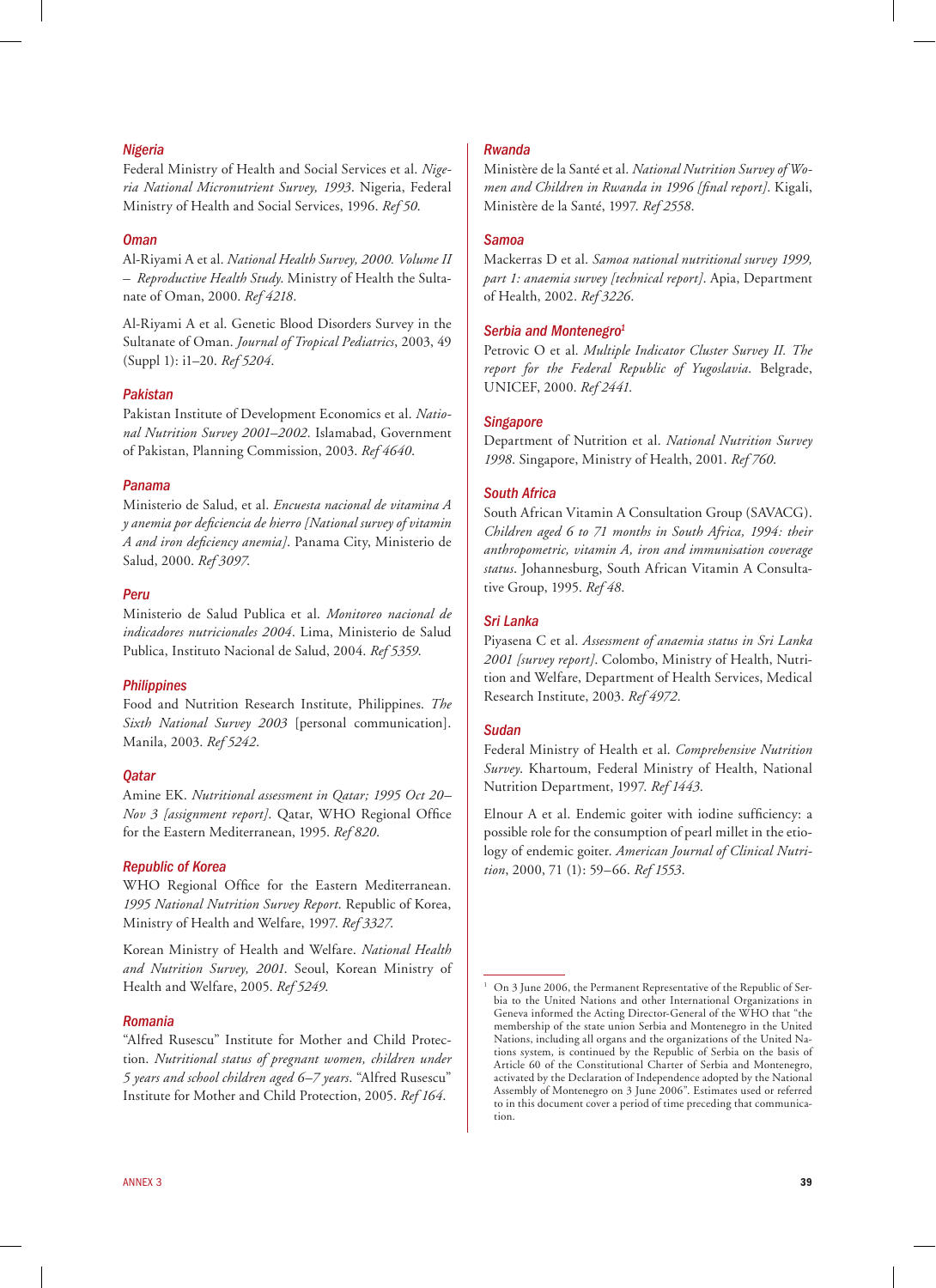#### *Switzerland*

Hess SY et al. A national survey of iron and folate status in pregnant women in Switzerland. *International Journal for Vitamin and Nutrition Research*, 2001, 71 (5): 268–273. *Ref 3402*.

#### *Tajikistan*

Branca F et al. *Micro-nutrient status survey in Tajikistan*. Rome, National Institute for Research on Food and Nutrition, Kazakh Academy of Nutrition, 2004. *Ref 4182*.

#### *Thailand*

Ministry of Public Health et al. *The Fourth National Nutrition Survey of Thailand 1995*. Bangkok, Ministry of Public Health, Department of Health, 1998. *Ref 3961*.

#### *The former Yugoslav Republic of Macedonia*

Branca F et al. *Multiple indicator cluster survey in FYR Macedonia with micronutrient component*. Rome, National Institute of Nutrition, 2000. *Ref 1609*.

#### *Timor-Leste*

Ministry of Health Timor-Leste et al. *Timor Leste 2003 Demographic and Health Survey*. Newcastle, Australia, Ministry of Health/University of Newcastle, 2003. *Ref 5050*.

#### *Tunisia*

Ministère de la Santé Publique et al. *Rapport national: évaluation de l'état nutritionnel de la population tunisienne [National report: evaluation of the nutritional status of the Tunisian population]*. Tunis, Ministère de la Santé Publique, 1996. *Ref 2485*.

#### *Turkmenistan*

Gurbansoltan Eje Clinical Research Center for Maternal and Child Health et al. *Turkmenistan Demographic and Health Survey 2000*. Calverton, MD, ORC Macro, 2001. *Ref 3209*.

#### *Uganda*

Uganda Bureau of Statistics (UBOS) et al. *Uganda Demographic and Health Survey 2000–2001*. Calverton, MD, ORC Macro, 2001. *Ref 3207*.

#### *Ukraine*

Academy of Medical Science of Ukraine et al. *Report of the National Micronutrient Survey Ukraine*. Ukraine, Academy of Medical Science of Ukraine, 2004. *Ref 5172*.

#### *United Kingdom of Great Britain and Northern Ireland*

Gregory JR et al. *National Diet and Nutrition Survey: children aged 1½ to 4½ years. Volume 1: report of the diet and nutrition survey*. London, Her Majesty's Stationery Office, 1995. *Ref 3279*.

Ruston D et al. *The National Diet & Nutrition Survey: adults aged 19 to 64 years. Volume 4: nutritional status (anthropometry and blood analytes), blood pressure and physical activity*. London, Her Majesty's Stationery Office, 2004. *Ref 4154*.

#### *United Republic of Tanzania*

National Bureau of Statistics (NBS) Tanzania et al. *Tanzania Demographic and Health Survey 2004–05*. Dar es Salaam, National Bureau of Statistics, ORC Macro. 2005. *Ref 5221*.

#### *United States of America*

Centers for Disease Control and Prevention. *National Health and Nutrition Examination Survey 1999–2000, 2001–2002* [personal communication], 2002. *Ref 4738*.

#### *Uzbekistan*

Institute of Obstetrics and Gynecology et al. *Uzbekistan Demographic and Health Survey, 1996*. Calverton, MD, Institute of Obstetrics and Gynecology, Macro International Inc, 1997. *Ref 2293*.

Analytical and Information Center et al. *Uzbekistan Health Examination Survey 2002*. Calverton, MD, Analytical and Information Center, State Department of Statistics, ORC Macro, 2004. *Ref 4950*.

#### *Vanuatu*

Harvey P et al. *Report of the second national nutrition survey 1996*. Port Vila, Department of Health, 1998. *Ref 3196*.

#### *Viet Nam*

Khoi HH et al. *Report on Vietnam National anemia Survey, 2000*. Hanoi, National Institute of Nutrition, 2001. *Ref 3408*.

#### *Zambia*

Luo C et al. *National baseline survey on prevalence and aetiology of anaemia in Zambia: a random cluster community survey involving children, women and men*. Lusaka, National Food and Nutrition Commission, 1999. *Ref 2477*.

Micronutrient Operational Strategies and Technologies (MOST) et al. *Report of the national survey to evaluate the impact of vitamin A interventions in Zambia, July and November 2003*. Zambia, Micronutrient Operational Strategies and Technologies, United States Agency for International Development (USAID) Micronutrient Program, 2003. *Ref 5098*.

#### *Zimbabwe*

Ministry of Health and Child Welfare, Nutrition Unit. *Zimbabwe National Micronutrient Survey: 1999*. Harare, Ministry of Health and Child Welfare, 2001. *Ref 2641*.